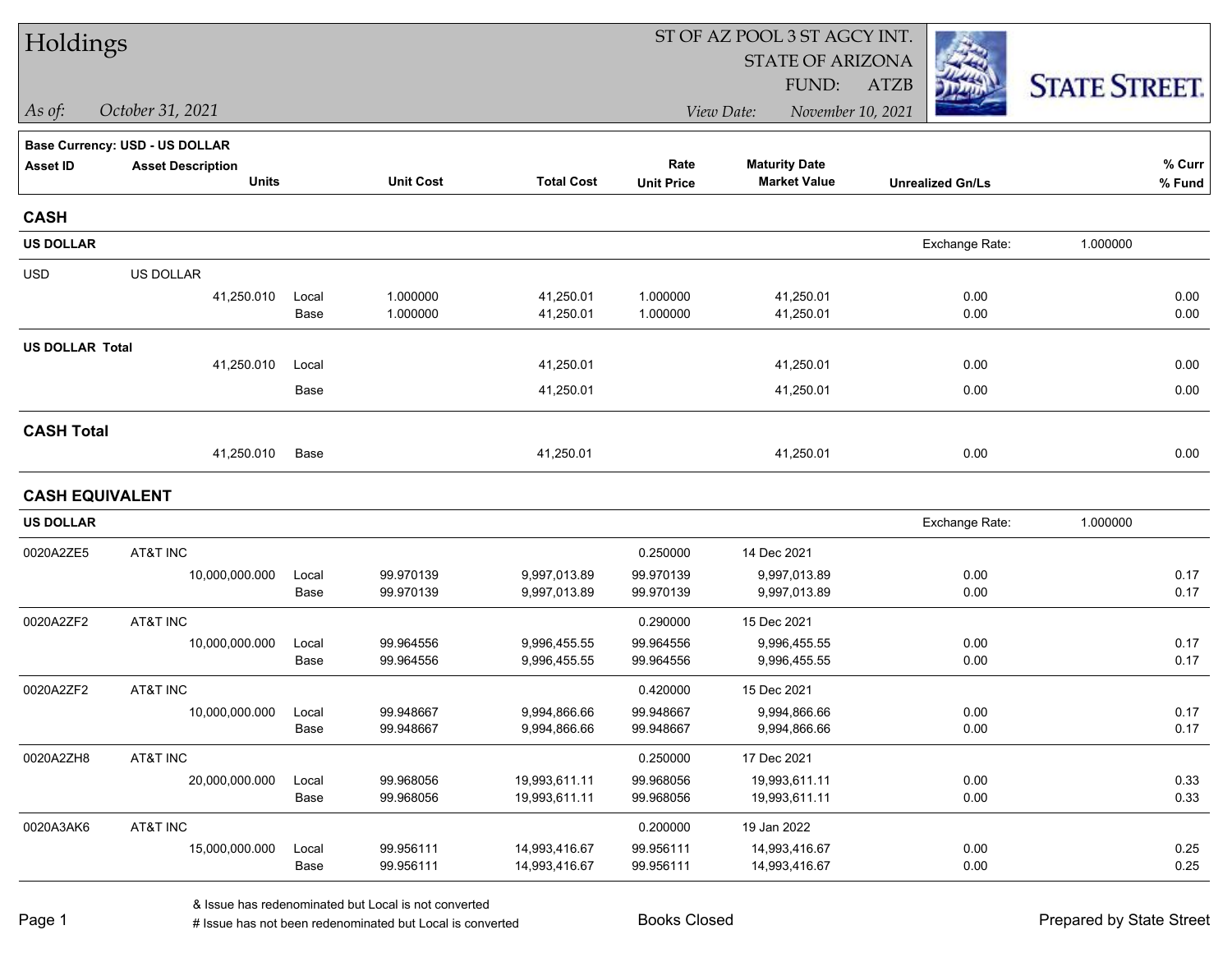| Holdings |
|----------|
|----------|

STATE OF ARIZONA

ATZB



**Base Currency: USD - US DOLLAR**

*October 31, 2021 As of: View Date: November 10, 2021* FUND:

| <b>Asset ID</b> | <b>Asset Description</b>                       |       |                  |                   | Rate              | <b>Maturity Date</b> |                         | % Curr   |
|-----------------|------------------------------------------------|-------|------------------|-------------------|-------------------|----------------------|-------------------------|----------|
|                 | <b>Units</b>                                   |       | <b>Unit Cost</b> | <b>Total Cost</b> | <b>Unit Price</b> | <b>Market Value</b>  | <b>Unrealized Gn/Ls</b> | $%$ Fund |
| 0020A3BE9       | AT&T INC                                       |       |                  |                   | 0.210000          | 14 Feb 2022          |                         |          |
|                 | 10,000,000.000                                 | Local | 99.938750        | 9,993,875.00      | 99.946042         | 9,994,604.20         | 729.20                  | 0.17     |
|                 |                                                | Base  | 99.938750        | 9,993,875.00      | 99.946042         | 9,994,604.20         | 729.20                  | 0.17     |
| 02314PZ12       | AMAZON COM INC DISC COML                       |       |                  |                   | 0.060000          | 01 Dec 2021          |                         |          |
|                 | 10,000,000.000                                 | Local | 99.995000        | 9,999,500.00      | 99.995000         | 9,999,500.00         | 0.00                    | 0.17     |
|                 |                                                | Base  | 99.995000        | 9,999,500.00      | 99.995000         | 9,999,500.00         | 0.00                    | 0.17     |
| 02314QBP3       | AMAZON COM INC DISC COML                       |       |                  |                   | 0.060000          | 23 Feb 2022          |                         |          |
|                 | 25,000,000.000                                 | Local | 99.981000        | 24,995,250.00     | 99.981000         | 24,995,250.00        | 0.00                    | 0.41     |
|                 |                                                | Base  | 99.981000        | 24,995,250.00     | 99.981000         | 24,995,250.00        | 0.00                    | 0.41     |
| 02665WDC2       | AMERICAN HONDA FINANCE SR UNSECURED 01/23 2.05 |       |                  |                   | 2.050000          | 10 Jan 2023          |                         |          |
|                 | 5,000,000.000                                  | Local | 99.986786        | 4,999,339.28      | 101.809289        | 5,090,464.45         | 91,125.17               | 0.08     |
|                 |                                                | Base  | 99.986786        | 4,999,339.28      | 101.809289        | 5,090,464.45         | 91,125.17               | 0.08     |
| 03785DY18       | APPLE INC                                      |       |                  |                   | 0.060000          | 01 Nov 2021          |                         |          |
|                 | 45,000,000.000                                 | Local | 100.000000       | 45,000,000.00     | 100.000000        | 45,000,000.00        | 0.00                    | 0.75     |
|                 |                                                | Base  | 100.000000       | 45,000,000.00     | 100.000000        | 45,000,000.00        | 0.00                    | 0.75     |
| 04821TYH2       | <b>ATLANTIC ASSET SECUR</b>                    |       |                  |                   | 0.080000          | 17 Nov 2021          |                         |          |
|                 | 21,000,000.000                                 | Local | 99.996444        | 20,999,253.33     | 99.996444         | 20,999,253.33        | 0.00                    | 0.35     |
|                 |                                                | Base  | 99.996444        | 20,999,253.33     | 99.996444         | 20,999,253.33        | 0.00                    | 0.35     |
| 05253AYN4       | <b>AUST &amp; NEW ZEA</b>                      |       |                  |                   | 0.100000          | 22 Nov 2021          |                         |          |
|                 | 15,000,000.000                                 | Local | 99.994167        | 14,999,125.00     | 99.994167         | 14,999,125.00        | 0.00                    | 0.25     |
|                 |                                                | Base  | 99.994167        | 14,999,125.00     | 99.994167         | 14,999,125.00        | 0.00                    | 0.25     |
| 06367CFG7       | <b>BANK OF MONTREAL-</b>                       |       |                  |                   | 0.220000          | 18 May 2022          |                         |          |
|                 | 10,000,000.000                                 | Local | 100.000000       | 10,000,000.00     | 100.015276        | 10,001,527.60        | 1,527.60                | 0.17     |
|                 |                                                | Base  | 100.000000       | 10,000,000.00     | 100.015276        | 10,001,527.60        | 1,527.60                | 0.17     |
| 06367CJQ1       | <b>BANK OF MONTREAL-</b>                       |       |                  |                   | 0.200000          | 02 Sep 2022          |                         |          |
|                 | 10,000,000.000                                 | Local | 100.000000       | 10,000,000.00     | 100.002000        | 10,000,200.00        | 200.00                  | 0.17     |
|                 |                                                | Base  | 100.000000       | 10,000,000.00     | 100.002000        | 10,000,200.00        | 200.00                  | 0.17     |
| 06367KA33       | <b>BANK OF MONTREAL-</b>                       |       |                  |                   | 0.080000          | 03 Jan 2022          |                         |          |
|                 | 15,000,000.000                                 | Local | 99.986000        | 14,997,900.00     | 99.986000         | 14,997,900.00        | 0.00                    | 0.25     |
|                 |                                                | Base  | 99.986000        | 14,997,900.00     | 99.986000         | 14,997,900.00        | 0.00                    | 0.25     |

# Issue has not been redenominated but Local is converted Books Closed Prepared by State Street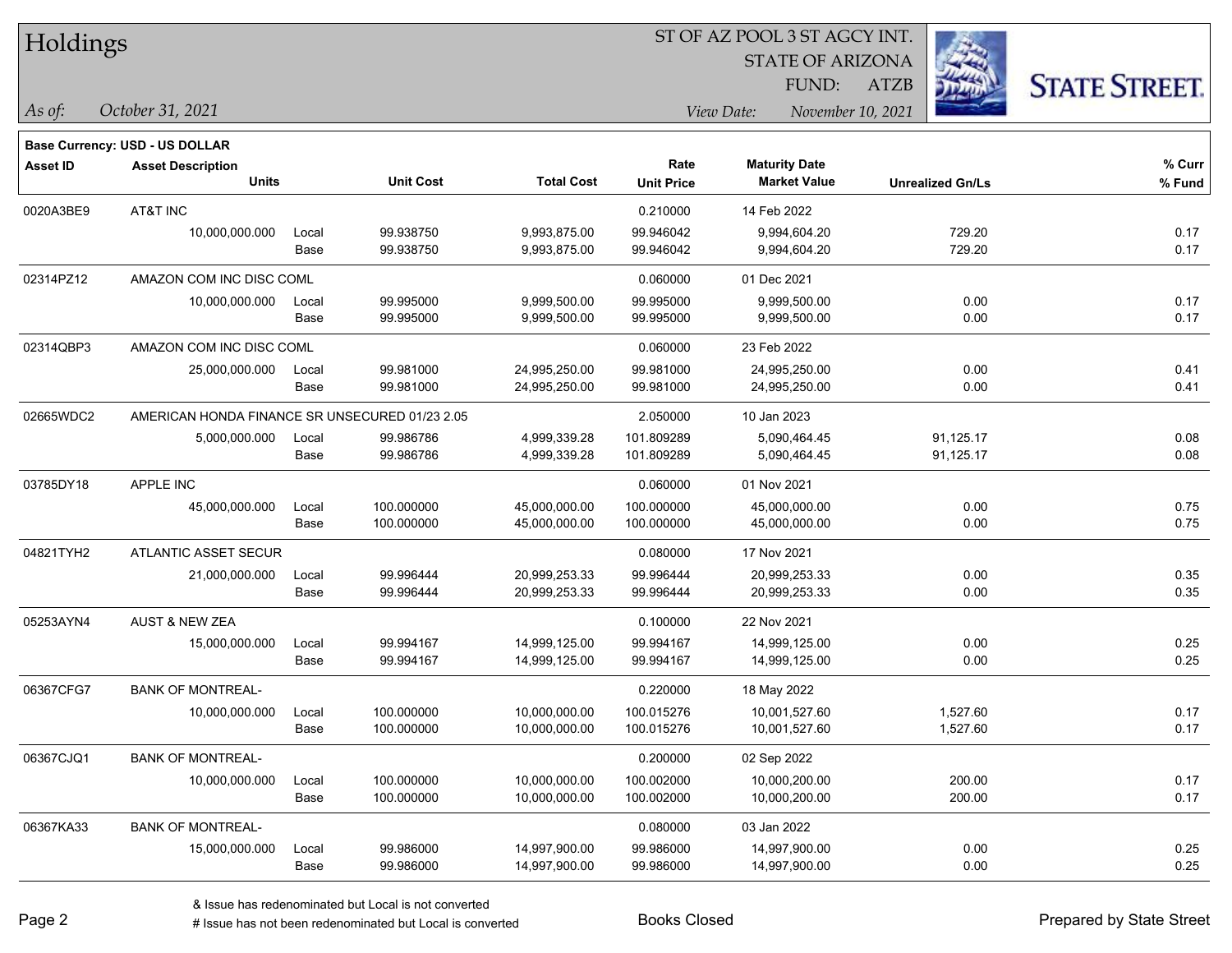| Holdings |  |
|----------|--|
|----------|--|

**Base Currency: USD - US DOLLAR**

#### ST OF AZ POOL 3 ST AGCY INT.

STATE OF ARIZONA

ATZB



*October 31, 2021 As of: View Date: November 10, 2021* FUND:

| <b>Asset ID</b> | <b>Asset Description</b><br><b>Units</b> |               | <b>Unit Cost</b>         | <b>Total Cost</b>                | Rate<br><b>Unit Price</b> | <b>Maturity Date</b><br><b>Market Value</b> | <b>Unrealized Gn/Ls</b>    | % Curr<br>$%$ Fund |
|-----------------|------------------------------------------|---------------|--------------------------|----------------------------------|---------------------------|---------------------------------------------|----------------------------|--------------------|
| 06417KEA3       | <b>BANK OF NOVA SCOTIA/THE</b>           |               |                          |                                  | 0.200000                  | 10 May 2022                                 |                            |                    |
|                 | 14,000,000.000                           | Local<br>Base | 99.894444<br>99.894444   | 13,985,222.22<br>13,985,222.22   | 99.910278<br>99.910278    | 13,987,438.92<br>13,987,438.92              | 2,216.70<br>2,216.70       | 0.23<br>0.23       |
| 06417KF20       | <b>BANK OF NOVA SCOTIA/THE</b>           |               |                          |                                  | 0.160000                  | 02 Jun 2022                                 |                            |                    |
|                 | 25,000,000.000                           | Local<br>Base | 99.905333<br>99.905333   | 24,976,333.33<br>24,976,333.33   | 99.885808<br>99.885808    | 24,971,452.00<br>24,971,452.00              | $-4,881.33$<br>$-4,881.33$ | 0.41<br>0.41       |
| 07010JYW5       | <b>BASIN ELEC PWR COOP</b>               |               |                          |                                  | 0.090000                  | 30 Nov 2021                                 |                            |                    |
|                 | 15,000,000.000                           | Local<br>Base | 99.992750<br>99.992750   | 14,998,912.50<br>14,998,912.50   | 99.992750<br>99.992750    | 14,998,912.50<br>14,998,912.50              | 0.00<br>0.00               | 0.25<br>0.25       |
| 07010JZ20       | <b>BASIN ELEC PWR COOP</b>               |               |                          |                                  | 0.090000                  | 02 Dec 2021                                 |                            |                    |
|                 | 10,000,000.000                           | Local<br>Base | 99.992250<br>99.992250   | 9,999,225.00<br>9,999,225.00     | 99.992250<br>99.992250    | 9,999,225.00<br>9,999,225.00                | 0.00<br>0.00               | 0.17<br>0.17       |
| 07644AZ72       | BEDFORD ROW FDG CORP                     |               |                          |                                  | 0.140000                  | 07 Dec 2021                                 |                            |                    |
|                 | 15,000,000.000                           | Local<br>Base | 99.986000<br>99.986000   | 14,997,900.00<br>14,997,900.00   | 99.986000<br>99.986000    | 14,997,900.00<br>14,997,900.00              | 0.00<br>0.00               | 0.25<br>0.25       |
| 13608AZ17       | CANADIAN IMPERIAL BK                     |               |                          |                                  | 0.140000                  | 01 Dec 2021                                 |                            |                    |
|                 | 51,450,000.000                           | Local<br>Base | 99.988333<br>99.988333   | 51,443,997.50<br>51,443,997.50   | 99.988333<br>99.988333    | 51,443,997.50<br>51,443,997.50              | 0.00<br>0.00               | 0.85<br>0.85       |
| 13608BG57       | <b>CANADIAN IMPERIAL BK</b>              |               |                          |                                  | 0.180000                  | 05 Jul 2022                                 |                            |                    |
|                 | 25,000,000.000                           | Local<br>Base | 99.877000<br>99.877000   | 24,969,250.00<br>24,969,250.00   | 99.846933<br>99.846933    | 24,961,733.25<br>24,961,733.25              | $-7,516.75$<br>$-7,516.75$ | 0.41<br>0.41       |
| 138994009       | CANTOR FITZGERALD REPO REPO              |               |                          |                                  | 0.040000                  | 01 Nov 2021                                 |                            |                    |
|                 | 300,000,000.000                          | Local<br>Base | 100.000000<br>100.000000 | 300,000,000.00<br>300,000,000.00 | 100.000000<br>100.000000  | 300,000,000.00<br>300,000,000.00            | 0.00<br>0.00               | 4.98<br>4.98       |
| 138994009       | CANTOR FITZGERALD REPO REPO              |               |                          |                                  | 0.200000                  | 01 Nov 2021                                 |                            |                    |
|                 | 20,000,000.000                           | Local<br>Base | 100.000000<br>100.000000 | 20,000,000.00<br>20,000,000.00   | 100.000000<br>100.000000  | 20,000,000.00<br>20,000,000.00              | 0.00<br>0.00               | 0.33<br>0.33       |
| 138994009       | CANTOR FITZGERALD REPO REPO              |               |                          |                                  | 0.300000                  | 01 Nov 2021                                 |                            |                    |
|                 | 10,000,000.000                           | Local<br>Base | 100.000000<br>100.000000 | 10,000,000.00<br>10,000,000.00   | 100.000000<br>100.000000  | 10,000,000.00<br>10,000,000.00              | 0.00<br>0.00               | 0.17<br>0.17       |

# Issue has not been redenominated but Local is converted Books Closed Prepared by State Street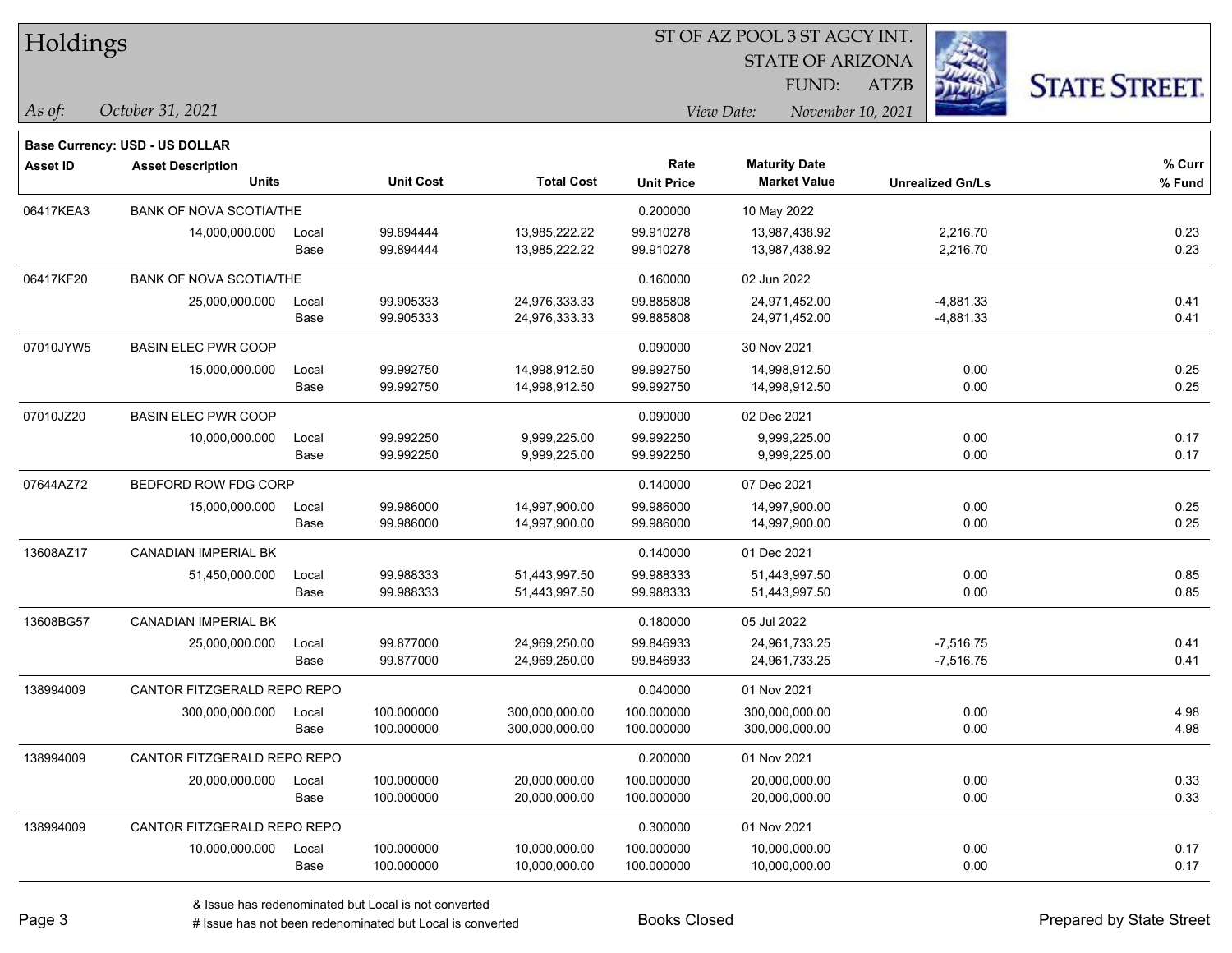| Holdings |
|----------|
|          |

STATE OF ARIZONA

ATZB



**Base Currency: USD - US DOLLAR**

| <b>Asset ID</b> | <b>Asset Description</b><br><b>Units</b> |               | <b>Unit Cost</b>         | <b>Total Cost</b>              | Rate<br><b>Unit Price</b> | <b>Maturity Date</b><br><b>Market Value</b> | <b>Unrealized Gn/Ls</b> | % Curr<br>% Fund |
|-----------------|------------------------------------------|---------------|--------------------------|--------------------------------|---------------------------|---------------------------------------------|-------------------------|------------------|
|                 |                                          |               |                          |                                |                           |                                             |                         |                  |
| 138994009       | CANTOR FITZGERALD REPO REPO              |               |                          |                                | 0.280000                  | 08 Nov 2021                                 |                         |                  |
|                 | 15,000,000.000                           | Local<br>Base | 100.000000<br>100.000000 | 15,000,000.00<br>15,000,000.00 | 100.000000<br>100.000000  | 15,000,000.00<br>15,000,000.00              | 0.00<br>0.00            | 0.25<br>0.25     |
|                 |                                          |               |                          |                                |                           |                                             |                         |                  |
| 138994009       | CANTOR FITZGERALD REPO REPO              |               |                          |                                | 0.200000                  | 09 Nov 2021                                 |                         |                  |
|                 | 35,000,000.000                           | Local         | 100.000000               | 35,000,000.00                  | 100.000000                | 35,000,000.00                               | 0.00                    | 0.58             |
|                 |                                          | Base          | 100.000000               | 35,000,000.00                  | 100.000000                | 35,000,000.00                               | 0.00                    | 0.58             |
| 138994009       | CANTOR FITZGERALD REPO REPO              |               |                          |                                | 0.300000                  | 18 Jan 2022                                 |                         |                  |
|                 | 15,000,000.000                           | Local         | 100.000000               | 15,000,000.00                  | 100.000000                | 15,000,000.00                               | 0.00                    | 0.25             |
|                 |                                          | Base          | 100.000000               | 15,000,000.00                  | 100.000000                | 15,000,000.00                               | 0.00                    | 0.25             |
| 138994009       | CANTOR FITZGERALD REPO REPO              |               |                          |                                | 0.300000                  | 27 Jan 2022                                 |                         |                  |
|                 | 20,000,000.000                           | Local         | 100.000000               | 20,000,000.00                  | 100.000000                | 20,000,000.00                               | 0.00                    | 0.33             |
|                 |                                          | Base          | 100.000000               | 20,000,000.00                  | 100.000000                | 20,000,000.00                               | 0.00                    | 0.33             |
| 17327BKQ7       | CITIGROUP GLOBAL MKTS INC S              |               |                          |                                | 0.260000                  | 24 Oct 2022                                 |                         |                  |
|                 | 10,000,000.000                           | Local         | 99.742167                | 9,974,216.67                   | 99.698533                 | 9,969,853.30                                | $-4,363.37$             | 0.17             |
|                 |                                          | Base          | 99.742167                | 9,974,216.67                   | 99.698533                 | 9,969,853.30                                | $-4,363.37$             | 0.17             |
| 19121BH10       | COCA-COLA COMPANY                        |               |                          |                                | 0.120000                  | 01 Aug 2022                                 |                         |                  |
|                 | 10,000,000.000                           | Local         | 99.909000                | 9,990,900.00                   | 99.900658                 | 9,990,065.80                                | $-834.20$               | 0.17             |
|                 |                                          | Base          | 99.909000                | 9,990,900.00                   | 99.900658                 | 9,990,065.80                                | $-834.20$               | 0.17             |
| 19121BJD2       | COCA-COLA COMPANY                        |               |                          |                                | 0.110000                  | 13 Sep 2022                                 |                         |                  |
|                 | 40,000,000.000                           | Local         | 99.903444                | 39,961,377.77                  | 99.877989                 | 39,951,195.60                               | $-10,182.17$            | 0.66             |
|                 |                                          | Base          | 99.903444                | 39,961,377.77                  | 99.877989                 | 39,951,195.60                               | $-10,182.17$            | 0.66             |
| 22599G006       | CREDIT AGRICOLE REPO REPO                |               |                          |                                | 0.040000                  | 01 Nov 2021                                 |                         |                  |
|                 | 245,302,625.880                          | Local         | 100.000000               | 245,302,625.88                 | 100.000000                | 245,302,625.88                              | 0.00                    | 4.07             |
|                 |                                          | Base          | 100.000000               | 245,302,625.88                 | 100.000000                | 245,302,625.88                              | 0.00                    | 4.07             |
| 2546R3AJ3       | DISNEY (WALT) CO THE                     |               |                          |                                | 0.200000                  | 18 Jan 2022                                 |                         |                  |
|                 | 25,000,000.000                           | Local         | 99.956667                | 24,989,166.67                  | 99.956667                 | 24,989,166.67                               | 0.00                    | 0.41             |
|                 |                                          | Base          | 99.956667                | 24,989,166.67                  | 99.956667                 | 24,989,166.67                               | 0.00                    | 0.41             |
| 2546R3DV3       | DISNEY (WALT) CO THE                     |               |                          |                                | 0.270000                  | 29 Apr 2022                                 |                         |                  |
|                 | 10,000,000.000                           | Local         | 99.865750                | 9,986,575.00                   | 99.901053                 | 9,990,105.30                                | 3,530.30                | 0.17             |
|                 |                                          | Base          | 99.865750                | 9,986,575.00                   | 99.901053                 | 9,990,105.30                                | 3,530.30                | 0.17             |
|                 |                                          |               |                          |                                |                           |                                             |                         |                  |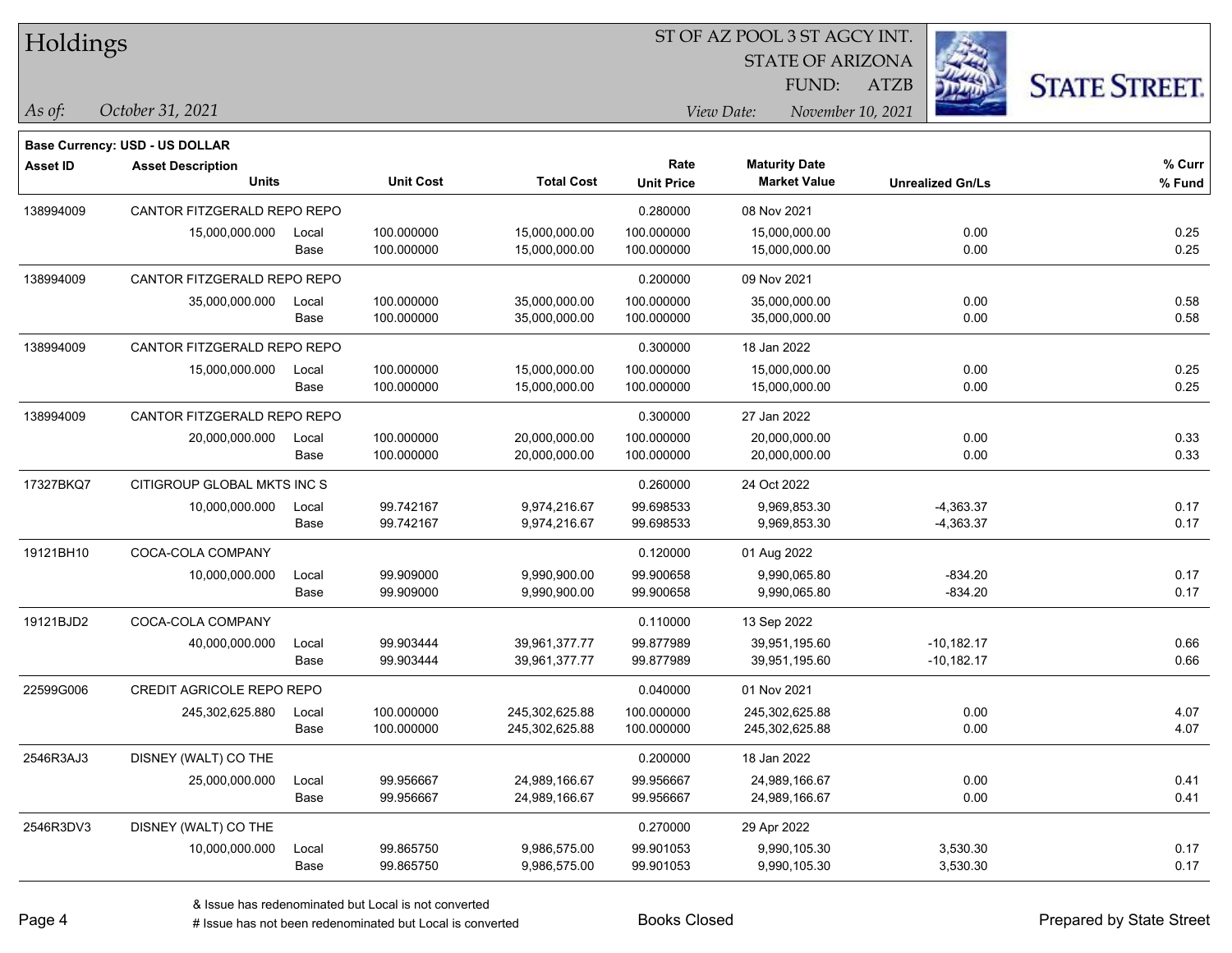| Holdings |
|----------|
|          |

**Base Currency: USD - US DOLLAR**

#### ST OF AZ POOL 3 ST AGCY INT.

STATE OF ARIZONA

ATZB



| Asset ID  | <b>Asset Description</b><br><b>Units</b>                  |       | <b>Unit Cost</b> | <b>Total Cost</b> | Rate<br><b>Unit Price</b> | <b>Maturity Date</b><br><b>Market Value</b> | <b>Unrealized Gn/Ls</b> | % Curr<br>% Fund |
|-----------|-----------------------------------------------------------|-------|------------------|-------------------|---------------------------|---------------------------------------------|-------------------------|------------------|
|           |                                                           |       |                  |                   |                           |                                             |                         |                  |
| 2546R3FW9 | DISNEY (WALT) CO THE                                      |       |                  |                   | 0.210000                  | 30 Jun 2022                                 |                         |                  |
|           | 20,000,000.000                                            | Local | 99.859417        | 19,971,883.33     | 99.852722                 | 19,970,544.40                               | $-1,338.93$             | 0.33             |
|           |                                                           | Base  | 99.859417        | 19,971,883.33     | 99.852722                 | 19,970,544.40                               | $-1,338.93$             | 0.33             |
| 2546R3GF5 | DISNEY (WALT) CO THE                                      |       |                  |                   | 0.240000                  | 15 Jul 2022                                 |                         |                  |
|           | 20,000,000.000                                            | Local | 99.829333        | 19,965,866.67     | 99.840000                 | 19,968,000.00                               | 2,133.33                | 0.33             |
|           |                                                           | Base  | 99.829333        | 19,965,866.67     | 99.840000                 | 19,968,000.00                               | 2,133.33                | 0.33             |
| 30229AYG8 | <b>EXXON MOBIL CORP</b>                                   |       |                  |                   | 0.070000                  | 16 Nov 2021                                 |                         |                  |
|           | 25,000,000.000                                            | Local | 99.997083        | 24,999,270.83     | 99.997083                 | 24,999,270.83                               | 0.00                    | 0.41             |
|           |                                                           | Base  | 99.997083        | 24,999,270.83     | 99.997083                 | 24,999,270.83                               | 0.00                    | 0.41             |
| 30229AYG8 | <b>EXXON MOBIL CORP</b>                                   |       |                  |                   | 0.100000                  | 16 Nov 2021                                 |                         |                  |
|           | 20,000,000.000                                            | Local | 99.995833        | 19,999,166.67     | 99.995833                 | 19,999,166.67                               | 0.00                    | 0.33             |
|           |                                                           | Base  | 99.995833        | 19,999,166.67     | 99.995833                 | 19,999,166.67                               | 0.00                    | 0.33             |
| 30229BC13 | <b>EXXON MOBIL CORP</b>                                   |       |                  |                   | 0.100000                  | 01 Mar 2022                                 |                         |                  |
|           | 10,000,000.000                                            | Local | 99.966667        | 9,996,666.66      | 99.973333                 | 9,997,333.30                                | 666.64                  | 0.17             |
|           |                                                           | Base  | 99.966667        | 9,996,666.66      | 99.973333                 | 9,997,333.30                                | 666.64                  | 0.17             |
| 30601WAU3 | <b>FAIRWAY FINANCE CORP</b>                               |       |                  |                   | 0.130000                  | 28 Jan 2022                                 |                         |                  |
|           | 20,000,000.000                                            | Local | 99.968222        | 19,993,644.44     | 99.968222                 | 19,993,644.44                               | 0.00                    | 0.33             |
|           |                                                           | Base  | 99.968222        | 19,993,644.44     | 99.968222                 | 19,993,644.44                               | 0.00                    | 0.33             |
| 30601WE21 | <b>FAIRWAY FINANCE CORP</b>                               |       |                  |                   | 0.150000                  | 02 May 2022                                 |                         |                  |
|           | 10,000,000.000                                            | Local | 99.924167        | 9,992,416.67      | 99.898383                 | 9,989,838.30                                | $-2,578.37$             | 0.17             |
|           |                                                           | Base  | 99.924167        | 9,992,416.67      | 99.898383                 | 9,989,838.30                                | $-2,578.37$             | 0.17             |
| 31607A703 | FIDELITY GOVERNMENT PORTFOLIO FIDELITY INV MMKT GOVT INST |       |                  |                   | 0.000000                  | 01 Nov 2021                                 |                         |                  |
|           | 10,057,650.770                                            | Local | 100.000000       | 10,057,650.77     | 100.000000                | 10,057,650.77                               | 0.00                    | 0.17             |
|           |                                                           | Base  | 100.000000       | 10,057,650.77     | 100.000000                | 10,057,650.77                               | 0.00                    | 0.17             |
| 36955DYJ3 | <b>GEN DYNAMICS CORP</b>                                  |       |                  |                   | 0.170000                  | 18 Nov 2021                                 |                         |                  |
|           | 24,600,000.000                                            | Local | 99.991972        | 24,598,025.17     | 99.991972                 | 24,598,025.17                               | 0.00                    | 0.41             |
|           |                                                           | Base  | 99.991972        | 24,598,025.17     | 99.991972                 | 24,598,025.17                               | 0.00                    | 0.41             |
| 38141W273 | GOLDMAN SACHS FINANCIAL SQUARE GLDMN SCHS FIN SQ GV FST   |       |                  |                   | 0.000000                  | 01 Nov 2021                                 |                         |                  |
|           | 45,012,166.810                                            | Local | 100.000000       | 45,012,166.81     | 100.000000                | 45,012,166.81                               | 0.00                    | 0.75             |
|           |                                                           | Base  | 100.000000       | 45,012,166.81     | 100.000000                | 45,012,166.81                               | 0.00                    | 0.75             |
|           |                                                           |       |                  |                   |                           |                                             |                         |                  |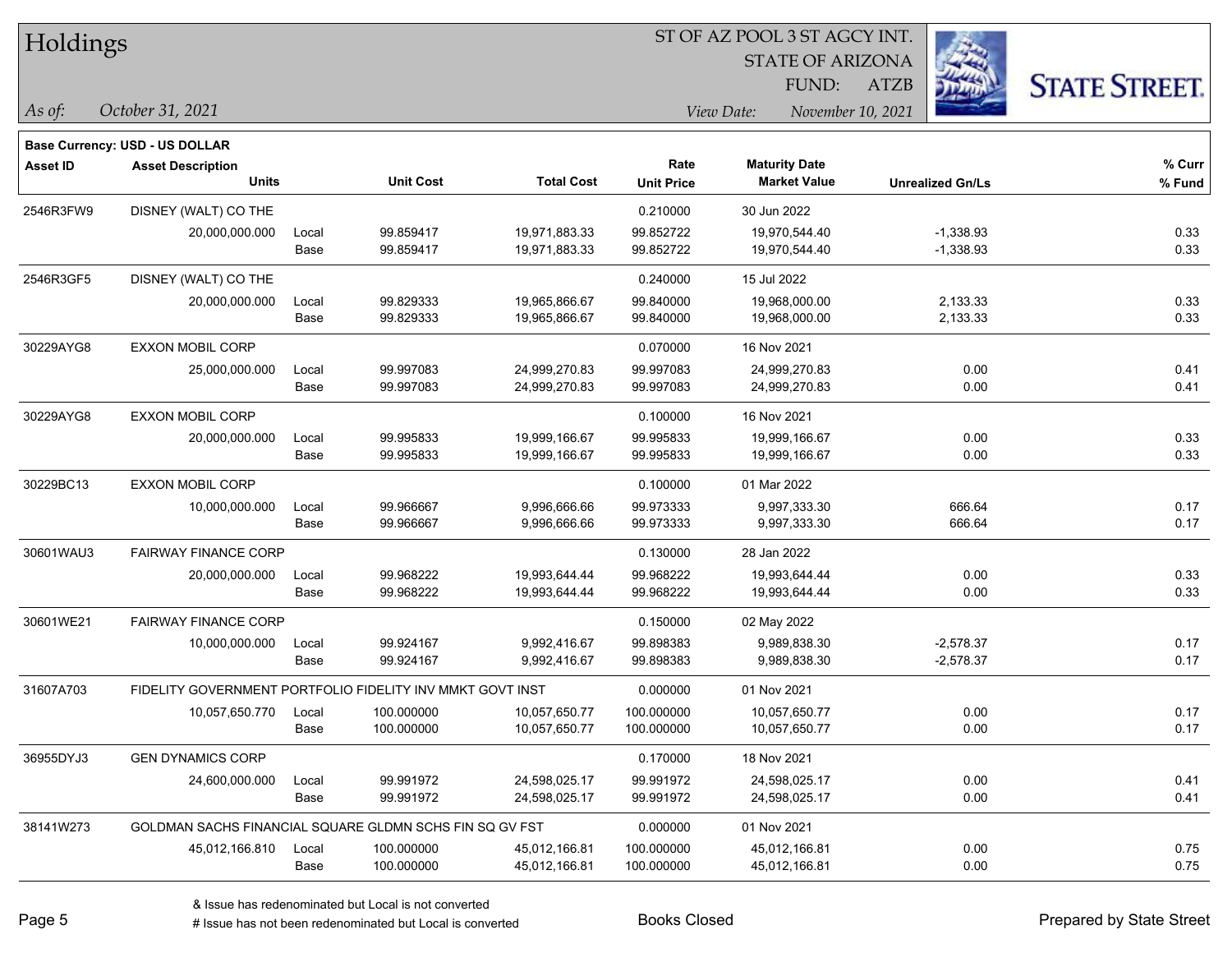| Holdings |
|----------|
|          |

STATE OF ARIZONA

FUND:

ATZB



*As of: View Date: November 10, 2021*

| As of: | October 31, 2021 |  |
|--------|------------------|--|
|        |                  |  |

|                 | <b>Base Currency: USD - US DOLLAR</b> |       |                  |                   |                   |                      |                         |        |
|-----------------|---------------------------------------|-------|------------------|-------------------|-------------------|----------------------|-------------------------|--------|
| <b>Asset ID</b> | <b>Asset Description</b>              |       |                  |                   | Rate              | <b>Maturity Date</b> |                         | % Curr |
|                 | <b>Units</b>                          |       | <b>Unit Cost</b> | <b>Total Cost</b> | <b>Unit Price</b> | <b>Market Value</b>  | <b>Unrealized Gn/Ls</b> | % Fund |
| 38346LYA8       | <b>GOTHAM FDG CORP</b>                |       |                  |                   | 0.110000          | 10 Nov 2021          |                         |        |
|                 | 10,000,000.000                        | Local | 99.997250        | 9,999,725.00      | 99.997250         | 9,999,725.00         | 0.00                    | 0.17   |
|                 |                                       | Base  | 99.997250        | 9,999,725.00      | 99.997250         | 9,999,725.00         | 0.00                    | 0.17   |
| 38346MBH6       | <b>GOTHAM FDG CORP</b>                |       |                  |                   | 0.120000          | 17 Feb 2022          |                         |        |
|                 | 15,000,000.000                        | Local | 99.964000        | 14,994,600.00     | 99.959200         | 14,993,880.00        | $-720.00$               | 0.25   |
|                 |                                       | Base  | 99.964000        | 14,994,600.00     | 99.959200         | 14,993,880.00        | $-720.00$               | 0.25   |
| 43851UEG4       | HONEYWELL INTERNATN'                  |       |                  |                   | 0.160000          | 16 May 2022          |                         |        |
|                 | 25,000,000.000                        | Local | 99.912889        | 24,978,222.22     | 99.928678         | 24,982,169.50        | 3,947.28                | 0.41   |
|                 |                                       | Base  | 99.912889        | 24,978,222.22     | 99.928678         | 24,982,169.50        | 3,947.28                | 0.41   |
| 43851UHK2       | HONEYWELL INTERNATN'                  |       |                  |                   | 0.110000          | 19 Aug 2022          |                         |        |
|                 | 20,000,000.000                        | Local | 99.911083        | 19,982,216.66     | 99.867433         | 19,973,486.60        | $-8,730.06$             | 0.33   |
|                 |                                       | Base  | 99.911083        | 19,982,216.66     | 99.867433         | 19,973,486.60        | $-8,730.06$             | 0.33   |
| 43851UK51       | HONEYWELL INTERNATN'                  |       |                  |                   | 0.130000          | 05 Oct 2022          |                         |        |
|                 | 10,000,000.000                        | Local | 99.877945        | 9,987,794.45      | 99.836633         | 9,983,663.30         | $-4,131.15$             | 0.17   |
|                 |                                       | Base  | 99.877945        | 9,987,794.45      | 99.836633         | 9,983,663.30         | $-4,131.15$             | 0.17   |
| 43851UK69       | HONEYWELL INTERNATN'                  |       |                  |                   | 0.130000          | 06 Oct 2022          |                         |        |
|                 | 20,000,000.000                        | Local | 99.877583        | 19,975,516.67     | 99.836150         | 19,967,230.00        | $-8,286.67$             | 0.33   |
|                 |                                       | Base  | 99.877583        | 19,975,516.67     | 99.836150         | 19,967,230.00        | $-8,286.67$             | 0.33   |
| 4523EMBP7       | <b>ILLINOIS TOOL WORKS INC</b>        |       |                  |                   | 0.110000          | 23 Feb 2022          |                         |        |
|                 | 10,000,000.000                        | Local | 99.965167        | 9,996,516.66      | 99.959467         | 9,995,946.70         | $-569.96$               | 0.17   |
|                 |                                       | Base  | 99.965167        | 9,996,516.66      | 99.959467         | 9,995,946.70         | $-569.96$               | 0.17   |
| 46514TZN1       | <b>ISRAEL ST 05/26 0</b>              |       |                  |                   | 1.830000          | 01 May 2026          |                         |        |
|                 | 1,500,000.000                         | Local | 100.000000       | 1,500,000.00      | 100.000000        | 1,500,000.00         | 0.00                    | 0.02   |
|                 |                                       | Base  | 100.000000       | 1,500,000.00      | 100.000000        | 1,500,000.00         | 0.00                    | 0.02   |
| 46590EG85       | J.P. MORGAN SECURITIES                |       |                  |                   | 0.200000          | 08 Jul 2022          |                         |        |
|                 | 40,000,000.000                        | Local | 99.861667        | 39,944,666.67     | 99.852675         | 39,941,070.00        | $-3,596.67$             | 0.66   |
|                 |                                       | Base  | 99.861667        | 39,944,666.67     | 99.852675         | 39,941,070.00        | $-3,596.67$             | 0.66   |
| 46590EK56       | J.P. MORGAN SECURITIES                |       |                  |                   | 0.200000          | 05 Oct 2022          |                         |        |
|                 | 10,000,000.000                        | Local | 99.812222        | 9,981,222.22      | 99.797700         | 9,979,770.00         | $-1,452.22$             | 0.17   |
|                 |                                       | Base  | 99.812222        | 9,981,222.22      | 99.797700         | 9,979,770.00         | $-1,452.22$             | 0.17   |
|                 |                                       |       |                  |                   |                   |                      |                         |        |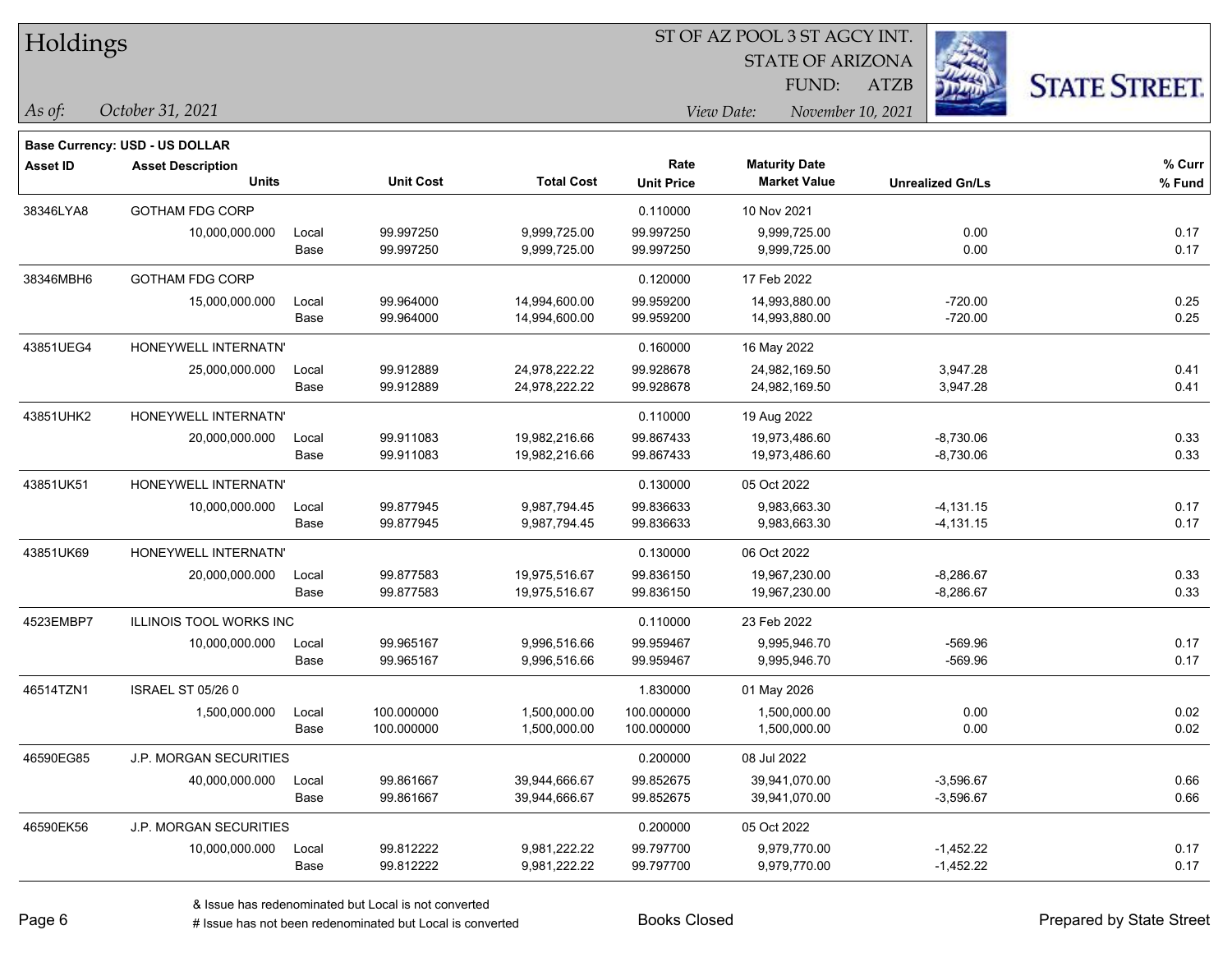| Holdings        |                                                      |       |                  | ST OF AZ POOL 3 ST AGCY INT. |                   |                                 |                         |                      |  |  |  |
|-----------------|------------------------------------------------------|-------|------------------|------------------------------|-------------------|---------------------------------|-------------------------|----------------------|--|--|--|
|                 |                                                      |       |                  |                              |                   | <b>STATE OF ARIZONA</b>         |                         |                      |  |  |  |
|                 |                                                      |       |                  |                              |                   | FUND:                           | <b>ATZB</b>             | <b>STATE STREET.</b> |  |  |  |
| $\vert$ As of:  | October 31, 2021                                     |       |                  |                              |                   | View Date:<br>November 10, 2021 |                         |                      |  |  |  |
|                 | <b>Base Currency: USD - US DOLLAR</b>                |       |                  |                              |                   |                                 |                         |                      |  |  |  |
| <b>Asset ID</b> | <b>Asset Description</b>                             |       |                  |                              | Rate              | <b>Maturity Date</b>            |                         | $%$ Curr             |  |  |  |
|                 | <b>Units</b>                                         |       | <b>Unit Cost</b> | <b>Total Cost</b>            | <b>Unit Price</b> | <b>Market Value</b>             | <b>Unrealized Gn/Ls</b> | % Fund               |  |  |  |
| 47816FZ87       | <b>JOHNSON &amp; JOHNSON</b>                         |       |                  |                              | 0.060000          | 08 Dec 2021                     |                         |                      |  |  |  |
|                 | 10,000,000.000                                       | Local | 99.993833        | 9,999,383.33                 | 99.993833         | 9,999,383.33                    | 0.00                    | 0.17                 |  |  |  |
|                 |                                                      | Base  | 99.993833        | 9,999,383.33                 | 99.993833         | 9,999,383.33                    | 0.00                    | 0.17                 |  |  |  |
| 47816GBB4       | <b>JOHNSON &amp; JOHNSON</b>                         |       |                  |                              | 0.070000          | 11 Feb 2022                     |                         |                      |  |  |  |
|                 | 10,000,000.000                                       | Local | 99.980167        | 9,998,016.67                 | 99.983000         | 9,998,300.00                    | 283.33                  | 0.17                 |  |  |  |
|                 |                                                      | Base  | 99.980167        | 9,998,016.67                 | 99.983000         | 9,998,300.00                    | 283.33                  | 0.17                 |  |  |  |
| 4812CA561       | JPMORGAN US GOVERNMENT MONEY M JPMORGAN US GOVT MMKT |       |                  |                              | 0.000000          | 01 Nov 2021                     |                         |                      |  |  |  |
|                 | 50,066,766.960                                       | Local | 100.000000       | 50,066,766.96                | 100.000000        | 50,066,766.96                   | 0.00                    | 0.83                 |  |  |  |
|                 |                                                      | Base  | 100.000000       | 50,066,766.96                | 100.000000        | 50,066,766.96                   | 0.00                    | 0.83                 |  |  |  |
| 57576JYG1       | MASSACHUSETTS MUT LIFE INS CO                        |       |                  |                              | 0.060000          | 16 Nov 2021                     |                         |                      |  |  |  |
|                 | 15,000,000.000                                       | Local | 99.997500        | 14,999,625.00                | 99.997500         | 14,999,625.00                   | 0.00                    | 0.25                 |  |  |  |
|                 |                                                      | Base  | 99.997500        | 14,999,625.00                | 99.997500         | 14,999,625.00                   | 0.00                    | 0.25                 |  |  |  |
| 57978CY39       | <b>MCCORMICK &amp; COMPANY</b>                       |       |                  |                              | 0.150000          | 03 Nov 2021                     |                         |                      |  |  |  |
|                 | 20,000,000.000                                       | Local | 99.999167        | 19,999,833.33                | 99.999167         | 19,999,833.33                   | 0.00                    | 0.33                 |  |  |  |
|                 |                                                      | Base  | 99.999167        | 19,999,833.33                | 99.999167         | 19,999,833.33                   | 0.00                    | 0.33                 |  |  |  |
| 61747C707       | MSILF GOVERNMENT PORTFOLIO MSILF GOVERNMENT INST     |       |                  |                              | 0.000000          | 01 Nov 2021                     |                         |                      |  |  |  |
|                 | 40,004,485.600                                       | Local | 100.000000       | 40,004,485.60                | 100.000000        | 40,004,485.60                   | 0.00                    | 0.66                 |  |  |  |
|                 |                                                      | Base  | 100.000000       | 40,004,485.60                | 100.000000        | 40,004,485.60                   | 0.00                    | 0.66                 |  |  |  |
| 63307MG52       | NATIONAL BK OF CANAD                                 |       |                  |                              | 0.180000          | 05 Jul 2022                     |                         |                      |  |  |  |
|                 | 25,000,000.000                                       | Local | 99.877000        | 24,969,250.00                | 99.848300         | 24,962,075.00                   | $-7,175.00$             | 0.41                 |  |  |  |
|                 |                                                      | Base  | 99.877000        | 24,969,250.00                | 99.848300         | 24,962,075.00                   | $-7,175.00$             | 0.41                 |  |  |  |
| 64106HA50       | NESTLE FIN FRANCE S.                                 |       |                  |                              | 0.060000          | 05 Jan 2022                     |                         |                      |  |  |  |
|                 | 10,000,000.000                                       | Local | 99.989167        | 9,998,916.67                 | 99.989167         | 9,998,916.67                    | 0.00                    | 0.17                 |  |  |  |
|                 |                                                      | Base  | 99.989167        | 9,998,916.67                 | 99.989167         | 9,998,916.67                    | 0.00                    | 0.17                 |  |  |  |
| 65339MZW9       | NEXTERA ENERGY CAP HLDGS INC                         |       |                  |                              | 0.160000          | 30 Dec 2021                     |                         |                      |  |  |  |
|                 | 20,400,000.000                                       | Local | 99.973778        | 20,394,650.67                | 99.973778         | 20,394,650.67                   | 0.00                    | 0.34                 |  |  |  |
|                 |                                                      | Base  | 99.973778        | 20,394,650.67                | 99.973778         | 20,394,650.67                   | 0.00                    | 0.34                 |  |  |  |
| 67983UBN2       | OLD LINE FUNDING LLC                                 |       |                  |                              | 0.140000          | 22 Feb 2022                     |                         |                      |  |  |  |
|                 | 8,000,000.000                                        | Local | 99.956056        | 7,996,484.45                 | 99.959822         | 7,996,785.76                    | 301.31                  | 0.13                 |  |  |  |
|                 |                                                      | Base  | 99.956056        | 7,996,484.45                 | 99.959822         | 7,996,785.76                    | 301.31                  | 0.13                 |  |  |  |

ST OF AZ POOL 3 ST AGCY INT.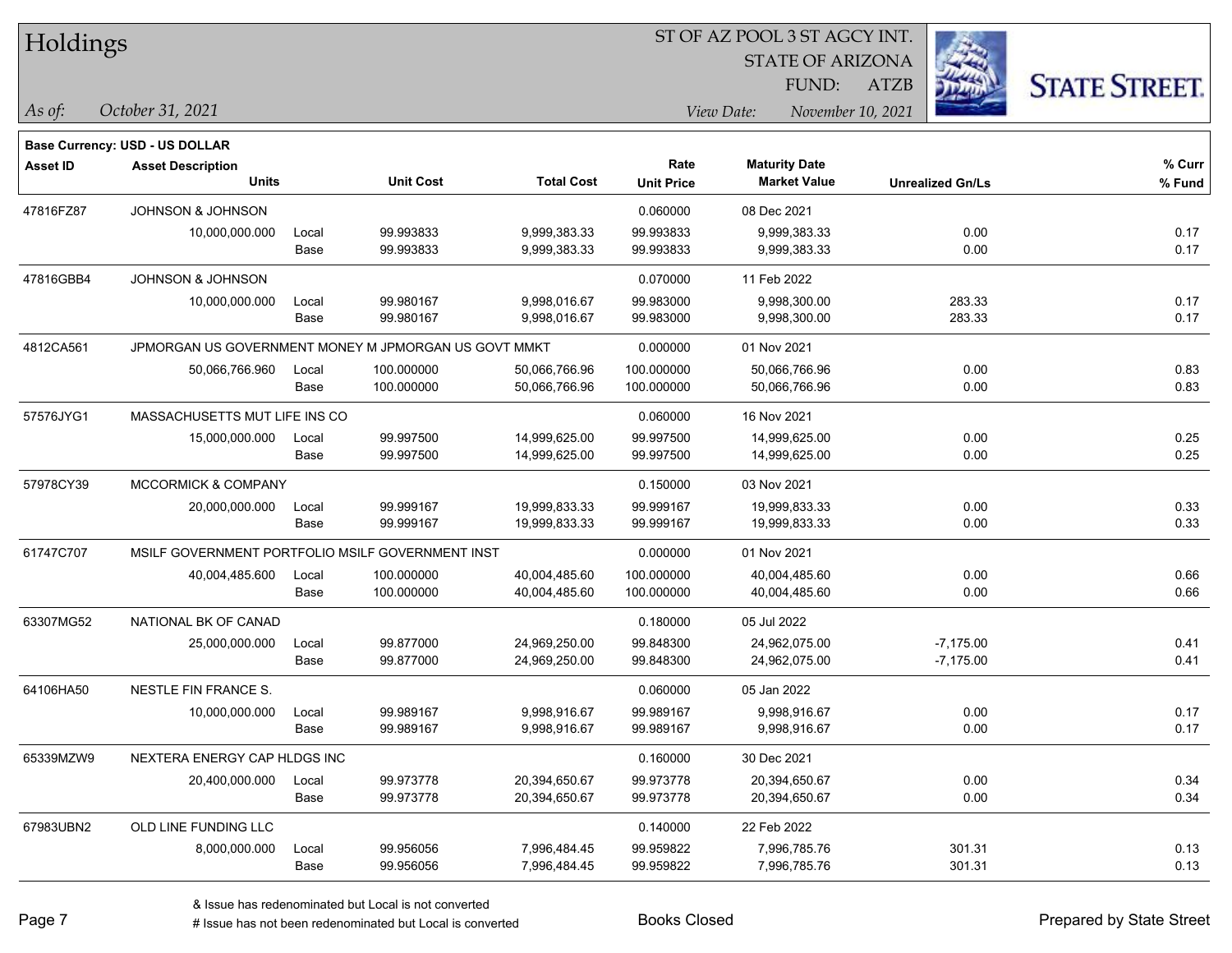|  | <b>Holdings</b> |
|--|-----------------|
|  |                 |

*October 31, 2021*

#### ST OF AZ POOL 3 ST AGCY INT.

STATE OF ARIZONA FUND:

ATZB



*As of: View Date: November 10, 2021*

| Rate<br><b>Maturity Date</b><br><b>Asset ID</b><br><b>Asset Description</b><br><b>Units</b><br><b>Unit Cost</b><br><b>Total Cost</b><br><b>Market Value</b><br><b>Unit Price</b><br>PRIVATE EXP. FUNDING<br>7426M2ZL8<br>0.070000<br>20 Dec 2021<br>99.990472<br>9,999,047.22<br>99.990472<br>9,999,047.22<br>10,000,000.000<br>Local<br>9,999,047.22<br>Base<br>99.990472<br>9,999,047.22<br>99.990472<br>PROCTOR GAMBLE AND CO<br>74271UAX8<br>0.060000<br>31 Jan 2022<br>99.984833<br>14,997,725.00<br>99.987108<br>14,998,066.20<br>15,000,000.000<br>Local<br>99.984833<br>14,998,066.20<br>Base<br>14,997,725.00<br>99.987108<br>74271UC16<br>PROCTOR GAMBLE AND CO<br>0.070000<br>01 Mar 2022<br>99.973333<br>25,000,000.000<br>99.976667<br>24,994,166.67<br>24,993,333.25<br>Local<br>99.976667<br>24,994,166.67<br>99.973333<br>24,993,333.25<br>Base<br>78009BC18<br>ROYAL BK OF CANADA<br>0.120000<br>01 Mar 2022<br>99.960000<br>24,990,000.00<br>99.960000<br>25,000,000.000<br>Local<br>24,990,000.00<br>99.960000<br>99.960000<br>Base<br>24,990,000.00<br>24,990,000.00<br>78013WFU9 | <b>Unrealized Gn/Ls</b><br>0.00<br>0.00 | % Curr<br>% Fund |
|-------------------------------------------------------------------------------------------------------------------------------------------------------------------------------------------------------------------------------------------------------------------------------------------------------------------------------------------------------------------------------------------------------------------------------------------------------------------------------------------------------------------------------------------------------------------------------------------------------------------------------------------------------------------------------------------------------------------------------------------------------------------------------------------------------------------------------------------------------------------------------------------------------------------------------------------------------------------------------------------------------------------------------------------------------------------------------------------------------|-----------------------------------------|------------------|
|                                                                                                                                                                                                                                                                                                                                                                                                                                                                                                                                                                                                                                                                                                                                                                                                                                                                                                                                                                                                                                                                                                       |                                         |                  |
|                                                                                                                                                                                                                                                                                                                                                                                                                                                                                                                                                                                                                                                                                                                                                                                                                                                                                                                                                                                                                                                                                                       |                                         |                  |
|                                                                                                                                                                                                                                                                                                                                                                                                                                                                                                                                                                                                                                                                                                                                                                                                                                                                                                                                                                                                                                                                                                       |                                         |                  |
|                                                                                                                                                                                                                                                                                                                                                                                                                                                                                                                                                                                                                                                                                                                                                                                                                                                                                                                                                                                                                                                                                                       |                                         | 0.17             |
|                                                                                                                                                                                                                                                                                                                                                                                                                                                                                                                                                                                                                                                                                                                                                                                                                                                                                                                                                                                                                                                                                                       |                                         | 0.17             |
|                                                                                                                                                                                                                                                                                                                                                                                                                                                                                                                                                                                                                                                                                                                                                                                                                                                                                                                                                                                                                                                                                                       |                                         |                  |
|                                                                                                                                                                                                                                                                                                                                                                                                                                                                                                                                                                                                                                                                                                                                                                                                                                                                                                                                                                                                                                                                                                       | 341.20                                  | 0.25             |
|                                                                                                                                                                                                                                                                                                                                                                                                                                                                                                                                                                                                                                                                                                                                                                                                                                                                                                                                                                                                                                                                                                       | 341.20                                  | 0.25             |
|                                                                                                                                                                                                                                                                                                                                                                                                                                                                                                                                                                                                                                                                                                                                                                                                                                                                                                                                                                                                                                                                                                       |                                         |                  |
|                                                                                                                                                                                                                                                                                                                                                                                                                                                                                                                                                                                                                                                                                                                                                                                                                                                                                                                                                                                                                                                                                                       | $-833.42$                               | 0.41             |
|                                                                                                                                                                                                                                                                                                                                                                                                                                                                                                                                                                                                                                                                                                                                                                                                                                                                                                                                                                                                                                                                                                       | $-833.42$                               | 0.41             |
|                                                                                                                                                                                                                                                                                                                                                                                                                                                                                                                                                                                                                                                                                                                                                                                                                                                                                                                                                                                                                                                                                                       |                                         |                  |
|                                                                                                                                                                                                                                                                                                                                                                                                                                                                                                                                                                                                                                                                                                                                                                                                                                                                                                                                                                                                                                                                                                       | 0.00                                    | 0.41             |
|                                                                                                                                                                                                                                                                                                                                                                                                                                                                                                                                                                                                                                                                                                                                                                                                                                                                                                                                                                                                                                                                                                       | 0.00                                    | 0.41             |
| ROYAL BANK OF CANADA<br>0.160000<br>28 Jun 2022                                                                                                                                                                                                                                                                                                                                                                                                                                                                                                                                                                                                                                                                                                                                                                                                                                                                                                                                                                                                                                                       |                                         |                  |
| Local<br>99.893778<br>19,978,755.55<br>99.867222<br>19,973,444.40<br>20,000,000.000                                                                                                                                                                                                                                                                                                                                                                                                                                                                                                                                                                                                                                                                                                                                                                                                                                                                                                                                                                                                                   | $-5,311.15$                             | 0.33             |
| Base<br>99.893778<br>19,978,755.55<br>99.867222<br>19,973,444.40                                                                                                                                                                                                                                                                                                                                                                                                                                                                                                                                                                                                                                                                                                                                                                                                                                                                                                                                                                                                                                      | $-5,311.15$                             | 0.33             |
| 78013WG12<br>ROYAL BANK OF CANADA<br>0.150000<br>01 Jul 2022                                                                                                                                                                                                                                                                                                                                                                                                                                                                                                                                                                                                                                                                                                                                                                                                                                                                                                                                                                                                                                          |                                         |                  |
| 99.899167<br>24,974,791.66<br>99.863539<br>24,965,884.75<br>25,000,000.000<br>Local                                                                                                                                                                                                                                                                                                                                                                                                                                                                                                                                                                                                                                                                                                                                                                                                                                                                                                                                                                                                                   | $-8,906.91$                             | 0.41             |
| 99.899167<br>99.863539<br>24,965,884.75<br>Base<br>24,974,791.66                                                                                                                                                                                                                                                                                                                                                                                                                                                                                                                                                                                                                                                                                                                                                                                                                                                                                                                                                                                                                                      | $-8,906.91$                             | 0.41             |
| 83369X4B1<br>SOCIETE GENERALE NY<br>0.160000<br>21 Mar 2022                                                                                                                                                                                                                                                                                                                                                                                                                                                                                                                                                                                                                                                                                                                                                                                                                                                                                                                                                                                                                                           |                                         |                  |
| 100.000000<br>25,000,000.000<br>Local<br>25,000,000.00<br>100.010464<br>25,002,616.00                                                                                                                                                                                                                                                                                                                                                                                                                                                                                                                                                                                                                                                                                                                                                                                                                                                                                                                                                                                                                 | 2,616.00                                | 0.41             |
| 100.000000<br>25,000,000.00<br>100.010464<br>25,002,616.00<br>Base                                                                                                                                                                                                                                                                                                                                                                                                                                                                                                                                                                                                                                                                                                                                                                                                                                                                                                                                                                                                                                    | 2,616.00                                | 0.41             |
| 8678T3008<br>SUNTRUST BKS INC DTC CP GENERIC CUSIP<br>0.060000<br>04 Nov 2021                                                                                                                                                                                                                                                                                                                                                                                                                                                                                                                                                                                                                                                                                                                                                                                                                                                                                                                                                                                                                         |                                         |                  |
| 100.000000<br>75,000,000.00<br>100.000000<br>75,000,000.00<br>75,000,000.000<br>Local                                                                                                                                                                                                                                                                                                                                                                                                                                                                                                                                                                                                                                                                                                                                                                                                                                                                                                                                                                                                                 | 0.00                                    | 1.24             |
| 100.000000<br>100.000000<br>75,000,000.00<br>Base<br>75,000,000.00                                                                                                                                                                                                                                                                                                                                                                                                                                                                                                                                                                                                                                                                                                                                                                                                                                                                                                                                                                                                                                    | 0.00                                    | 1.24             |
| 89114NZL2<br>TORONTO-DOMINION<br>0.210000<br>04 Mar 2022                                                                                                                                                                                                                                                                                                                                                                                                                                                                                                                                                                                                                                                                                                                                                                                                                                                                                                                                                                                                                                              |                                         |                  |
| 100.000000<br>25,000,000.00<br>100.019725<br>25,004,931.25<br>25,000,000.000<br>Local                                                                                                                                                                                                                                                                                                                                                                                                                                                                                                                                                                                                                                                                                                                                                                                                                                                                                                                                                                                                                 | 4,931.25                                | 0.41             |
| 100.000000<br>100.019725<br>25,004,931.25<br>Base<br>25,000,000.00                                                                                                                                                                                                                                                                                                                                                                                                                                                                                                                                                                                                                                                                                                                                                                                                                                                                                                                                                                                                                                    | 4,931.25                                | 0.41             |
| 89119AYA0<br><b>TORONTO DOMINION BANK</b><br>0.180000<br>10 Nov 2021                                                                                                                                                                                                                                                                                                                                                                                                                                                                                                                                                                                                                                                                                                                                                                                                                                                                                                                                                                                                                                  |                                         |                  |
| 20,000,000.000<br>99.995500<br>19,999,100.00<br>99.995500<br>19,999,100.00<br>Local                                                                                                                                                                                                                                                                                                                                                                                                                                                                                                                                                                                                                                                                                                                                                                                                                                                                                                                                                                                                                   |                                         |                  |
| 99.995500<br>19,999,100.00<br>99.995500<br>Base<br>19,999,100.00                                                                                                                                                                                                                                                                                                                                                                                                                                                                                                                                                                                                                                                                                                                                                                                                                                                                                                                                                                                                                                      | 0.00                                    | 0.33<br>0.33     |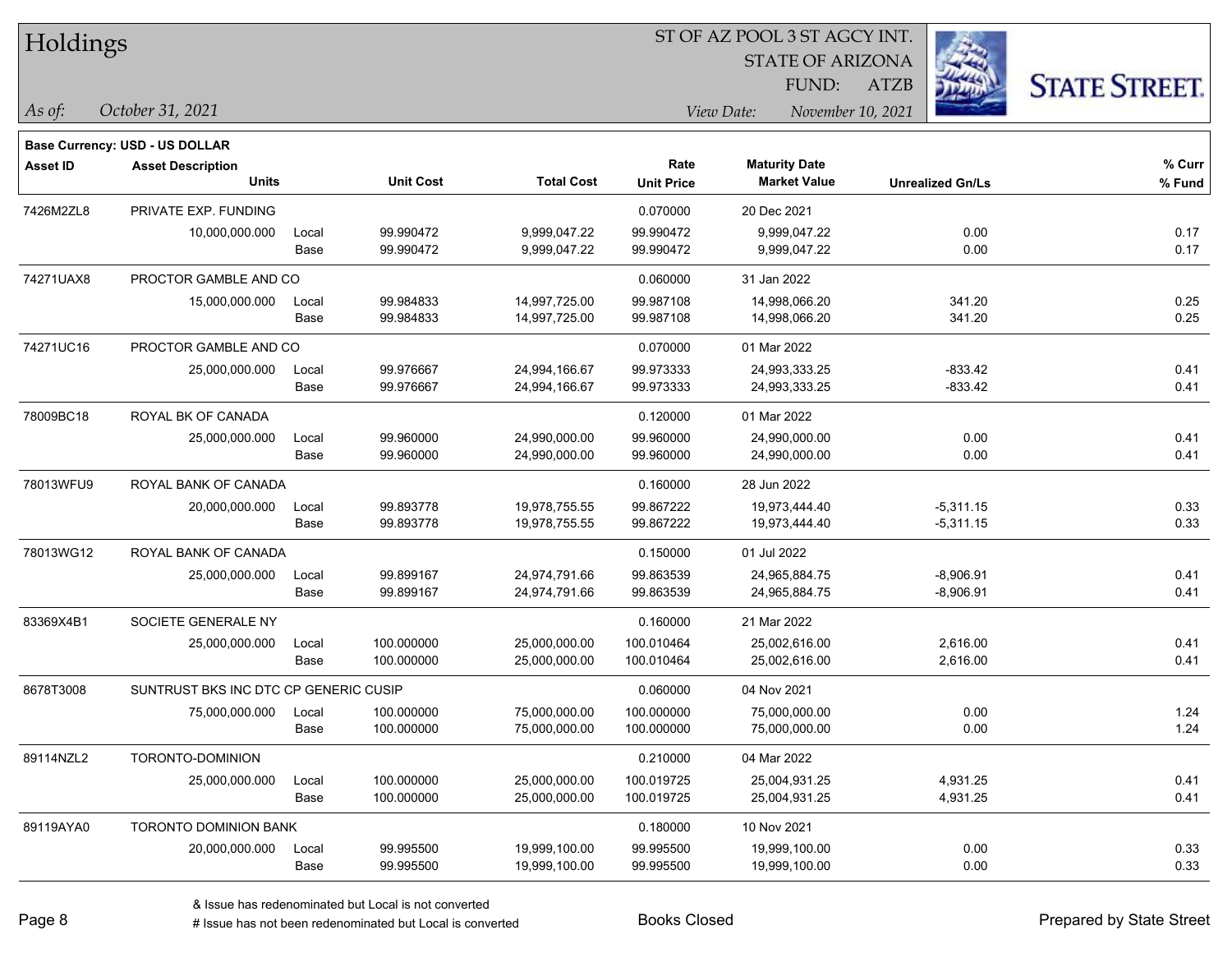| Holdings        |                                                 |               |                          |                                 | ST OF AZ POOL 3 ST AGCY INT. |                                             |                            |                      |  |  |
|-----------------|-------------------------------------------------|---------------|--------------------------|---------------------------------|------------------------------|---------------------------------------------|----------------------------|----------------------|--|--|
|                 |                                                 |               |                          |                                 |                              | <b>STATE OF ARIZONA</b>                     |                            |                      |  |  |
|                 |                                                 |               |                          |                                 |                              | FUND:                                       | ATZB                       | <b>STATE STREET.</b> |  |  |
| As of:          | October 31, 2021                                |               |                          | View Date:<br>November 10, 2021 |                              |                                             |                            |                      |  |  |
|                 | <b>Base Currency: USD - US DOLLAR</b>           |               |                          |                                 |                              |                                             |                            |                      |  |  |
| <b>Asset ID</b> | <b>Asset Description</b><br><b>Units</b>        |               | <b>Unit Cost</b>         | <b>Total Cost</b>               | Rate<br><b>Unit Price</b>    | <b>Maturity Date</b><br><b>Market Value</b> | <b>Unrealized Gn/Ls</b>    | % Curr<br>% Fund     |  |  |
| 89119AZ68       | <b>TORONTO DOMINION BANK</b>                    |               |                          |                                 | 0.170000                     | 06 Dec 2021                                 |                            |                      |  |  |
|                 | 25,000,000.000                                  | Local<br>Base | 99.983472<br>99.983472   | 24,995,868.05<br>24,995,868.05  | 99.983472<br>99.983472       | 24,995,868.05<br>24,995,868.05              | 0.00<br>0.00               | 0.41<br>0.41         |  |  |
| 89119BCW4       | <b>TORONTO DOMINION BANK</b>                    |               |                          |                                 | 0.150000                     | 30 Mar 2022                                 |                            |                      |  |  |
|                 | 20,000,000.000                                  | Local<br>Base | 99.937917<br>99.937917   | 19,987,583.34<br>19,987,583.34  | 99.935800<br>99.935800       | 19,987,160.00<br>19,987,160.00              | $-423.34$<br>$-423.34$     | 0.33<br>0.33         |  |  |
| 91058TZW9       | UNITED HEALTHCARE CO                            |               |                          |                                 | 0.120000                     | 30 Dec 2021                                 |                            |                      |  |  |
|                 | 15,000,000.000                                  | Local<br>Base | 99.980333<br>99.980333   | 14,997,050.00<br>14,997,050.00  | 99.980333<br>99.980333       | 14,997,050.00<br>14,997,050.00              | 0.00<br>0.00               | 0.25<br>0.25         |  |  |
| 9127964W6       | TREASURY BILL 11/21 0.00000                     |               |                          |                                 | 0.100000                     | 04 Nov 2021                                 |                            |                      |  |  |
|                 | 40,000,000.000                                  | Local<br>Base | 99.999167<br>99.999167   | 39,999,666.67<br>39,999,666.67  | 99.999167<br>99.999167       | 39,999,666.67<br>39,999,666.67              | 0.00<br>0.00               | 0.66<br>0.66         |  |  |
| 91411UAK1       | <b>RGTS OF UNIV OF CA</b>                       |               |                          |                                 | 0.080000                     | 19 Jan 2022                                 |                            |                      |  |  |
|                 | 5,100,000.000                                   | Local<br>Base | 99.982444<br>99.982444   | 5,099,104.66<br>5,099,104.66    | 99.982444<br>99.982444       | 5,099,104.66<br>5,099,104.66                | 0.00<br>0.00               | 0.08<br>0.08         |  |  |
| 91842JYF0       | VW CR INC                                       |               |                          |                                 | 0.160000                     | 15 Nov 2021                                 |                            |                      |  |  |
|                 | 10,000,000.000                                  | Local<br>Base | 99.993778<br>99.993778   | 9,999,377.78<br>9,999,377.78    | 99.993778<br>99.993778       | 9,999,377.78<br>9,999,377.78                | 0.00<br>0.00               | 0.17<br>0.17         |  |  |
| 91842KAR7       | VW CR INC                                       |               |                          |                                 | 0.210000                     | 25 Jan 2022                                 |                            |                      |  |  |
|                 | 20,000,000.000                                  | Local<br>Base | 99.950417<br>99.950417   | 19,990,083.33<br>19,990,083.33  | 99.950417<br>99.950417       | 19,990,083.33<br>19,990,083.33              | 0.00<br>0.00               | 0.33<br>0.33         |  |  |
| 91842KHV1       | VW CR INC                                       |               |                          |                                 | 0.320000                     | 29 Aug 2022                                 |                            |                      |  |  |
|                 | 10,000,000.000                                  | Local<br>Base | 99.732444<br>99.732444   | 9,973,244.44<br>9,973,244.44    | 99.680000<br>99.680000       | 9,968,000.00<br>9,968,000.00                | $-5,244.44$<br>$-5,244.44$ | 0.17<br>0.17         |  |  |
| 921FRK000       | BMO TRIPARTY MTGE CLAS/ISIT/RTRP MATU//20121224 |               |                          |                                 | 0.030000                     | 01 Nov 2021                                 |                            |                      |  |  |
|                 | 50,000,000.000                                  | Local<br>Base | 100.000000<br>100.000000 | 50,000,000.00<br>50,000,000.00  | 100.000000<br>100.000000     | 50,000,000.00<br>50,000,000.00              | 0.00<br>0.00               | 0.83<br>0.83         |  |  |
| 926NKW009       | AMHERST PIERPONT 04/15 VAR                      |               |                          |                                 | 0.030000                     | 01 Nov 2021                                 |                            |                      |  |  |

450,000,000.000 Local 100.000000 450,000,000.00 100.000000 450,000,000.00 0.00 7.47

Base 100.000000 450,000,000.00 100.000000 450,000,000.00 0.00 7.47

ST OF AZ POOL 3 ST AGCY INT.

# Issue has not been redenominated but Local is converted Books Closed Prepared by State Street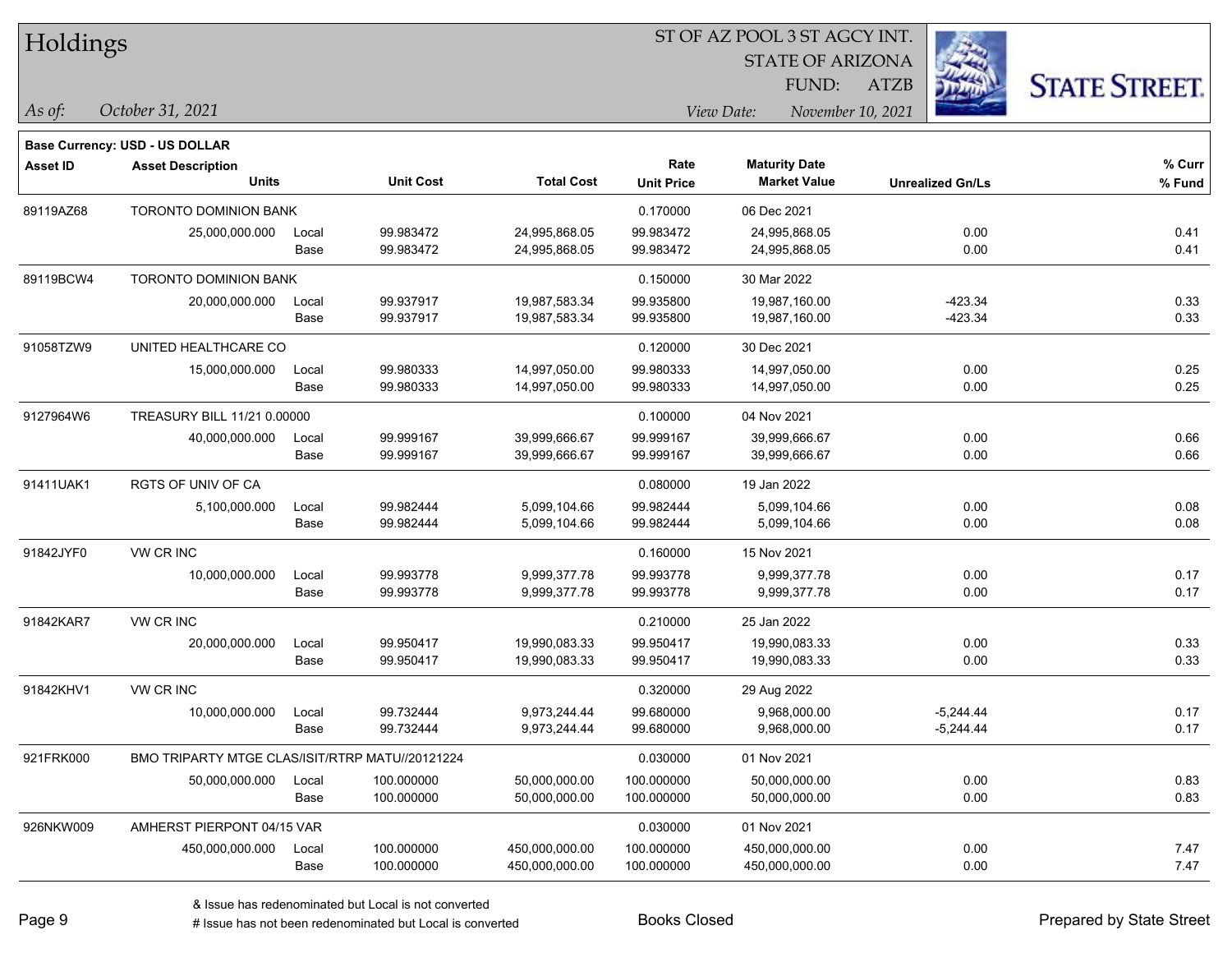| Holdings |
|----------|
|          |

*October 31, 2021*

#### ST OF AZ POOL 3 ST AGCY INT.

STATE OF ARIZONA

FUND:

ATZB



*As of: View Date: November 10, 2021*

|                 | <b>Base Currency: USD - US DOLLAR</b>    |               |                          |                                |                           |                                             |                            |                  |
|-----------------|------------------------------------------|---------------|--------------------------|--------------------------------|---------------------------|---------------------------------------------|----------------------------|------------------|
| <b>Asset ID</b> | <b>Asset Description</b><br><b>Units</b> |               | <b>Unit Cost</b>         | <b>Total Cost</b>              | Rate<br><b>Unit Price</b> | <b>Maturity Date</b><br><b>Market Value</b> | <b>Unrealized Gn/Ls</b>    | % Curr<br>% Fund |
| 926NKW009       | AMHERST PIERPONT 04/15 VAR               |               |                          |                                | 0.120000                  | 14 Jan 2022                                 |                            |                  |
|                 | 30,000,000.000                           | Local<br>Base | 100.000000<br>100.000000 | 30,000,000.00<br>30,000,000.00 | 100.000000<br>100.000000  | 30,000,000.00<br>30,000,000.00              | 0.00<br>0.00               | 0.50<br>0.50     |
| 92780JYA3       | <b>VIRGINIA ELECT.&amp; PWR</b>          |               |                          |                                | 0.140000                  | 10 Nov 2021                                 |                            |                  |
|                 | 25,000,000.000                           | Local<br>Base | 99.996500<br>99.996500   | 24,999,125.00<br>24,999,125.00 | 99.996500<br>99.996500    | 24,999,125.00<br>24,999,125.00              | 0.00<br>0.00               | 0.41<br>0.41     |
| 927YHY004       | RBC CAPITAL MARKETS REPO 04/16 VAR       |               |                          |                                | 0.020000                  | 01 Nov 2021                                 |                            |                  |
|                 | 50,000,000.000                           | Local<br>Base | 100.000000<br>100.000000 | 50,000,000.00<br>50,000,000.00 | 100.000000<br>100.000000  | 50,000,000.00<br>50,000,000.00              | 0.00<br>0.00               | 0.83<br>0.83     |
| 94107MYF7       | WASTE MANAGEMENT INC                     |               |                          |                                | 0.150000                  | 15 Nov 2021                                 |                            |                  |
|                 | 10,000,000.000                           | Local<br>Base | 99.994167<br>99.994167   | 9,999,416.67<br>9,999,416.67   | 99.994167<br>99.994167    | 9,999,416.67<br>9,999,416.67                | 0.00<br>0.00               | 0.17<br>0.17     |
| 94107NH23       | <b>WASTE MANAGEMENT INC</b>              |               |                          |                                | 0.310000                  | 02 Aug 2022                                 |                            |                  |
|                 | 15,000,000.000                           | Local<br>Base | 99.764056<br>99.764056   | 14,964,608.33<br>14,964,608.33 | 99.798306<br>99.798306    | 14,969,745.90<br>14,969,745.90              | 5,137.57<br>5,137.57       | 0.25<br>0.25     |
| 94107NKD5       | <b>WASTE MANAGEMENT INC</b>              |               |                          |                                | 0.310000                  | 13 Oct 2022                                 |                            |                  |
|                 | 10,000,000.000                           | Local<br>Base | 99.702056<br>99.702056   | 9,970,205.55<br>9,970,205.55   | 99.678028<br>99.678028    | 9,967,802.80<br>9,967,802.80                | $-2,402.75$<br>$-2,402.75$ | 0.17<br>0.17     |
| 94107PAA7       | <b>WASTE MANAGEMENT INC</b>              |               |                          |                                | 0.340000                  | 28 Apr 2022                                 |                            |                  |

25,000,000.000 Local 99.831889 24,957,972.22 99.650500 24,912,625.00 -45,347.22 0.41

|           |                       | Base          | 99.831889                | 24,957,972.22                    | 99.650500                | 24.912.625.00                    | -45.347.22                 | 0.41         |
|-----------|-----------------------|---------------|--------------------------|----------------------------------|--------------------------|----------------------------------|----------------------------|--------------|
| 9612C1ED5 | WESTPAC BANKING CORP. |               |                          |                                  | 0.190000                 | 13 May 2022                      |                            |              |
|           | 15,000,000.000        | Local<br>Base | 99.898139<br>99.898139   | 14,984,720.83<br>14,984,720.83   | 99.892778<br>99.892778   | 14,983,916.70<br>14.983.916.70   | $-804.13$<br>$-804.13$     | 0.25<br>0.25 |
| 9612C1GF8 | WESTPAC BANKING CORP. |               |                          |                                  | 0.190000                 | 15 Jul 2022                      |                            |              |
|           | 20,000,000.000        | Local<br>Base | 99.864889<br>99.864889   | 19.972.977.78<br>19.972.977.78   | 99.822933<br>99.822933   | 19,964,586.60<br>19,964,586.60   | $-8.391.18$<br>$-8.391.18$ | 0.33<br>0.33 |
| 979QHR003 | SOUTH STREET REPO     |               |                          |                                  | 0.030000                 | 01 Nov 2021                      |                            |              |
|           | 424,378,959.360       | Local<br>Base | 100.000000<br>100.000000 | 424,378,959.36<br>424,378,959.36 | 100.000000<br>100.000000 | 424,378,959.36<br>424,378,959.36 | 0.00<br>0.00               | 7.04<br>7.04 |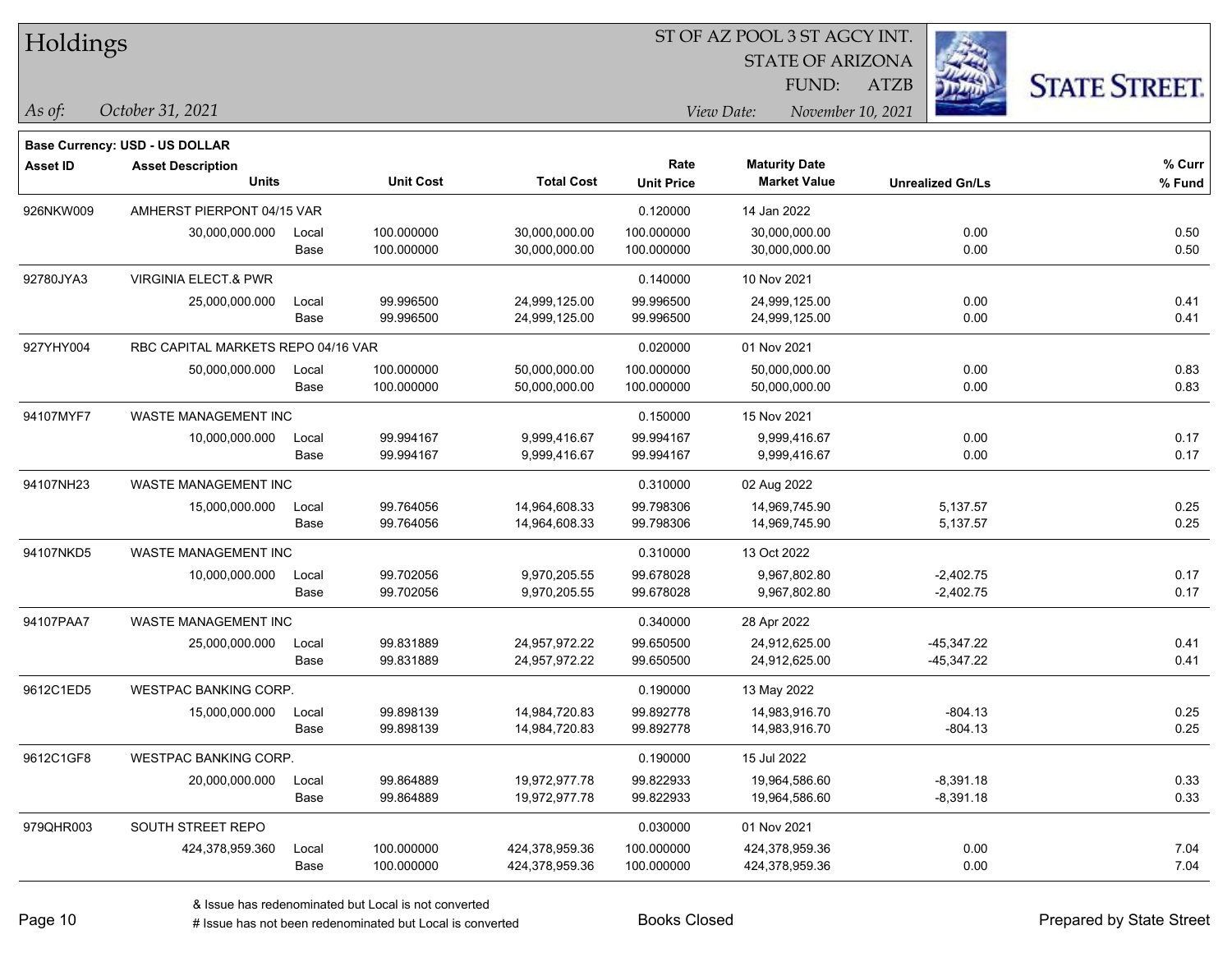| Holdings            |                                              |       |                  |                   |                   | 51 OF AZ POOL 3 51 AGCY INT. |                                             |              |                         |                      |        |
|---------------------|----------------------------------------------|-------|------------------|-------------------|-------------------|------------------------------|---------------------------------------------|--------------|-------------------------|----------------------|--------|
|                     |                                              |       |                  |                   |                   |                              | <b>STATE OF ARIZONA</b>                     |              |                         |                      |        |
|                     |                                              |       |                  |                   |                   |                              | FUND:                                       | <b>ATZB</b>  |                         | <b>STATE STREET.</b> |        |
| As of:              | October 31, 2021                             |       |                  |                   |                   | View Date:                   | November 10, 2021                           |              |                         |                      |        |
|                     |                                              |       |                  |                   |                   |                              |                                             |              |                         |                      |        |
|                     | Base Currency: USD - US DOLLAR               |       |                  |                   |                   |                              |                                             |              |                         |                      |        |
| <b>Asset ID</b>     | <b>Asset Description</b><br><b>Units</b>     |       | <b>Unit Cost</b> | <b>Total Cost</b> | Rate              |                              | <b>Maturity Date</b><br><b>Market Value</b> |              |                         |                      | % Curr |
|                     |                                              |       |                  |                   | <b>Unit Price</b> |                              |                                             |              | <b>Unrealized Gn/Ls</b> |                      | % Fund |
| 985FHY004           | MITSUBISHI UFJ REPO                          |       |                  |                   | 0.040000          | 01 Nov 2021                  |                                             |              |                         |                      |        |
|                     | 688,688,415.840                              | Local | 100.000000       | 688,688,415.84    | 100.000000        |                              | 688,688,415.84                              |              | 0.00                    |                      | 11.43  |
|                     |                                              | Base  | 100.000000       | 688,688,415.84    | 100.000000        |                              | 688,688,415.84                              |              | 0.00                    |                      | 11.43  |
| US DOLLAR Total     |                                              |       |                  |                   |                   |                              |                                             |              |                         |                      |        |
|                     | 3,939,561,071.220                            | Local |                  | 3,938,781,926.23  |                   | 3,938,757,591.72             |                                             |              | $-24,334.51$            |                      | 65.37  |
|                     |                                              | Base  |                  | 3,938,781,926.23  |                   | 3,938,757,591.72             |                                             |              | $-24,334.51$            |                      | 65.37  |
|                     | <b>CASH EQUIVALENT Total</b>                 |       |                  |                   |                   |                              |                                             |              |                         |                      |        |
|                     | 3,939,561,071.220                            | Base  |                  | 3,938,781,926.23  |                   | 3,938,757,591.72             |                                             |              | $-24,334.51$            |                      | 65.37  |
| <b>FIXED INCOME</b> |                                              |       |                  |                   |                   |                              |                                             |              |                         |                      |        |
| <b>US DOLLAR</b>    |                                              |       |                  |                   |                   |                              |                                             |              | Exchange Rate:          | 1.000000             |        |
| 00206RMJ8           | AT+T INC SR UNSECURED 03/24 0.9              |       |                  |                   | 0.900000          | 25 Mar 2024                  |                                             |              |                         |                      |        |
|                     | 7,000,000.000                                | Local | 99.962725        | 6,997,390.74      | 100.006974        |                              | 7,000,488.18                                |              | 3,097.44                |                      | 0.12   |
|                     |                                              | Base  | 99.962725        | 6,997,390.74      | 100.006974        |                              | 7,000,488.18                                |              | 3,097.44                |                      | 0.12   |
| 00206RML3           | AT+T INC SR UNSECURED 03/26 1.7              |       |                  |                   | 1.700000          | 25 Mar 2026                  |                                             |              |                         |                      |        |
|                     | 7,000,000.000                                | Local | 99.883876        | 6,991,871.30      | 100.423289        |                              | 7,029,630.23                                |              | 37,758.93               |                      | 0.12   |
|                     |                                              | Base  | 99.883876        | 6,991,871.30      | 100.423289        |                              | 7,029,630.23                                |              | 37,758.93               |                      | 0.12   |
| 00287YBH1           | ABBVIE INC SR UNSECURED 11/21 2.15           |       |                  |                   | 2.150000          | 19 Nov 2021                  |                                             |              |                         |                      |        |
|                     | 7,000,000.000                                | Local | 99.999634        | 6,999,974.36      | 100.085660        |                              | 7,005,996.20                                |              | 6,021.84                |                      | 0.12   |
|                     |                                              | Base  | 99.999634        | 6,999,974.36      | 100.085660        |                              | 7,005,996.20                                |              | 6,021.84                |                      | 0.12   |
| 023135AW6           | AMAZON.COM INC SR UNSECURED 02/23 2.4        |       |                  |                   | 2.400000          | 22 Feb 2023                  |                                             |              |                         |                      |        |
|                     | 5,000,000.000                                | Local | 99.568236        | 4,978,411.80      | 102.403608        |                              | 5,120,180.40                                |              | 141,768.60              |                      | 0.08   |
|                     |                                              | Base  | 99.568236        | 4,978,411.80      | 102.403608        |                              | 5,120,180.40                                |              | 141,768.60              |                      | 0.08   |
| 023135BW5           | AMAZON.COM INC SR UNSECURED 05/24 0.45       |       |                  |                   | 0.450000          | 12 May 2024                  |                                             |              |                         |                      |        |
|                     | 10,000,000.000                               | Local | 99.877046        | 9,987,704.56      | 99.264909         | 9,926,490.90                 |                                             | $-61,213.66$ |                         | 0.16                 |        |
|                     |                                              | Base  | 99.877046        | 9,987,704.56      | 99.264909         |                              | 9,926,490.90                                |              | $-61,213.66$            |                      | 0.16   |
| 025537AR2           | AMERICAN ELECTRIC POWER SR UNSECURED 11/25 1 |       |                  |                   | 1.000000          | 01 Nov 2025                  |                                             |              |                         |                      |        |
|                     | 3,000,000.000                                | Local | 99.814003        | 2,994,420.10      | 98.257891         |                              | 2,947,736.73                                |              | -46,683.37              |                      | 0.05   |
|                     |                                              | Base  | 99.814003        | 2,994,420.10      | 98.257891         |                              | 2,947,736.73                                |              | -46,683.37              |                      | 0.05   |

 $\overline{S}$  of  $\overline{S}$  of  $\overline{S}$   $\overline{S}$   $\overline{S}$   $\overline{S}$   $\overline{S}$   $\overline{S}$   $\overline{S}$   $\overline{S}$   $\overline{S}$   $\overline{S}$   $\overline{S}$   $\overline{S}$   $\overline{S}$   $\overline{S}$   $\overline{S}$   $\overline{S}$   $\overline{S}$   $\overline{S}$   $\overline{S}$   $\overline{S}$   $\overline{S}$   $\overline{S}$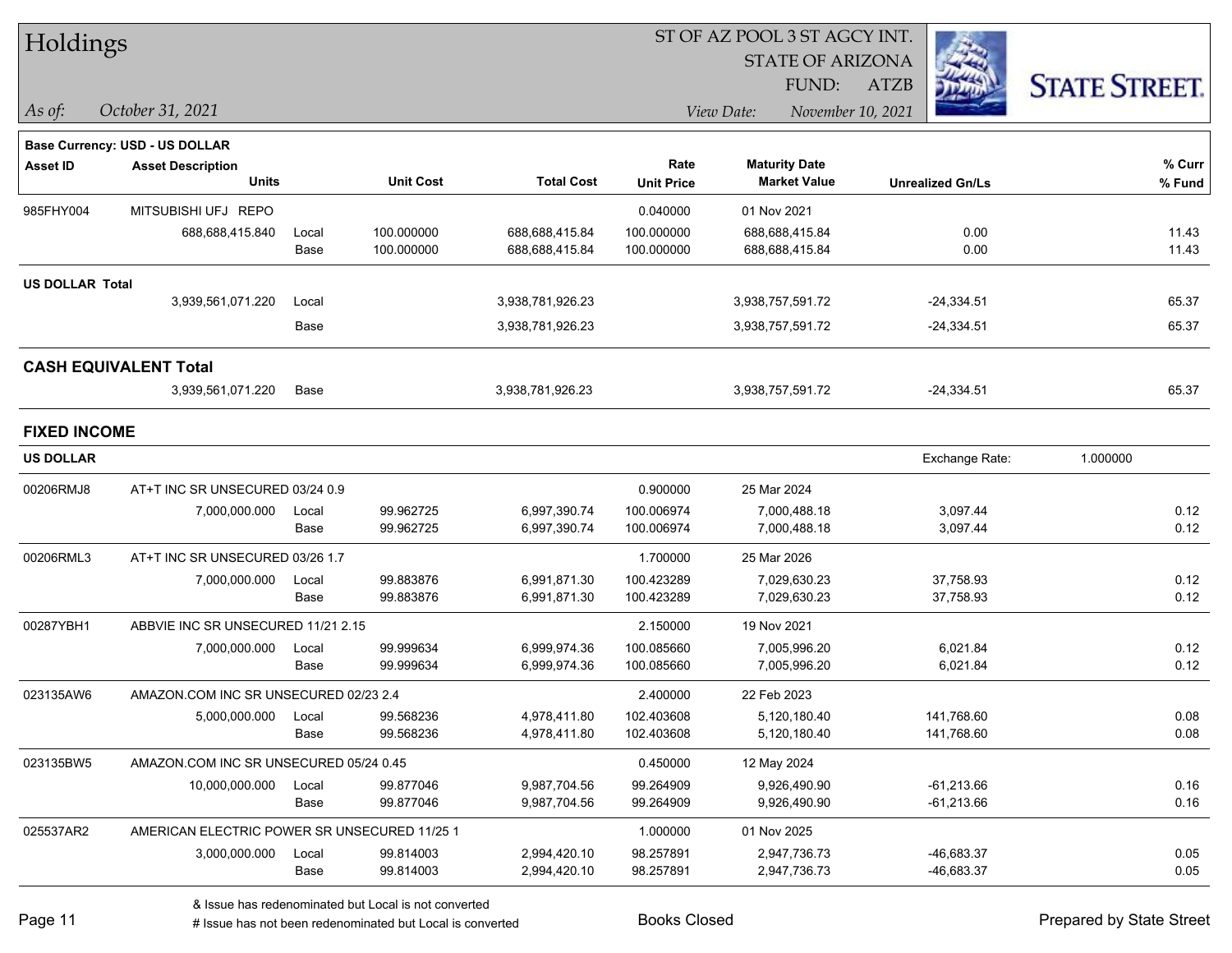#### ST OF AZ POOL 3 ST AGCY INT.

STATE OF ARIZONA

ATZB



**Base Currency: USD - US DOLLAR**

| <b>Asset ID</b>                                            | <b>Asset Description</b>                       |       |                  |                   | Rate              | <b>Maturity Date</b> |                         | % Curr |
|------------------------------------------------------------|------------------------------------------------|-------|------------------|-------------------|-------------------|----------------------|-------------------------|--------|
|                                                            | <b>Units</b>                                   |       | <b>Unit Cost</b> | <b>Total Cost</b> | <b>Unit Price</b> | <b>Market Value</b>  | <b>Unrealized Gn/Ls</b> | % Fund |
| 025537AS0                                                  | AMERICAN ELECTRIC POWER SR UNSECURED 11/23 VAR |       |                  | 0.605750          | 01 Nov 2023       |                      |                         |        |
|                                                            | 5,000,000.000                                  | Local | 100.000000       | 5,000,000.00      | 100.031174        | 5,001,558.70         | 1,558.70                | 0.08   |
|                                                            |                                                | Base  | 100.000000       | 5,000,000.00      | 100.031174        | 5,001,558.70         | 1,558.70                | 0.08   |
| 025816CD9                                                  | AMERICAN EXPRESS CO SR UNSECURED 05/22 2.75    |       |                  |                   | 2.750000          | 20 May 2022          |                         |        |
|                                                            | 16,569,000.000                                 | Local | 100.609974       | 16,670,066.64     | 101.113427        | 16,753,483.72        | 83,417.08               | 0.28   |
|                                                            |                                                | Base  | 100.609974       | 16,670,066.64     | 101.113427        | 16,753,483.72        | 83,417.08               | 0.28   |
| 025816CG2                                                  | AMERICAN EXPRESS CO SR UNSECURED 07/24 2.5     |       |                  |                   | 2.500000          | 30 Jul 2024          |                         |        |
|                                                            | 10,000,000.000                                 | Local | 99.823402        | 9,982,340.23      | 104.248015        | 10,424,801.50        | 442,461.27              | 0.17   |
|                                                            |                                                | Base  | 99.823402        | 9,982,340.23      | 104.248015        | 10,424,801.50        | 442,461.27              | 0.17   |
| 02587AAN4<br>AMERICAN EXPRESS CREDIT ACCOUN AMXCA 2019 2 A |                                                |       |                  |                   | 2.670000          | 15 Nov 2024          |                         |        |
|                                                            | 4,500,000.000                                  | Local | 99.996791        | 4,499,855.59      | 101.134170        | 4,551,037.65         | 51,182.06               | 0.08   |
| Original Face:                                             | 4,500,000.000                                  | Base  | 99.996791        | 4,499,855.59      | 101.134170        | 4,551,037.65         | 51,182.06               | 0.08   |
| 02588QAB4                                                  | AMERICAN EXPRESS CREDIT ACCOUN AMXCA 2019 1 A  |       |                  |                   | 2.870000          | 15 Oct 2024          |                         |        |
|                                                            | 3,000,000.000                                  | Local | 99.991206        | 2,999,736.19      | 101.017660        | 3,030,529.80         | 30,793.61               | 0.05   |
| Original Face:                                             | 3,000,000.000                                  | Base  | 99.991206        | 2,999,736.19      | 101.017660        | 3,030,529.80         | 30,793.61               | 0.05   |
| 0258M0EG0                                                  | AMERICAN EXPRESS CREDIT SR UNSECURED 03/22 2.7 |       |                  |                   | 2.700000          | 03 Mar 2022          |                         |        |
|                                                            | 3,110,000.000                                  | Local | 100.641334       | 3,129,945.49      | 100.586949        | 3,128,254.11         | $-1,691.38$             | 0.05   |
|                                                            |                                                | Base  | 100.641334       | 3,129,945.49      | 100.586949        | 3,128,254.11         | $-1,691.38$             | 0.05   |
| 026609AC1                                                  | WYETH LLC COMPANY GUAR 03/23 7.25              |       |                  |                   | 7.250000          | 01 Mar 2023          |                         |        |
|                                                            | 1,410,000.000                                  | Local | 109.055844       | 1,537,687.40      | 108.835138        | 1,534,575.45         | $-3,111.95$             | 0.03   |
|                                                            |                                                | Base  | 109.055844       | 1,537,687.40      | 108.835138        | 1,534,575.45         | $-3,111.95$             | 0.03   |
| 02665WDQ1                                                  | AMERICAN HONDA FINANCE SR UNSECURED 01/22 VAR  |       |                  |                   | 0.249500          | 21 Jan 2022          |                         |        |
|                                                            | 15,000,000.000                                 | Local | 100.000000       | 15,000,000.00     | 100.052479        | 15,007,871.85        | 7,871.85                | 0.25   |
|                                                            |                                                | Base  | 100.000000       | 15,000,000.00     | 100.052479        | 15,007,871.85        | 7,871.85                | 0.25   |
| 02665WDX6                                                  | AMERICAN HONDA FINANCE SR UNSECURED 04/23 0.35 |       |                  |                   | 0.350000          | 20 Apr 2023          |                         |        |
|                                                            | 30,000,000.000                                 | Local | 99.998471        | 29,999,541.43     | 99.582111         | 29,874,633.30        | $-124,908.13$           | 0.50   |
|                                                            |                                                | Base  | 99.998471        | 29,999,541.43     | 99.582111         | 29,874,633.30        | $-124,908.13$           | 0.50   |
| 02665WDY4                                                  | AMERICAN HONDA FINANCE SR UNSECURED 08/24 0.75 |       |                  |                   | 0.750000          | 09 Aug 2024          |                         |        |
|                                                            | 8,000,000.000                                  | Local | 99.937229        | 7,994,978.35      | 99.358703         | 7,948,696.24         | $-46,282.11$            | 0.13   |
|                                                            |                                                | Base  | 99.937229        | 7,994,978.35      | 99.358703         | 7,948,696.24         | $-46,282.11$            | 0.13   |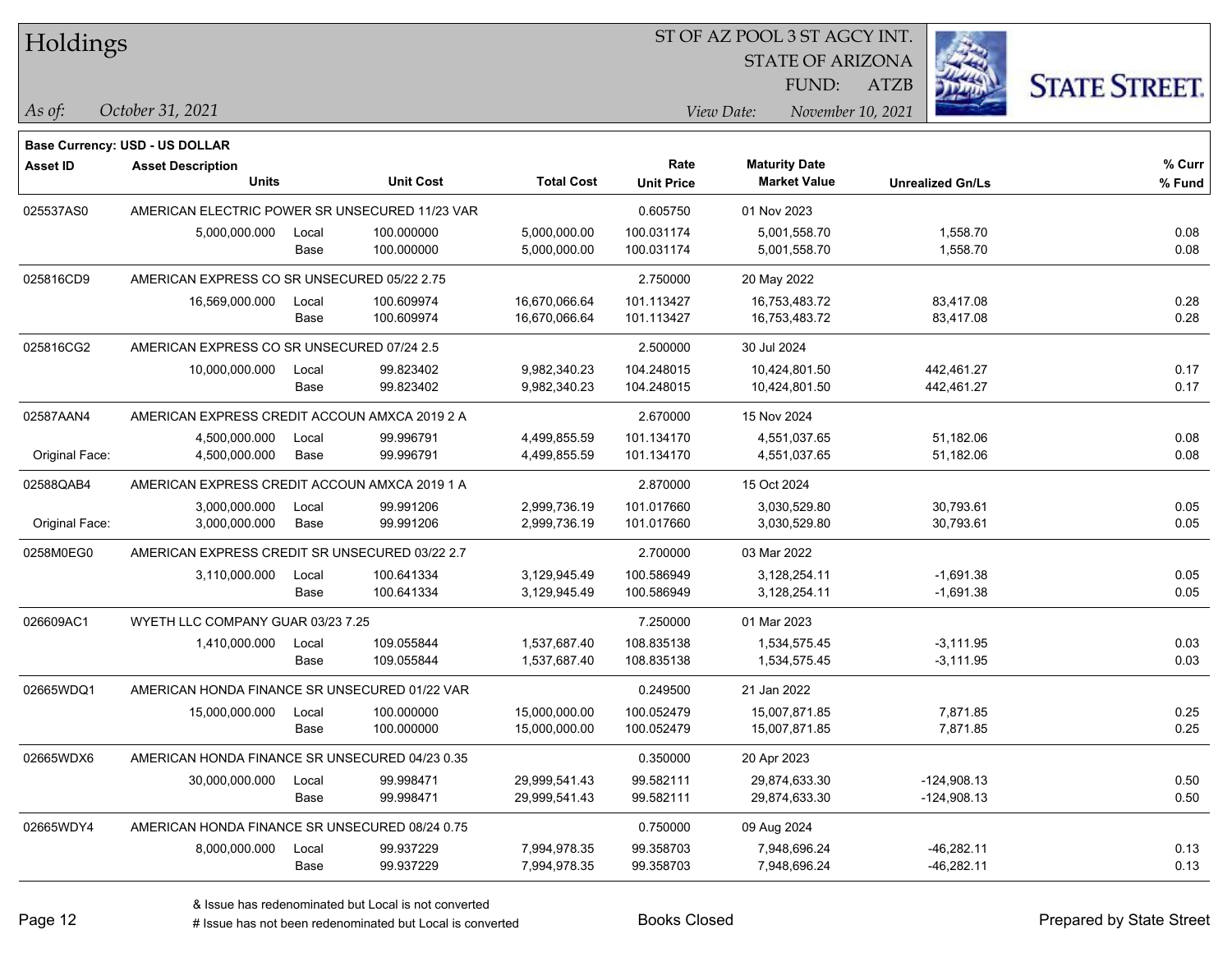| Holdings |  |
|----------|--|
|----------|--|

STATE OF ARIZONA

ATZB



**Base Currency: USD - US DOLLAR**

| <b>Asset ID</b> | <b>Asset Description</b>                       |                  |            |                   | Rate              | <b>Maturity Date</b> |                         | % Curr |
|-----------------|------------------------------------------------|------------------|------------|-------------------|-------------------|----------------------|-------------------------|--------|
|                 | <b>Units</b>                                   | <b>Unit Cost</b> |            | <b>Total Cost</b> | <b>Unit Price</b> | <b>Market Value</b>  | <b>Unrealized Gn/Ls</b> | % Fund |
| 03027XBR0       | AMERICAN TOWER CORP SR UNSECURED 09/26 1.45    |                  |            |                   | 1.450000          | 15 Sep 2026          |                         |        |
|                 | 3,000,000.000                                  | Local            | 99.490767  | 2,984,723.01      | 98.528036         | 2,955,841.08         | $-28,881.93$            | 0.05   |
|                 |                                                | Base             | 99.490767  | 2,984,723.01      | 98.528036         | 2,955,841.08         | $-28,881.93$            | 0.05   |
| 031162BN9       | AMGEN INC SR UNSECURED 05/22 3.625             |                  |            |                   | 3.625000          | 15 May 2022          |                         |        |
|                 | 898,000.000                                    | Local            | 100.945228 | 906,488.15        | 100.762866        | 904,850.54           | $-1,637.61$             | 0.02   |
|                 |                                                | Base             | 100.945228 | 906,488.15        | 100.762866        | 904,850.54           | $-1,637.61$             | 0.02   |
| 036752AQ6       | ANTHEM INC SR UNSECURED 03/23 0.45             |                  |            |                   | 0.450000          | 15 Mar 2023          |                         |        |
|                 | 5,000,000.000                                  | Local            | 99.982179  | 4,999,108.93      | 99.813016         | 4,990,650.80         | $-8,458.13$             | 0.08   |
|                 |                                                | Base             | 99.982179  | 4,999,108.93      | 99.813016         | 4,990,650.80         | $-8,458.13$             | 0.08   |
| 037833DC1       | APPLE INC SR UNSECURED 09/22 2.1               |                  |            | 2.100000          | 12 Sep 2022       |                      |                         |        |
|                 | 10,000,000.000                                 | Local            | 100.258182 | 10,025,818.18     | 101.378764        | 10,137,876.40        | 112,058.22              | 0.17   |
|                 |                                                | Base             | 100.258182 | 10,025,818.18     | 101.378764        | 10,137,876.40        | 112,058.22              | 0.17   |
| 037833DV9       | APPLE INC SR UNSECURED 05/23 0.75              |                  |            |                   | 0.750000          | 11 May 2023          |                         |        |
|                 | 15,500,000.000                                 | Local            | 99.861889  | 15,478,592.73     | 100.390535        | 15,560,532.93        | 81,940.20               | 0.26   |
|                 |                                                | Base             | 99.861889  | 15,478,592.73     | 100.390535        | 15,560,532.93        | 81,940.20               | 0.26   |
| 037833DX5       | APPLE INC SR UNSECURED 08/25 0.55              |                  |            |                   | 0.550000          | 20 Aug 2025          |                         |        |
|                 | 10,000,000.000                                 | Local            | 99.821587  | 9,982,158.66      | 97.938538         | 9,793,853.80         | $-188,304.86$           | 0.16   |
|                 |                                                | Base             | 99.821587  | 9,982,158.66      | 97.938538         | 9,793,853.80         | -188,304.86             | 0.16   |
| 037833EB2       | APPLE INC SR UNSECURED 02/26 0.7               |                  |            |                   | 0.700000          | 08 Feb 2026          |                         |        |
|                 | 5,000,000.000                                  | Local            | 99.808343  | 4,990,417.13      | 97.922673         | 4,896,133.65         | $-94,283.48$            | 0.08   |
|                 |                                                | Base             | 99.808343  | 4,990,417.13      | 97.922673         | 4,896,133.65         | $-94,283.48$            | 0.08   |
| 040555CS1       | ARIZONA PUBLIC SERVICE SR UNSECURED 05/25 3.15 |                  |            |                   | 3.150000          | 15 May 2025          |                         |        |
|                 | 5,000,000.000                                  | Local            | 107.685269 | 5,384,263.45      | 105.744378        | 5,287,218.90         | $-97,044.55$            | 0.09   |
|                 |                                                | Base             | 107.685269 | 5,384,263.45      | 105.744378        | 5,287,218.90         | $-97,044.55$            | 0.09   |
| 05531FBJ1       | TRUIST FINANCIAL CORP SR UNSECURED 03/23 2.2   |                  |            |                   | 2.200000          | 16 Mar 2023          |                         |        |
|                 | 10,000,000.000                                 | Local            | 99.972146  | 9,997,214.60      | 102.178997        | 10,217,899.70        | 220,685.10              | 0.17   |
|                 |                                                | Base             | 99.972146  | 9,997,214.60      | 102.178997        | 10,217,899.70        | 220,685.10              | 0.17   |
| 06048WK66       | BANK OF AMERICA CORP SR UNSECURED 12/25 VAR    |                  |            |                   | 0.650000          | 23 Dec 2025          |                         |        |
|                 | 5,000,000.000                                  | Local            | 99.748532  | 4,987,426.59      | 97.341902         | 4,867,095.10         | $-120,331.49$           | 0.08   |
|                 |                                                | Base             | 99.748532  | 4,987,426.59      | 97.341902         | 4,867,095.10         | $-120,331.49$           | 0.08   |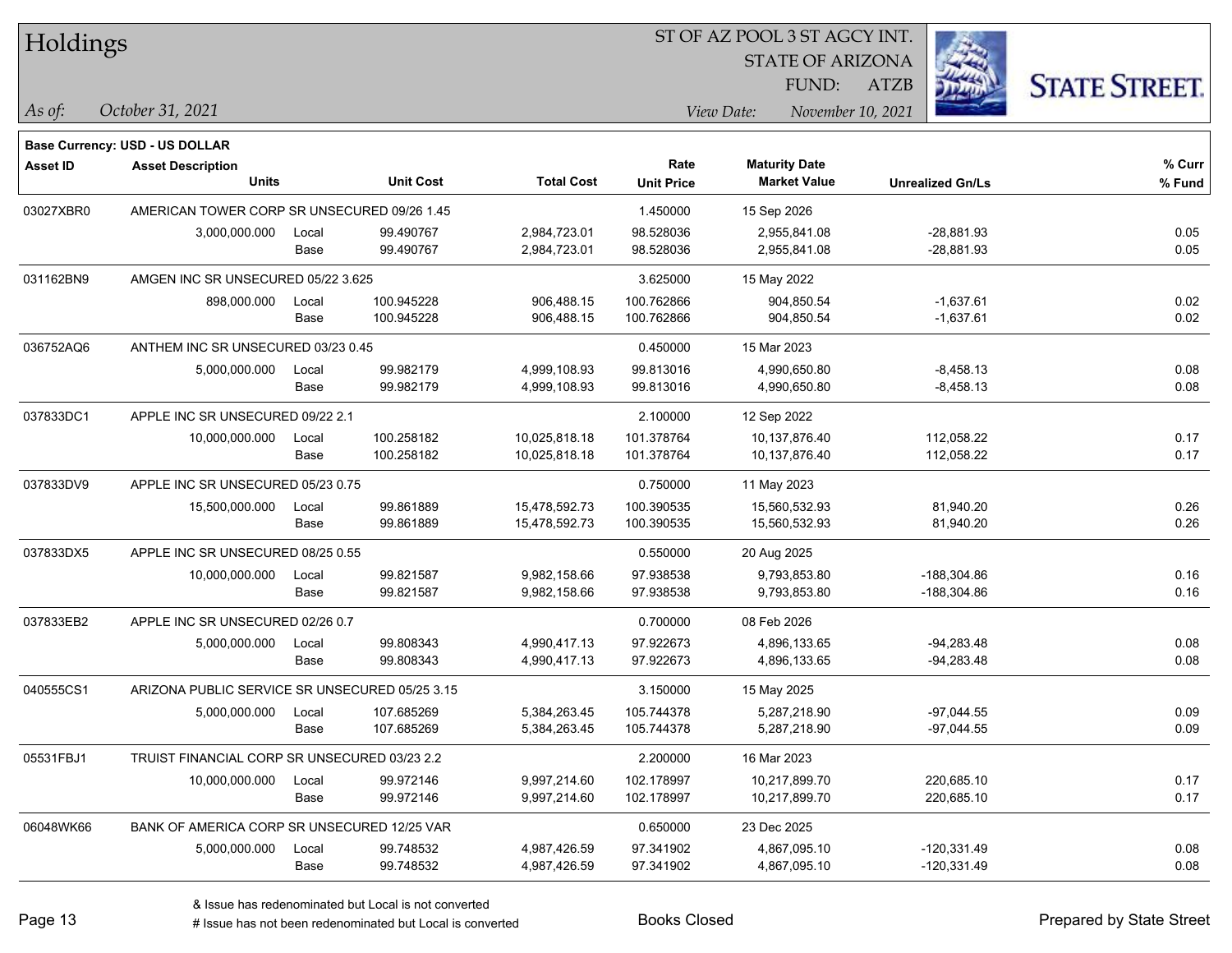| Holdings        |                                               |       |                  |                   | ST OF AZ POOL 3 ST AGCY INT. |                                             |                         |                      |
|-----------------|-----------------------------------------------|-------|------------------|-------------------|------------------------------|---------------------------------------------|-------------------------|----------------------|
|                 |                                               |       |                  |                   |                              | <b>STATE OF ARIZONA</b>                     |                         |                      |
|                 |                                               |       |                  |                   |                              | FUND:                                       | <b>ATZB</b>             | <b>STATE STREET.</b> |
| $\vert$ As of:  | October 31, 2021                              |       |                  |                   |                              | View Date:                                  | November 10, 2021       |                      |
|                 |                                               |       |                  |                   |                              |                                             |                         |                      |
|                 | Base Currency: USD - US DOLLAR                |       |                  |                   |                              |                                             |                         |                      |
| <b>Asset ID</b> | <b>Asset Description</b><br><b>Units</b>      |       | <b>Unit Cost</b> | <b>Total Cost</b> | Rate<br><b>Unit Price</b>    | <b>Maturity Date</b><br><b>Market Value</b> | <b>Unrealized Gn/Ls</b> | % Curr<br>% Fund     |
| 06048WK74       | BANK OF AMERICA CORP SR SECURED 06/23 VAR     |       |                  |                   | 0.400000                     | 21 Jun 2023                                 |                         |                      |
|                 | 5,000,000.000                                 | Local | 100.000000       | 5,000,000.00      | 98.577345                    | 4,928,867.25                                | $-71,132.75$            | 0.08                 |
|                 |                                               | Base  | 100.000000       | 5,000,000.00      | 98.577345                    | 4,928,867.25                                | $-71,132.75$            | 0.08                 |
| 06048WL24       | BANK OF AMERICA CORP SR UNSECURED 02/24 VAR   |       |                  |                   | 0.300000                     | 16 Feb 2024                                 |                         |                      |
|                 | 25,000,000.000                                | Local | 99.885342        | 24,971,335.62     | 98.571272                    | 24,642,818.00                               | $-328,517.62$           | 0.41                 |
|                 |                                               | Base  | 99.885342        | 24,971,335.62     | 98.571272                    | 24,642,818.00                               | $-328,517.62$           | 0.41                 |
| 06048WL32       | BANK OF AMERICA CORP SR UNSECURED 02/26 0.8   |       |                  |                   | 0.800000                     | 24 Feb 2026                                 |                         |                      |
|                 | 5,371,000.000                                 | Local | 98.829646        | 5,308,140.29      | 96.172877                    | 5,165,445.22                                | -142,695.07             | 0.09                 |
|                 |                                               | Base  | 98.829646        | 5,308,140.29      | 96.172877                    | 5,165,445.22                                | $-142,695.07$           | 0.09                 |
| 06048WL81       | BANK OF AMERICA CORP SR UNSECURED 09/24 0.75  |       |                  |                   | 0.750000                     | 26 Sep 2024                                 |                         |                      |
|                 | 15,000,000.000                                | Local | 99.900685        | 14,985,102.74     | 97.445952                    | 14,616,892.80                               | -368,209.94             | 0.24                 |
|                 |                                               | Base  | 99.900685        | 14,985,102.74     | 97.445952                    | 14,616,892.80                               | -368,209.94             | 0.24                 |
| 06048WM23       | BANK OF AMERICA CORP SR UNSECURED 05/24 0.65  |       |                  |                   | 0.650000                     | 14 May 2024                                 |                         |                      |
|                 | 10,000,000.000                                | Local | 100.000000       | 10,000,000.00     | 98.958540                    | 9,895,854.00                                | $-104, 146.00$          | 0.16                 |
|                 |                                               | Base  | 100.000000       | 10,000,000.00     | 98.958540                    | 9,895,854.00                                | $-104, 146.00$          | 0.16                 |
| 06367WF99       | BANK OF MONTREAL SR UNSECURED 05/23 VAR       |       |                  |                   | 1.100000                     | 12 May 2023                                 |                         |                      |
|                 | 10,000,000.000                                | Local | 100.000000       | 10,000,000.00     | 101.029000                   | 10,102,900.00                               | 102,900.00              | 0.17                 |
|                 |                                               | Base  | 100.000000       | 10,000,000.00     | 101.029000                   | 10,102,900.00                               | 102,900.00              | 0.17                 |
| 06367WX81       | BANK OF MONTREAL SR UNSECURED 07/25 VAR       |       |                  |                   | 1.000000                     | 30 Jul 2025                                 |                         |                      |
|                 | 10,000,000.000                                | Local | 100.000000       | 10,000,000.00     | 98.226266                    | 9,822,626.60                                | $-177,373.40$           | 0.16                 |
|                 |                                               | Base  | 100.000000       | 10,000,000.00     | 98.226266                    | 9,822,626.60                                | -177,373.40             | 0.16                 |
| 06368EA44       | BANK OF MONTREAL SR UNSECURED 12/23 VAR       |       |                  |                   | 0.400000                     | 08 Dec 2023                                 |                         |                      |
|                 | 10,000,000.000                                | Local | 100.000000       | 10,000,000.00     | 100.233000                   | 10,023,300.00                               | 23,300.00               | 0.17                 |
|                 |                                               | Base  | 100.000000       | 10,000,000.00     | 100.233000                   | 10,023,300.00                               | 23,300.00               | 0.17                 |
| 06368FAA7       | BANK OF MONTREAL SR UNSECURED 09/23 0.4       |       |                  |                   | 0.400000                     | 15 Sep 2023                                 |                         |                      |
|                 | 10,000,000.000                                | Local | 99.921435        | 9,992,143.48      | 99.498932                    | 9,949,893.20                                | $-42,250.28$            | 0.17                 |
|                 |                                               | Base  | 99.921435        | 9,992,143.48      | 99.498932                    | 9,949,893.20                                | $-42,250.28$            | 0.17                 |
| 06406RAA5       | BANK OF NY MELLON CORP SR UNSECURED 02/22 2.6 |       |                  |                   | 2.600000                     | 07 Feb 2022                                 |                         |                      |
|                 | 20,000,000.000                                | Local | 100.447577       | 20,089,515.36     | 100.420372                   | 20,084,074.40                               | $-5,440.96$             | 0.33                 |
|                 |                                               | Base  | 100.447577       | 20,089,515.36     | 100.420372                   | 20,084,074.40                               | $-5,440.96$             | 0.33                 |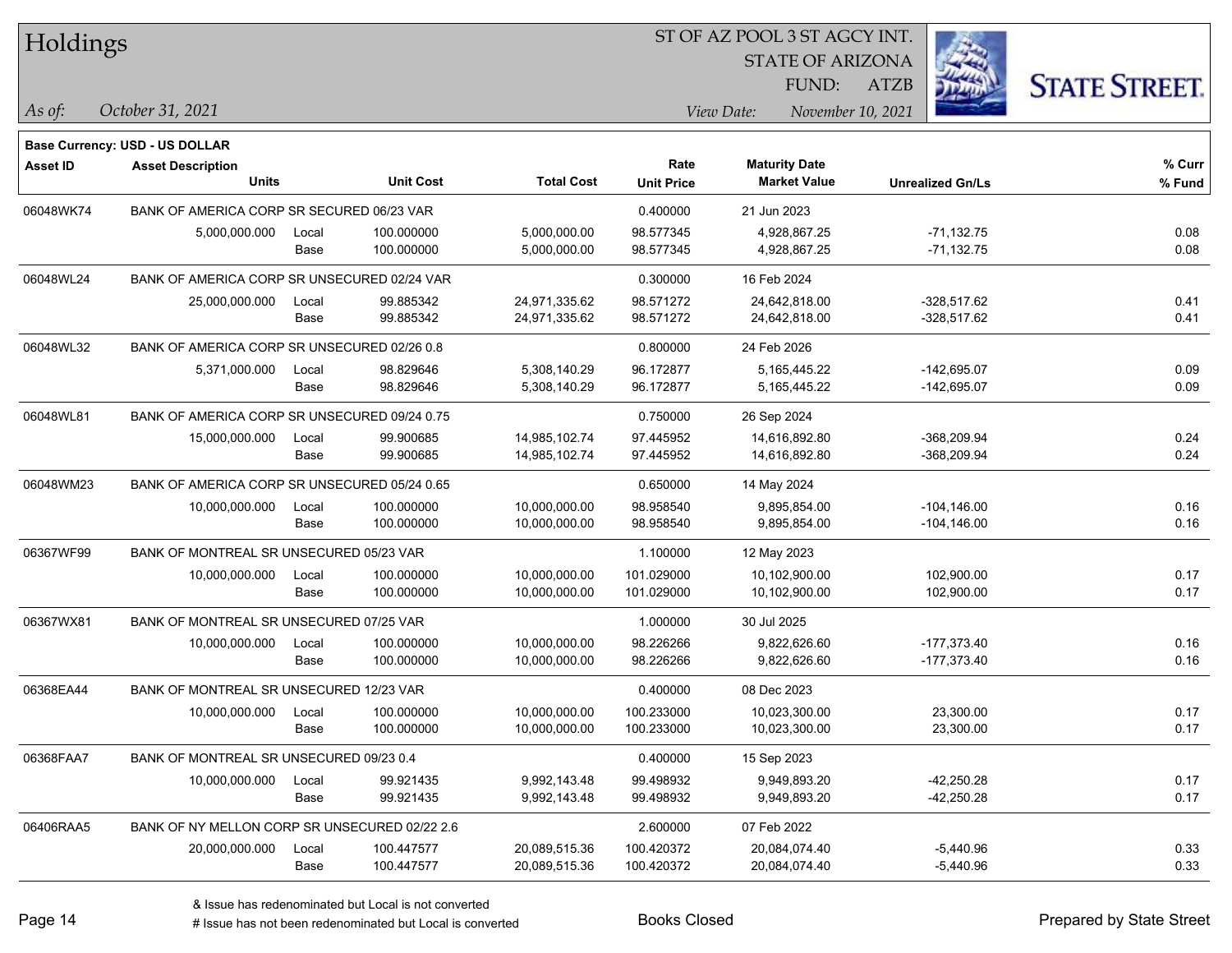| Holdings |
|----------|
|----------|

STATE OF ARIZONA

ATZB



**Base Currency: USD - US DOLLAR**

| Asset ID  | <b>Asset Description</b>                       |       |                  |                   | Rate              | <b>Maturity Date</b> |                         | % Curr |
|-----------|------------------------------------------------|-------|------------------|-------------------|-------------------|----------------------|-------------------------|--------|
|           | <b>Units</b>                                   |       | <b>Unit Cost</b> | <b>Total Cost</b> | <b>Unit Price</b> | <b>Market Value</b>  | <b>Unrealized Gn/Ls</b> | % Fund |
| 06406RAG2 | BANK OF NY MELLON CORP SR UNSECURED 04/23 3.5  |       |                  |                   | 3.500000          | 28 Apr 2023          |                         |        |
|           | 7,000,000.000                                  | Local | 99.967551        | 6,997,728.56      | 104.408558        | 7,308,599.06         | 310,870.50              | 0.12   |
|           |                                                | Base  | 99.967551        | 6,997,728.56      | 104.408558        | 7,308,599.06         | 310,870.50              | 0.12   |
| 06406RAL1 | BANK OF NY MELLON CORP SR UNSECURED 10/24 2.1  |       |                  |                   | 2.100000          | 24 Oct 2024          |                         |        |
|           | 7,000,000.000                                  | Local | 99.895785        | 6,992,704.98      | 103.513508        | 7,245,945.56         | 253,240.58              | 0.12   |
|           |                                                | Base  | 99.895785        | 6,992,704.98      | 103.513508        | 7,245,945.56         | 253,240.58              | 0.12   |
| 06406RAM9 | BANK OF NY MELLON CORP SR UNSECURED 01/23 1.85 |       |                  |                   | 1.850000          | 27 Jan 2023          |                         |        |
|           | 5,000,000.000                                  | Local | 99.972065        | 4,998,603.27      | 101.648677        | 5,082,433.85         | 83,830.58               | 0.08   |
|           |                                                | Base  | 99.972065        | 4,998,603.27      | 101.648677        | 5,082,433.85         | 83,830.58               | 0.08   |
| 06406RAP2 | BANK OF NY MELLON CORP SR UNSECURED 12/23 0.35 |       |                  |                   | 0.350000          | 07 Dec 2023          |                         |        |
|           | 10,000,000.000                                 | Local | 99.926054        | 9,992,605.44      | 99.459961         | 9,945,996.10         | -46,609.34              | 0.17   |
|           |                                                | Base  | 99.926054        | 9,992,605.44      | 99.459961         | 9,945,996.10         | -46,609.34              | 0.17   |
| 06406RAQ0 | BANK OF NY MELLON CORP SR UNSECURED 01/26 0.75 |       |                  |                   | 0.750000          | 28 Jan 2026          |                         |        |
|           | 7,000,000.000                                  | Local | 99.818178        | 6,987,272.48      | 97.766936         | 6,843,685.52         | -143,586.96             | 0.11   |
|           |                                                | Base  | 99.818178        | 6,987,272.48      | 97.766936         | 6,843,685.52         | -143,586.96             | 0.11   |
| 06406RAS6 | BANK OF NY MELLON CORP SR UNSECURED 04/24 0.5  |       |                  |                   | 0.500000          | 26 Apr 2024          |                         |        |
|           | 10,000,000.000                                 | Local | 99.911989        | 9,991,198.87      | 99.285005         | 9,928,500.50         | $-62,698.37$            | 0.16   |
|           |                                                | Base  | 99.911989        | 9,991,198.87      | 99.285005         | 9,928,500.50         | $-62,698.37$            | 0.16   |
| 06406RAT4 | BANK OF NY MELLON CORP SR UNSECURED 04/24 VAR  |       |                  |                   | 0.310000          | 26 Apr 2024          |                         |        |
|           | 8,000,000.000                                  | Local | 100.000000       | 8,000,000.00      | 100.099799        | 8,007,983.92         | 7,983.92                | 0.13   |
|           |                                                | Base  | 100.000000       | 8,000,000.00      | 100.099799        | 8,007,983.92         | 7,983.92                | 0.13   |
| 064159KD7 | BANK OF NOVA SCOTIA SR UNSECURED 09/22 2.45    |       |                  |                   | 2.450000          | 19 Sep 2022          |                         |        |
|           | 17,000,000.000                                 | Local | 100.563799       | 17,095,845.88     | 101.824364        | 17,310,141.88        | 214,296.00              | 0.29   |
|           |                                                | Base  | 100.563799       | 17,095,845.88     | 101.824364        | 17,310,141.88        | 214,296.00              | 0.29   |
| 064159SH0 | BANK OF NOVA SCOTIA SR UNSECURED 11/22 2       |       |                  |                   | 2.000000          | 15 Nov 2022          |                         |        |
|           | 15,000,000.000                                 | Local | 99.989575        | 14,998,436.24     | 101.653090        | 15,247,963.50        | 249,527.26              | 0.25   |
|           |                                                | Base  | 99.989575        | 14,998,436.24     | 101.653090        | 15,247,963.50        | 249,527.26              | 0.25   |
| 07330NAT2 | TRUIST BANK SR UNSECURED 12/24 2.15            |       |                  |                   | 2.150000          | 06 Dec 2024          |                         |        |
|           | 2,000,000.000                                  | Local | 99.895880        | 1,997,917.59      | 103.317498        | 2,066,349.96         | 68,432.37               | 0.03   |
|           |                                                | Base  | 99.895880        | 1,997,917.59      | 103.317498        | 2,066,349.96         | 68,432.37               | 0.03   |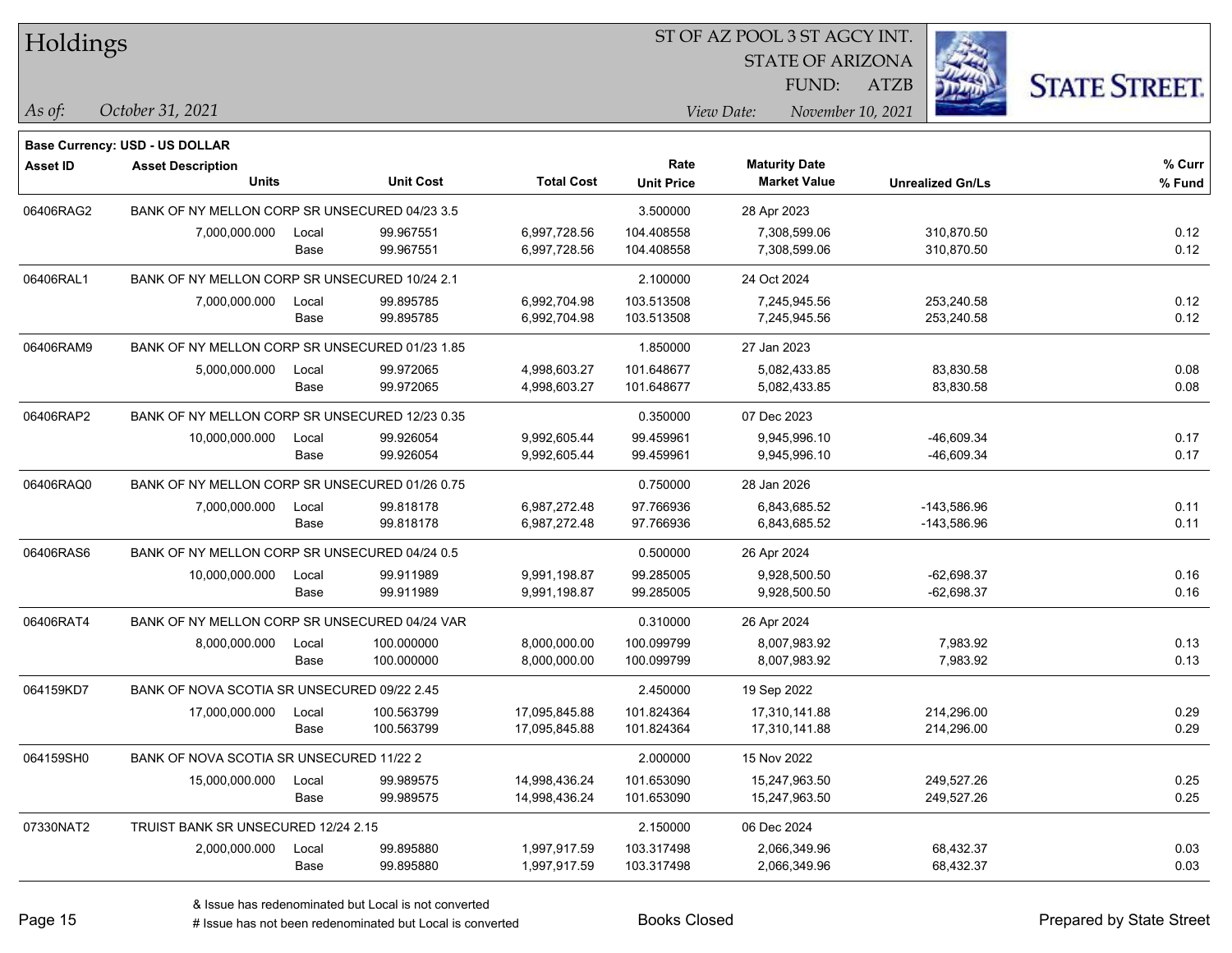| Holdings |
|----------|
|          |

STATE OF ARIZONA

ATZB



**Base Currency: USD - US DOLLAR**

| <b>Asset ID</b> | <b>Asset Description</b>                        |       |                  |                   | Rate              | <b>Maturity Date</b> |                         | % Curr |  |
|-----------------|-------------------------------------------------|-------|------------------|-------------------|-------------------|----------------------|-------------------------|--------|--|
|                 | <b>Units</b>                                    |       | <b>Unit Cost</b> | <b>Total Cost</b> | <b>Unit Price</b> | <b>Market Value</b>  | <b>Unrealized Gn/Ls</b> | % Fund |  |
| 084664BT7       | BERKSHIRE HATHAWAY FIN COMPANY GUAR 05/22 3     |       |                  | 3.000000          | 15 May 2022       |                      |                         |        |  |
|                 | 3,667,000.000                                   | Local | 101.539828       | 3,723,465.48      | 101.444527        | 3,719,970.81         | $-3,494.67$             | 0.06   |  |
|                 |                                                 | Base  | 101.539828       | 3,723,465.48      | 101.444527        | 3,719,970.81         | $-3,494.67$             | 0.06   |  |
| 097023CG8       | BOEING CO SR UNSECURED 05/22 2.7                |       |                  |                   | 2.700000          | 01 May 2022          |                         |        |  |
|                 | 5,000,000.000                                   | Local | 99.970742        | 4,998,537.12      | 101.002185        | 5,050,109.25         | 51,572.13               | 0.08   |  |
|                 |                                                 | Base  | 99.970742        | 4,998,537.12      | 101.002185        | 5,050,109.25         | 51,572.13               | 0.08   |  |
| 097023CZ6       | BOEING CO SR UNSECURED 02/24 1.95               |       |                  |                   | 1.950000          | 01 Feb 2024          |                         |        |  |
|                 | 17,000,000.000                                  | Local | 99.905740        | 16,983,975.85     | 101.828145        | 17,310,784.65        | 326,808.80              | 0.29   |  |
|                 |                                                 | Base  | 99.905740        | 16,983,975.85     | 101.828145        | 17,310,784.65        | 326,808.80              | 0.29   |  |
| 097023DD4       | BOEING CO SR UNSECURED 02/23 1.167              |       |                  |                   | 1.167000          | 04 Feb 2023          |                         |        |  |
|                 | 5,000,000.000                                   | Local | 100.000000       | 5,000,000.00      | 100.122825        | 5,006,141.25         | 6,141.25                | 0.08   |  |
|                 |                                                 | Base  | 100.000000       | 5,000,000.00      | 100.122825        | 5,006,141.25         | 6,141.25                | 0.08   |  |
| 110122CL0       | BRISTOL MYERS SQUIBB CO SR UNSECURED 05/22 2.6  |       |                  |                   | 2.600000          | 16 May 2022          |                         |        |  |
|                 | 5,000,000.000                                   | Local | 99.951894        | 4,997,594.71      | 101.259905        | 5,062,995.25         | 65,400.54               | 0.08   |  |
|                 |                                                 | Base  | 99.951894        | 4,997,594.71      | 101.259905        | 5,062,995.25         | 65,400.54               | 0.08   |  |
| 110122CY2       | BRISTOL MYERS SQUIBB CO SR UNSECURED 02/23 2.75 |       |                  |                   | 2.750000          | 15 Feb 2023          |                         |        |  |
|                 | 4,750,000.000                                   | Local | 102.960984       | 4,890,646.72      | 102.738503        | 4,880,078.89         | $-10,567.83$            | 0.08   |  |
|                 |                                                 | Base  | 102.960984       | 4,890,646.72      | 102.738503        | 4,880,078.89         | $-10,567.83$            | 0.08   |  |
| 12598AAB6       | CNH EQUIPMENT TRUST CNH 2021 A A2               |       |                  |                   | 0.230000          | 15 Mar 2024          |                         |        |  |
|                 | 3,266,877.270                                   | Local | 99.996969        | 3,266,778.26      | 99.974420         | 3,266,041.60         | $-736.66$               | 0.05   |  |
| Original Face:  | 4,000,000.000                                   | Base  | 99.996969        | 3,266,778.26      | 99.974420         | 3,266,041.60         | $-736.66$               | 0.05   |  |
| 126650CV0       | CVS HEALTH CORP SR UNSECURED 03/23 3.7          |       |                  |                   | 3.700000          | 09 Mar 2023          |                         |        |  |
|                 | 10,964,000.000                                  | Local | 104.269908       | 11,432,152.67     | 103.864164        | 11,387,666.94        | $-44,485.73$            | 0.19   |  |
|                 |                                                 | Base  | 104.269908       | 11,432,152.67     | 103.864164        | 11,387,666.94        | $-44,485.73$            | 0.19   |  |
| 126650DE7       | CVS HEALTH CORP SR UNSECURED 08/24 2.625        |       |                  |                   | 2.625000          | 15 Aug 2024          |                         |        |  |
|                 | 2,000,000.000                                   | Local | 99.716979        | 1,994,339.58      | 104.214065        | 2,084,281.30         | 89,941.72               | 0.03   |  |
|                 |                                                 | Base  | 99.716979        | 1,994,339.58      | 104.214065        | 2,084,281.30         | 89,941.72               | 0.03   |  |
| 13605W2F7       | CANADIAN IMPERIAL BANK SR UNSECURED 03/26 VAR   |       |                  |                   | 1.200000          | 23 Mar 2026          |                         |        |  |
|                 | 10,000,000.000                                  | Local | 100.000000       | 10,000,000.00     | 98.457000         | 9,845,700.00         | $-154,300.00$           | 0.16   |  |
|                 |                                                 | Base  | 100.000000       | 10,000,000.00     | 98.457000         | 9,845,700.00         | $-154,300.00$           | 0.16   |  |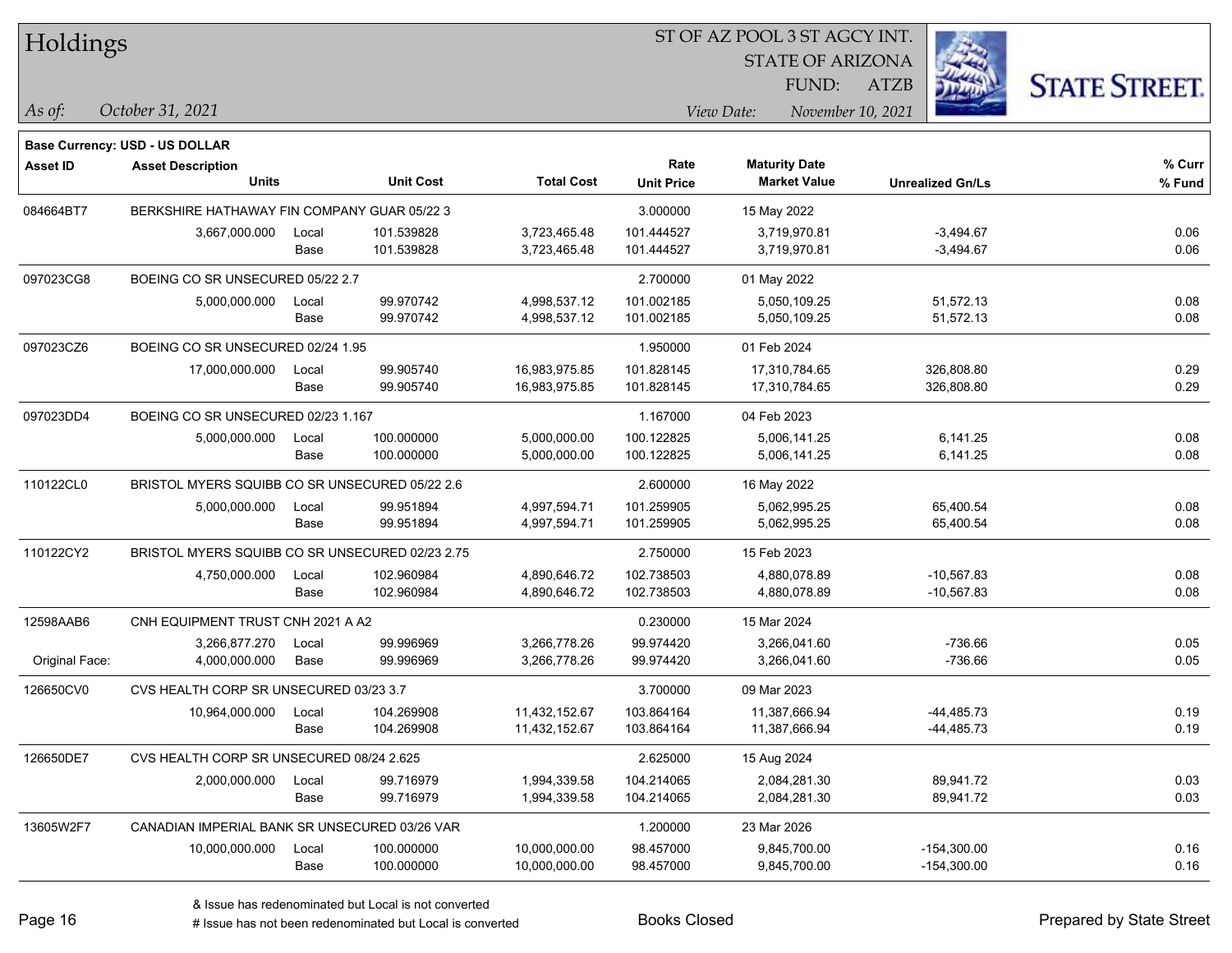| Holdings |  |
|----------|--|
|----------|--|

STATE OF ARIZONA

ATZB



**Base Currency: USD - US DOLLAR**

| <b>Asset ID</b> | <b>Asset Description</b>                         |       |                  |                   | Rate              | <b>Maturity Date</b> |                         | % Curr |
|-----------------|--------------------------------------------------|-------|------------------|-------------------|-------------------|----------------------|-------------------------|--------|
|                 | <b>Units</b>                                     |       | <b>Unit Cost</b> | <b>Total Cost</b> | <b>Unit Price</b> | <b>Market Value</b>  | <b>Unrealized Gn/Ls</b> | % Fund |
| 13605W3A7       | CANADIAN IMPERIAL BANK SR UNSECURED 04/26 VAR    |       |                  |                   | 1.400000          | 14 Apr 2026          |                         |        |
|                 | 5,000,000.000                                    | Local | 100.000000       | 5,000,000.00      | 98.851000         | 4,942,550.00         | $-57,450.00$            | 0.08   |
|                 |                                                  | Base  | 100.000000       | 5,000,000.00      | 98.851000         | 4,942,550.00         | $-57,450.00$            | 0.08   |
| 13605WD32       | CANADIAN IMPERIAL BANK SR UNSECURED 09/25 0.9    |       |                  |                   | 0.900000          | 08 Sep 2025          |                         |        |
|                 | 15,000,000.000                                   | Local | 100.000000       | 15,000,000.00     | 96.421083         | 14,463,162.45        | -536,837.55             | 0.24   |
|                 |                                                  | Base  | 100.000000       | 15,000,000.00     | 96.421083         | 14,463,162.45        | -536,837.55             | 0.24   |
| 13605WF71       | CANADIAN IMPERIAL BANK SR UNSECURED 04/24 0.55   |       |                  |                   | 0.550000          | 06 Apr 2024          |                         |        |
|                 | 15,000,000.000                                   | Local | 100.000000       | 15,000,000.00     | 95.076307         | 14,261,446.05        | $-738,553.95$           | 0.24   |
|                 |                                                  | Base  | 100.000000       | 15,000,000.00     | 95.076307         | 14,261,446.05        | -738,553.95             | 0.24   |
| 13605WN23       | CANADIAN IMPERIAL BANK SR UNSECURED 11/25 0.9    |       |                  |                   | 0.900000          | 25 Nov 2025          |                         |        |
|                 | 10,000,000.000                                   | Local | 100.000000       | 10,000,000.00     | 96.656213         | 9,665,621.30         | $-334,378.70$           | 0.16   |
|                 |                                                  | Base  | 100.000000       | 10,000,000.00     | 96.656213         | 9,665,621.30         | $-334,378.70$           | 0.16   |
| 13605WWG2       | CANADIAN IMPERIAL BANK SR UNSECURED 03/25 VAR    |       |                  |                   | 1.750000          | 06 Mar 2025          |                         |        |
|                 | 10,000,000.000                                   | Local | 100.000000       | 10,000,000.00     | 97.705567         | 9,770,556.70         | $-229,443.30$           | 0.16   |
|                 |                                                  | Base  | 100.000000       | 10,000,000.00     | 97.705567         | 9,770,556.70         | $-229,443.30$           | 0.16   |
| 14042RHB0       | CAPITAL ONE NA SR UNSECURED 08/22 VAR            |       |                  |                   | 0.945380          | 08 Aug 2022          |                         |        |
|                 | 10,000,000.000                                   | Local | 100.000000       | 10,000,000.00     | 100.485037        | 10,048,503.70        | 48,503.70               | 0.17   |
|                 |                                                  | Base  | 100.000000       | 10,000,000.00     | 100.485037        | 10,048,503.70        | 48,503.70               | 0.17   |
| 141781BP8       | CARGILL INC SR UNSECURED 144A 02/24 0.4          |       |                  |                   | 0.400000          | 02 Feb 2024          |                         |        |
|                 | 8,000,000.000                                    | Local | 99.920353        | 7,993,628.27      | 99.143899         | 7,931,511.92         | $-62, 116.35$           | 0.13   |
|                 |                                                  | Base  | 99.920353        | 7,993,628.27      | 99.143899         | 7,931,511.92         | $-62, 116.35$           | 0.13   |
| 14314QAA2       | CARMAX AUTO OWNER TRUST CARMX 2021 2 A1          |       |                  |                   | 0.140900          | 15 Apr 2022          |                         |        |
|                 | 232,089.550                                      | Local | 100.000000       | 232,089.55        | 100.000300        | 232,090.25           | 0.70                    | 0.00   |
| Original Face:  | 9,000,000.000                                    | Base  | 100.000000       | 232,089.55        | 100.000300        | 232,090.25           | 0.70                    | 0.00   |
| 14913Q3C1       | CATERPILLAR FINL SERVICE SR UNSECURED 11/22 1.95 |       |                  |                   | 1.950000          | 18 Nov 2022          |                         |        |
|                 | 5,000,000.000                                    | Local | 101.702255       | 5,085,112.74      | 101.655317        | 5,082,765.85         | $-2,346.89$             | 0.08   |
|                 |                                                  | Base  | 101.702255       | 5,085,112.74      | 101.655317        | 5,082,765.85         | $-2,346.89$             | 0.08   |
| 14913R2B2       | CATERPILLAR FINL SERVICE SR UNSECURED 05/22 0.95 |       |                  |                   | 0.950000          | 13 May 2022          |                         |        |
|                 | 5,000,000.000                                    | Local | 100.354615       | 5,017,730.75      | 100.351455        | 5,017,572.75         | $-158.00$               | 0.08   |
|                 |                                                  | Base  | 100.354615       | 5,017,730.75      | 100.351455        | 5,017,572.75         | $-158.00$               | 0.08   |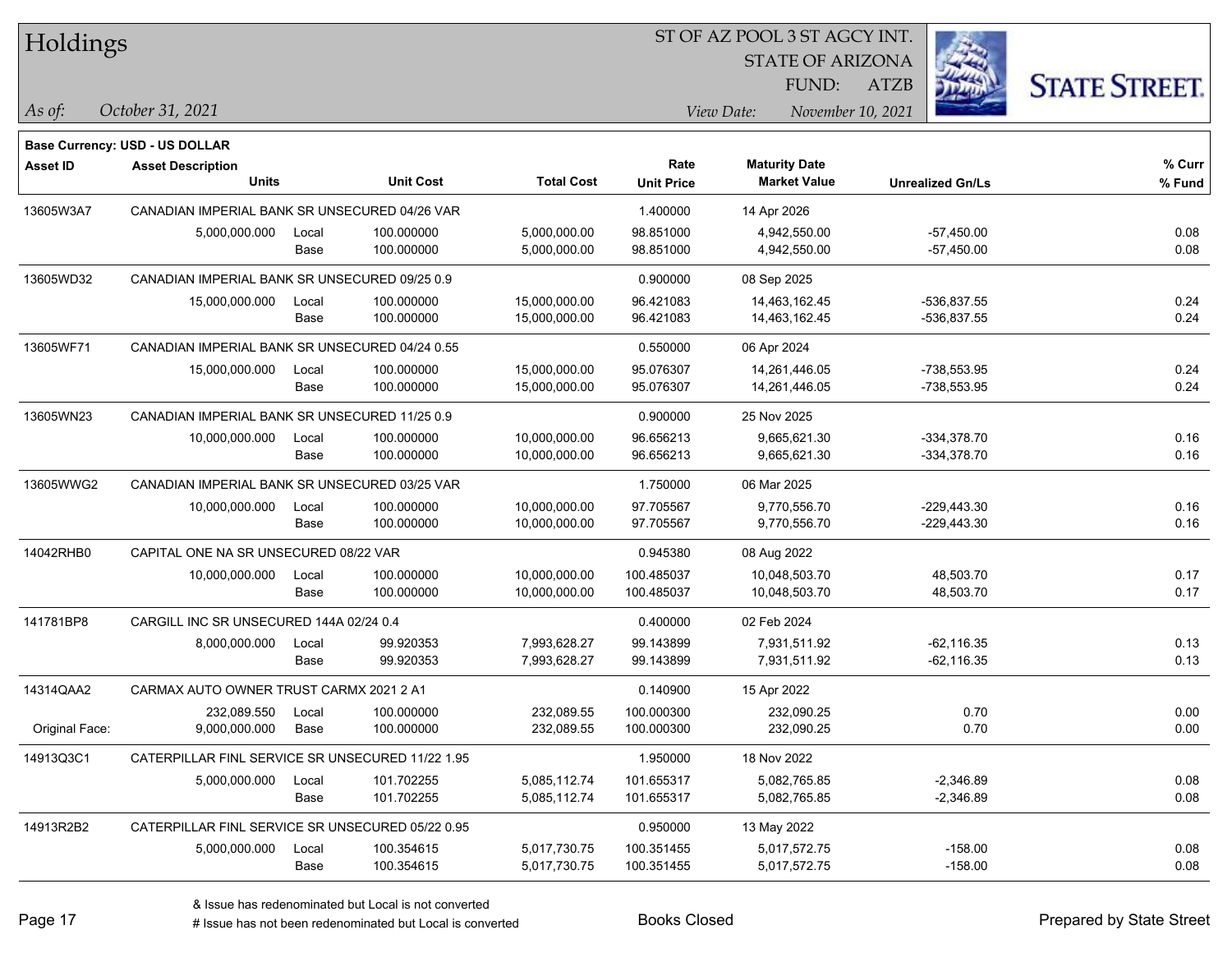| Holdings        |                                                 |       |                  |                   |                   | ST OF AZ POOL 3 ST AGCY INT. |                     |             |                         |                      |
|-----------------|-------------------------------------------------|-------|------------------|-------------------|-------------------|------------------------------|---------------------|-------------|-------------------------|----------------------|
|                 | <b>STATE OF ARIZONA</b>                         |       |                  |                   |                   |                              |                     |             |                         |                      |
|                 |                                                 |       |                  |                   |                   |                              | FUND:               | <b>ATZB</b> |                         | <b>STATE STREET.</b> |
| As of:          | October 31, 2021                                |       |                  |                   |                   | View Date:                   | November 10, 2021   |             |                         |                      |
|                 | <b>Base Currency: USD - US DOLLAR</b>           |       |                  |                   |                   |                              |                     |             |                         |                      |
| <b>Asset ID</b> | <b>Asset Description</b>                        |       |                  |                   | Rate              | <b>Maturity Date</b>         |                     |             |                         | $%$ Curr             |
|                 | <b>Units</b>                                    |       | <b>Unit Cost</b> | <b>Total Cost</b> | <b>Unit Price</b> |                              | <b>Market Value</b> |             | <b>Unrealized Gn/Ls</b> | % Fund               |
| 14913R2E6       | CATERPILLAR FINL SERVICE SR UNSECURED 01/22 VAR |       |                  |                   | 0.346630          | 06 Jan 2022                  |                     |             |                         |                      |
|                 | 10,000,000.000                                  | Local | 100.000000       | 10,000,000.00     | 100.043230        |                              | 10,004,323.00       |             | 4,323.00                | 0.17                 |
|                 |                                                 | Base  | 100.000000       | 10,000,000.00     | 100.043230        |                              | 10,004,323.00       |             | 4,323.00                | 0.17                 |
| 14913R2P1       | CATERPILLAR FINL SERVICE SR UNSECURED 09/24 0.6 |       |                  |                   | 0.600000          | 13 Sep 2024                  |                     |             |                         |                      |
|                 | 10,000,000.000                                  | Local | 99.869968        | 9,986,996.82      | 99.379545         |                              | 9,937,954.50        |             | $-49,042.32$            | 0.16                 |
|                 |                                                 | Base  | 99.869968        | 9,986,996.82      | 99.379545         |                              | 9,937,954.50        |             | $-49,042.32$            | 0.16                 |
| 166756AJ5       | CHEVRON USA INC COMPANY GUAR 08/23 0.426        |       |                  |                   | 0.426000          | 11 Aug 2023                  |                     |             |                         |                      |
|                 | 5,000,000.000                                   | Local | 100.095073       | 5,004,753.67      | 99.823193         |                              | 4,991,159.65        |             | $-13,594.02$            | 0.08                 |
|                 |                                                 | Base  | 100.095073       | 5,004,753.67      | 99.823193         |                              | 4,991,159.65        |             | $-13,594.02$            | 0.08                 |
| 172967FT3       | CITIGROUP INC SR UNSECURED 01/22 4.5            |       |                  |                   | 4.500000          | 14 Jan 2022                  |                     |             |                         |                      |
|                 | 4,585,000.000                                   | Local | 100.866923       | 4,624,748.40      | 100.799971        |                              | 4,621,678.67        |             | $-3,069.73$             | 0.08                 |
|                 |                                                 | Base  | 100.866923       | 4,624,748.40      | 100.799971        |                              | 4,621,678.67        |             | $-3,069.73$             | 0.08                 |
| 17298CGH5       | CITIGROUP INC SR UNSECURED 11/21 VAR            |       |                  |                   | 3.200000          | 15 Nov 2021                  |                     |             |                         |                      |
|                 | 10,000,000.000                                  | Local | 100.000000       | 10,000,000.00     | 100.092025        |                              | 10,009,202.50       |             | 9,202.50                | 0.17                 |
|                 |                                                 | Base  | 100.000000       | 10,000,000.00     | 100.092025        |                              | 10,009,202.50       |             | 9,202.50                | 0.17                 |
| 17298CHQ4       | CITIGROUP INC SR UNSECURED 12/24 VAR            |       |                  |                   | 2.350000          | 30 Dec 2024                  |                     |             |                         |                      |
|                 | 10,000,000.000                                  | Local | 100.000000       | 10,000,000.00     | 100.896285        |                              | 10,089,628.50       |             | 89,628.50               | 0.17                 |
|                 |                                                 | Base  | 100.000000       | 10,000,000.00     | 100.896285        |                              | 10,089,628.50       |             | 89,628.50               | 0.17                 |
| 17298CJN9       | CITIGROUP INC SR UNSECURED 06/25 1.4            |       |                  |                   | 1.400000          | 19 Jun 2025                  |                     |             |                         |                      |
|                 | 5,000,000.000                                   | Local | 100.000000       | 5,000,000.00      | 96.863335         |                              | 4,843,166.75        |             | $-156,833.25$           | 0.08                 |
|                 |                                                 | Base  | 100.000000       | 5,000,000.00      | 96.863335         |                              | 4,843,166.75        |             | $-156,833.25$           | 0.08                 |
| 17298CJP4       | CITIGROUP INC SR UNSECURED 06/25 VAR            |       |                  |                   | 1.250000          | 30 Jun 2025                  |                     |             |                         |                      |
|                 | 10,000,000.000                                  | Local | 100.000000       | 10,000,000.00     | 98.738791         |                              | 9,873,879.10        |             | -126,120.90             | 0.16                 |
|                 |                                                 | Base  | 100.000000       | 10,000,000.00     | 98.738791         |                              | 9,873,879.10        |             | $-126, 120.90$          | 0.16                 |
| 17298CKU1       | CITIGROUP INC SR UNSECURED 11/25 VAR            |       |                  |                   | 1.000000          | 25 Nov 2025                  |                     |             |                         |                      |
|                 | 15,000,000.000                                  | Local | 100.000000       | 15,000,000.00     | 96.863383         |                              | 14,529,507.45       |             | -470,492.55             | 0.24                 |
|                 |                                                 | Base  | 100.000000       | 15,000,000.00     | 96.863383         |                              | 14,529,507.45       |             | -470,492.55             | 0.24                 |
| 17298CM39       | CITIGROUP INC SR UNSECURED 05/26 1.375          |       |                  |                   | 1.375000          | 20 May 2026                  |                     |             |                         |                      |
|                 | 5,000,000.000                                   | Local | 100.000000       | 5,000,000.00      | 98.274504         |                              | 4,913,725.20        |             | $-86,274.80$            | 0.08                 |
|                 |                                                 | Base  | 100.000000       | 5,000,000.00      | 98.274504         |                              | 4,913,725.20        |             | $-86,274.80$            | 0.08                 |

 $\overline{\phantom{0}}$ 

 $\overline{\phantom{0}}$ 

 $\overline{\phantom{0}}$ 

 $\overline{\phantom{a}}$ 

 $\overline{\phantom{0}}$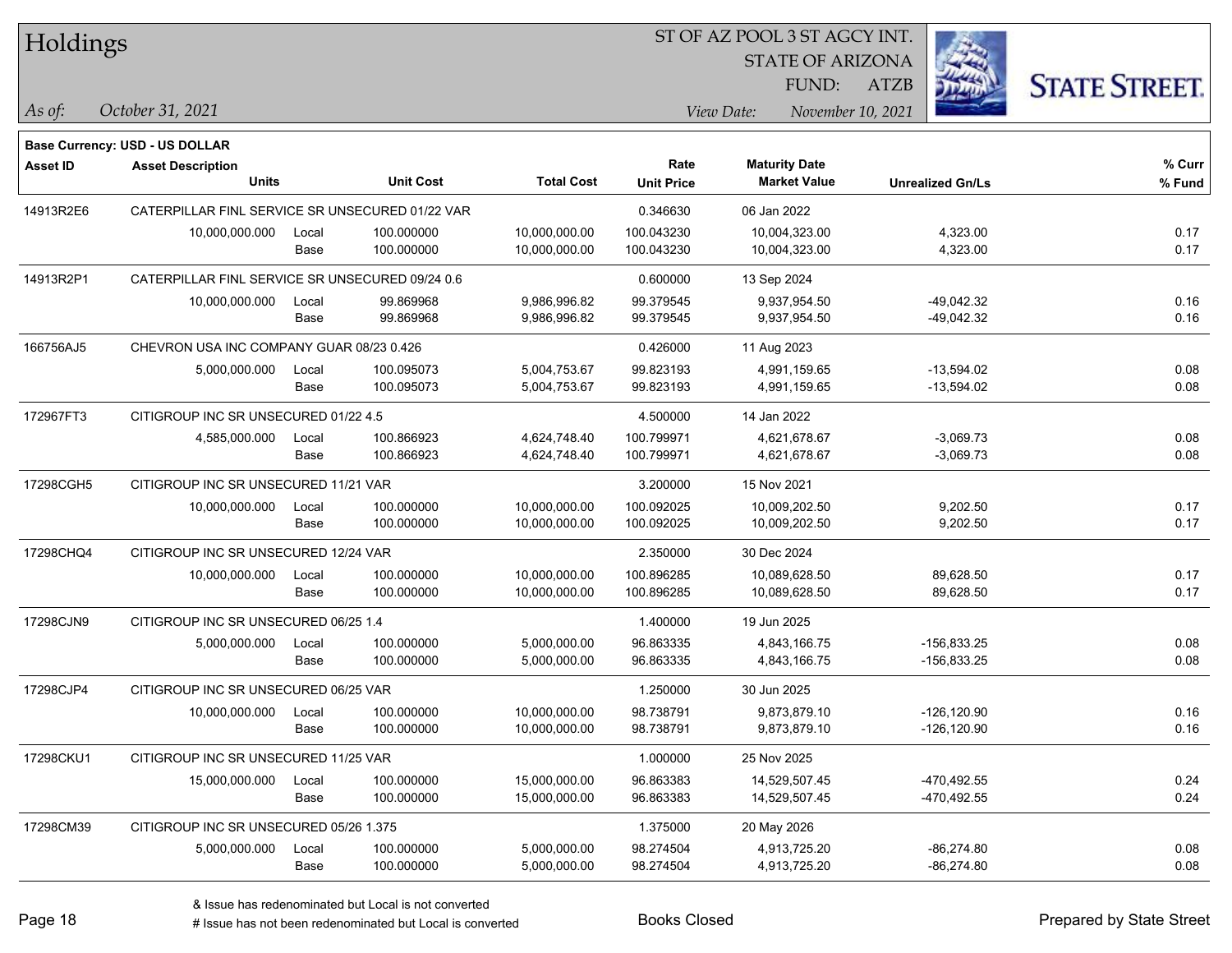| Holdings |
|----------|
|----------|

STATE OF ARIZONA

ATZB



**Base Currency: USD - US DOLLAR**

| <b>Asset ID</b> | <b>Asset Description</b>                        |       |                  |                   | Rate              | <b>Maturity Date</b> |                         | % Curr |
|-----------------|-------------------------------------------------|-------|------------------|-------------------|-------------------|----------------------|-------------------------|--------|
|                 | <b>Units</b>                                    |       | <b>Unit Cost</b> | <b>Total Cost</b> | <b>Unit Price</b> | <b>Market Value</b>  | <b>Unrealized Gn/Ls</b> | % Fund |
| 17328W4G0       | CITIGROUP GLOBAL MARKETS COMPANY GUAR 07/25 VAR |       |                  |                   | 1.100000          | 31 Jul 2025          |                         |        |
|                 | 15,000,000.000                                  | Local | 100.000000       | 15,000,000.00     | 97.799461         | 14,669,919.15        | -330,080.85             | 0.24   |
|                 |                                                 | Base  | 100.000000       | 15,000,000.00     | 97.799461         | 14,669,919.15        | -330,080.85             | 0.24   |
| 17329FWZ3       | CITIGROUP GLOBAL COMPANY GUAR 09/23 0.5         |       |                  |                   | 0.500000          | 25 Sep 2023          |                         |        |
|                 | 10,000,000.000                                  | Local | 100.000000       | 10,000,000.00     | 99.592672         | 9,959,267.20         | $-40,732.80$            | 0.17   |
|                 |                                                 | Base  | 100.000000       | 10,000,000.00     | 99.592672         | 9,959,267.20         | -40,732.80              | 0.17   |
| 189054AT6       | CLOROX COMPANY SR UNSECURED 09/22 3.05          |       |                  |                   | 3.050000          | 15 Sep 2022          |                         |        |
|                 | 1,000,000.000                                   | Local | 101.763935       | 1,017,639.35      | 101.627759        | 1,016,277.59         | $-1,361.76$             | 0.02   |
|                 |                                                 | Base  | 101.763935       | 1,017,639.35      | 101.627759        | 1,016,277.59         | $-1,361.76$             | 0.02   |
| 191216CL2       | COCA COLA CO/THE SR UNSECURED 09/24 1.75        |       |                  |                   | 1.750000          | 06 Sep 2024          |                         |        |
|                 | 10,000,000.000                                  | Local | 101.742212       | 10,174,221.21     | 102.373377        | 10,237,337.70        | 63,116.49               | 0.17   |
|                 |                                                 | Base  | 101.742212       | 10,174,221.21     | 102.373377        | 10,237,337.70        | 63,116.49               | 0.17   |
| 205887CA8       | CONAGRA BRANDS INC SR UNSECURED 05/24 4.3       |       |                  |                   | 4.300000          | 01 May 2024          |                         |        |
|                 | 7,000,000.000                                   | Local | 108.048538       | 7,563,397.67      | 107.684996        | 7,537,949.72         | $-25,447.95$            | 0.13   |
|                 |                                                 | Base  | 108.048538       | 7,563,397.67      | 107.684996        | 7,537,949.72         | $-25,447.95$            | 0.13   |
| 22550L2A8       | CREDIT SUISSE NEW YORK SR UNSECURED 11/21 2.1   |       |                  |                   | 2.100000          | 12 Nov 2021          |                         |        |
|                 | 9,415,000.000                                   | Local | 100.057855       | 9,420,447.05      | 100.048427        | 9,419,559.40         | $-887.65$               | 0.16   |
|                 |                                                 | Base  | 100.057855       | 9,420,447.05      | 100.048427        | 9,419,559.40         | $-887.65$               | 0.16   |
| 24422ETV1       | JOHN DEERE CAPITAL CORP SR UNSECURED 09/22 2.15 |       |                  |                   | 2.150000          | 08 Sep 2022          |                         |        |
|                 | 2,000,000.000                                   | Local | 101.582916       | 2,031,658.32      | 101.477515        | 2,029,550.30         | $-2,108.02$             | 0.03   |
|                 |                                                 | Base  | 101.582916       | 2,031,658.32      | 101.477515        | 2,029,550.30         | $-2,108.02$             | 0.03   |
| 24422EVA4       | JOHN DEERE CAPITAL CORP SR UNSECURED 06/22 1.95 |       |                  |                   | 1.950000          | 13 Jun 2022          |                         |        |
|                 | 3,000,000.000                                   | Local | 101.019451       | 3,030,583.52      | 101.077593        | 3,032,327.79         | 1,744.27                | 0.05   |
|                 |                                                 | Base  | 101.019451       | 3,030,583.52      | 101.077593        | 3,032,327.79         | 1,744.27                | 0.05   |
| 24422EVH9       | JOHN DEERE CAPITAL CORP SR UNSECURED 07/23 0.7  |       |                  | 0.700000          | 05 Jul 2023       |                      |                         |        |
|                 | 5,000,000.000                                   | Local | 100.735710       | 5,036,785.49      | 100.317095        | 5,015,854.75         | $-20,930.74$            | 0.08   |
|                 |                                                 | Base  | 100.735710       | 5,036,785.49      | 100.317095        | 5,015,854.75         | $-20,930.74$            | 0.08   |
| 24422EVN6       | JOHN DEERE CAPITAL CORP SR UNSECURED 01/24 0.45 |       |                  |                   | 0.450000          | 17 Jan 2024          |                         |        |
|                 | 9,000,000.000                                   | Local | 99.945379        | 8,995,084.15      | 99.454347         | 8,950,891.23         | -44,192.92              | 0.15   |
|                 |                                                 | Base  | 99.945379        | 8,995,084.15      | 99.454347         | 8,950,891.23         | -44,192.92              | 0.15   |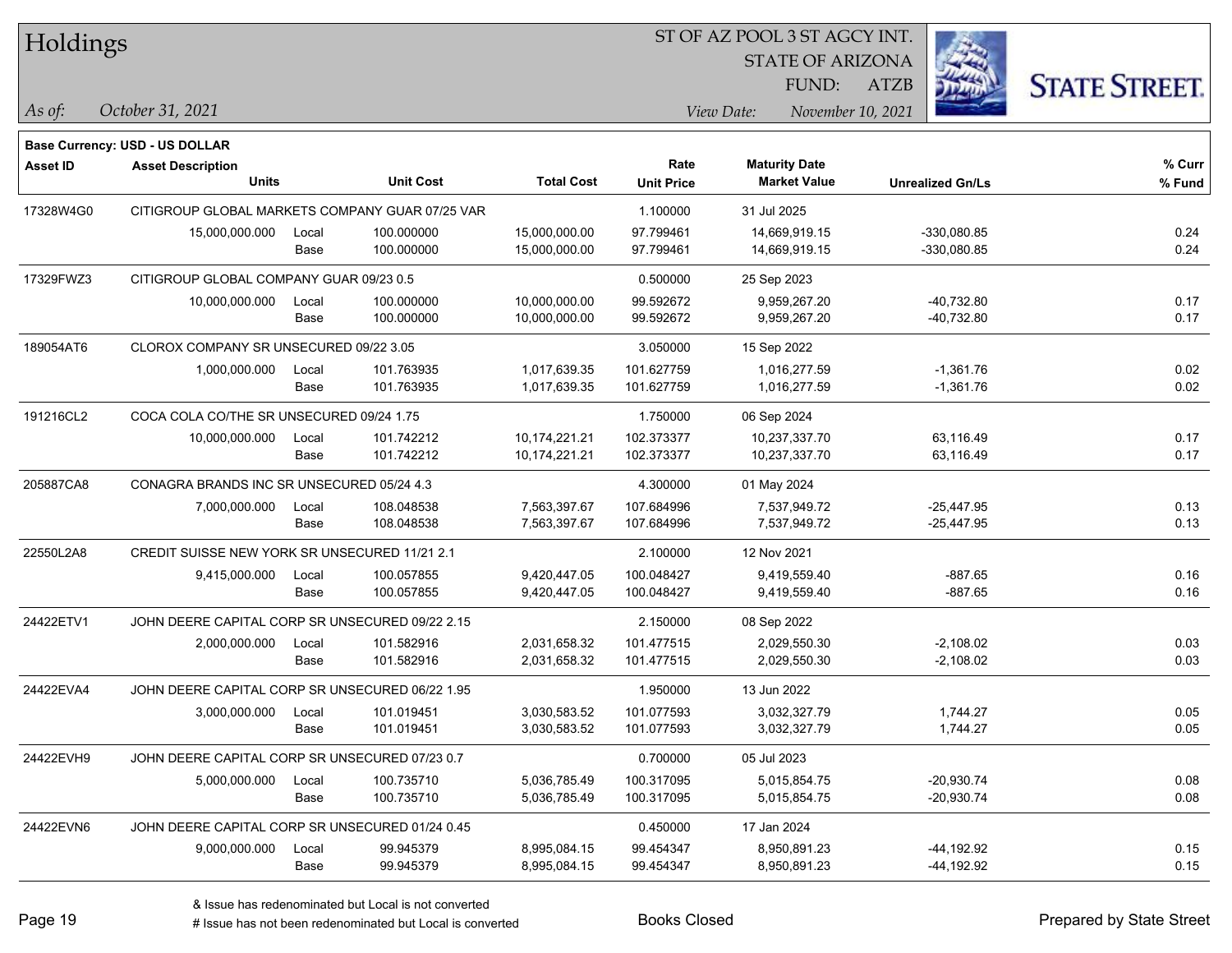| Holdings |
|----------|
|          |

STATE OF ARIZONA

ATZB



**Base Currency: USD - US DOLLAR**

| <b>Asset ID</b> | <b>Asset Description</b><br><b>Units</b>         |               | <b>Unit Cost</b>         | <b>Total Cost</b>              | Rate<br><b>Unit Price</b> | <b>Maturity Date</b><br><b>Market Value</b> | <b>Unrealized Gn/Ls</b>      | % Curr<br>% Fund |
|-----------------|--------------------------------------------------|---------------|--------------------------|--------------------------------|---------------------------|---------------------------------------------|------------------------------|------------------|
| 254683CK9       | DISCOVER CARD EXECUTION NOTE T DCENT 2019 A1 A1  |               |                          |                                | 3.040000                  | 15 Jul 2024                                 |                              |                  |
| Original Face:  | 4,000,000.000<br>4,000,000.000                   | Local<br>Base | 99.998949<br>99.998949   | 3,999,957.96<br>3,999,957.96   | 100.579510<br>100.579510  | 4,023,180.40<br>4,023,180.40                | 23,222.44<br>23,222.44       | 0.07<br>0.07     |
| 254687FJ0       | WALT DISNEY COMPANY/THE COMPANY GUAR 09/22 1.65  |               |                          |                                | 1.650000                  | 01 Sep 2022                                 |                              |                  |
|                 | 1,675,000.000                                    | Local<br>Base | 101.068478<br>101.068478 | 1,692,897.00<br>1,692,897.00   | 101.114277<br>101.114277  | 1,693,664.14<br>1,693,664.14                | 767.14<br>767.14             | 0.03<br>0.03     |
| 254687FN1       | WALT DISNEY COMPANY/THE COMPANY GUAR 03/25 3.35  |               |                          |                                | 3.350000                  | 24 Mar 2025                                 |                              |                  |
|                 | 7,000,000.000                                    | Local<br>Base | 107.992629<br>107.992629 | 7,559,484.05<br>7,559,484.05   | 107.056136<br>107.056136  | 7,493,929.52<br>7,493,929.52                | $-65,554.53$<br>$-65,554.53$ | 0.12<br>0.12     |
| 25468PCT1       | TWDC ENTERPRISES 18 CORP COMPANY GUAR 02/22 2.55 |               |                          |                                | 2.550000                  | 15 Feb 2022                                 |                              |                  |
|                 | 2,200,000.000                                    | Local<br>Base | 100.666891<br>100.666891 | 2,214,671.61<br>2,214,671.61   | 100.646409<br>100.646409  | 2,214,221.00<br>2,214,221.00                | $-450.61$<br>$-450.61$       | 0.04<br>0.04     |
| 278642AV5       | EBAY INC SR UNSECURED 03/25 1.9                  |               |                          |                                | 1.900000                  | 11 Mar 2025                                 |                              |                  |
|                 | 2,000,000.000                                    | Local<br>Base | 102.415709<br>102.415709 | 2,048,314.17<br>2,048,314.17   | 101.967559<br>101.967559  | 2,039,351.18<br>2,039,351.18                | $-8,962.99$<br>$-8,962.99$   | 0.03<br>0.03     |
| 278642AX1       | EBAY INC SR UNSECURED 05/26 1.4                  |               |                          |                                | 1.400000                  | 10 May 2026                                 |                              |                  |
|                 | 5,000,000.000                                    | Local<br>Base | 99.882667<br>99.882667   | 4,994,133.35<br>4,994,133.35   | 99.243843<br>99.243843    | 4,962,192.15<br>4,962,192.15                | $-31,941.20$<br>$-31,941.20$ | 0.08<br>0.08     |
| 29736RAE0       | ESTEE LAUDER CO INC SR UNSECURED 08/22 2.35      |               |                          |                                | 2.350000                  | 15 Aug 2022                                 |                              |                  |
|                 | 17,838,000.000                                   | Local<br>Base | 101.476909<br>101.476909 | 18,101,450.98<br>18,101,450.98 | 101.039630<br>101.039630  | 18,023,449.20<br>18,023,449.20              | $-78,001.78$<br>$-78,001.78$ | 0.30<br>0.30     |
| 3130AMU75       | FEDERAL HOME LOAN BANK BONDS 06/26 1             |               |                          |                                | 1.000000                  | 26 Jun 2026                                 |                              |                  |
|                 | 10,000,000.000                                   | Local<br>Base | 100.000000<br>100.000000 | 10,000,000.00<br>10,000,000.00 | 99.325480<br>99.325480    | 9.932.548.00<br>9,932,548.00                | $-67,452.00$<br>$-67,452.00$ | 0.16<br>0.16     |
| 3130AP6V2       | FEDERAL HOME LOAN BANK BONDS 09/26 1.05          |               |                          |                                | 1.050000                  | 30 Sep 2026                                 |                              |                  |
|                 | 7,000,000.000                                    | Local<br>Base | 100.000000<br>100.000000 | 7,000,000.00<br>7,000,000.00   | 99.019514<br>99.019514    | 6,931,365.98<br>6,931,365.98                | $-68,634.02$<br>$-68,634.02$ | 0.12<br>0.12     |
| 3130APL45       | FEDERAL HOME LOAN BANK BONDS 04/25 1             |               |                          |                                | 1.000000                  | 28 Apr 2025                                 |                              |                  |
|                 | 10,000,000.000                                   | Local<br>Base | 100.000000<br>100.000000 | 10,000,000.00<br>10,000,000.00 | 99.881285<br>99.881285    | 9,988,128.50<br>9,988,128.50                | $-11,871.50$<br>$-11,871.50$ | 0.17<br>0.17     |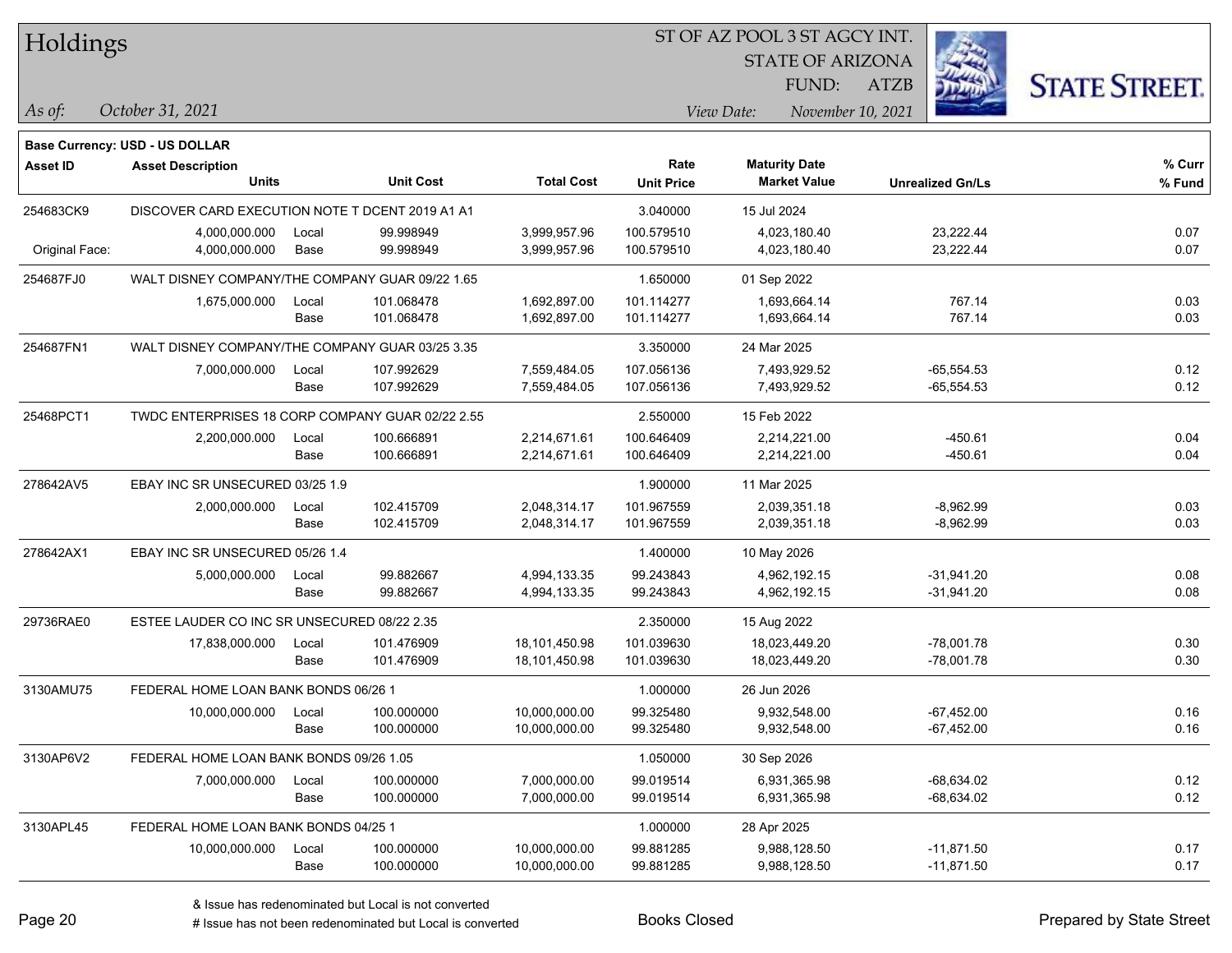| Holdings |
|----------|
|----------|

STATE OF ARIZONA FUND:

ATZB



*As of: View Date: November 10, 2021*

| As of: | October 31, 2021 |  |
|--------|------------------|--|
|        |                  |  |

|                 | Base Currency: USD - US DOLLAR              |       |                  |                   |                   |                      |                         |        |
|-----------------|---------------------------------------------|-------|------------------|-------------------|-------------------|----------------------|-------------------------|--------|
| <b>Asset ID</b> | <b>Asset Description</b>                    |       |                  |                   | Rate              | <b>Maturity Date</b> |                         | % Curr |
|                 | <b>Units</b>                                |       | <b>Unit Cost</b> | <b>Total Cost</b> | <b>Unit Price</b> | <b>Market Value</b>  | <b>Unrealized Gn/Ls</b> | % Fund |
| 3133ELAE4       | FEDERAL FARM CREDIT BANK BONDS 08/22 1.625  |       |                  |                   | 1.625000          | 22 Aug 2022          |                         |        |
|                 | 15,000,000.000                              | Local | 101.209014       | 15, 181, 352. 13  | 101.217355        | 15,182,603.25        | 1,251.12                | 0.25   |
|                 |                                             | Base  | 101.209014       | 15, 181, 352. 13  | 101.217355        | 15,182,603.25        | 1,251.12                | 0.25   |
| 3133EM7M8       | FEDERAL FARM CREDIT BANK BONDS 02/23 VAR    |       |                  |                   | 0.155630          | 21 Feb 2023          |                         |        |
|                 | 10,000,000.000                              | Local | 100.000000       | 10,000,000.00     | 100.108312        | 10,010,831.20        | 10,831.20               | 0.17   |
|                 |                                             | Base  | 100.000000       | 10,000,000.00     | 100.108312        | 10,010,831.20        | 10,831.20               | 0.17   |
| 3133EMBJ0       | FEDERAL FARM CREDIT BANK BONDS 09/25 0.53   |       |                  |                   | 0.530000          | 29 Sep 2025          |                         |        |
|                 | 15,000,000.000                              | Local | 100.000000       | 15,000,000.00     | 98.524841         | 14,778,726.15        | $-221,273.85$           | 0.25   |
|                 |                                             | Base  | 100.000000       | 15,000,000.00     | 98.524841         | 14,778,726.15        | $-221,273.85$           | 0.25   |
| 3133EMHF2       | FEDERAL FARM CREDIT BANK BONDS 11/25 0.6    |       |                  |                   | 0.600000          | 24 Nov 2025          |                         |        |
|                 | 5,000,000.000                               | Local | 100.000000       | 5,000,000.00      | 98.283576         | 4,914,178.80         | -85,821.20              | 0.08   |
|                 |                                             | Base  | 100.000000       | 5,000,000.00      | 98.283576         | 4,914,178.80         | $-85,821.20$            | 0.08   |
| 3133EMPH9       | FEDERAL FARM CREDIT BANK BONDS 02/23 0.125  |       |                  |                   | 0.125000          | 03 Feb 2023          |                         |        |
|                 | 20,000,000.000                              | Local | 99.964789        | 19,992,957.81     | 99.818483         | 19,963,696.60        | $-29,261.21$            | 0.33   |
|                 |                                             | Base  | 99.964789        | 19,992,957.81     | 99.818483         | 19,963,696.60        | $-29,261.21$            | 0.33   |
| 3133EMWH1       | FEDERAL FARM CREDIT BANK BONDS 04/25 0.71   |       |                  |                   | 0.710000          | 21 Apr 2025          |                         |        |
|                 | 5,000,000.000                               | Local | 99.976446        | 4,998,822.31      | 99.226683         | 4,961,334.15         | $-37,488.16$            | 0.08   |
|                 |                                             | Base  | 99.976446        | 4,998,822.31      | 99.226683         | 4,961,334.15         | $-37,488.16$            | 0.08   |
| 3133ENAH3       | FEDERAL FARM CREDIT BANK BONDS 01/23 0.12   |       |                  |                   | 0.120000          | 12 Jan 2023          |                         |        |
|                 | 20,000,000.000                              | Local | 99.910263        | 19,982,052.66     | 99.852936         | 19,970,587.20        | $-11,465.46$            | 0.33   |
|                 |                                             | Base  | 99.910263        | 19,982,052.66     | 99.852936         | 19,970,587.20        | $-11,465.46$            | 0.33   |
| 3133L8CR4       | FED HM LN PC POOL RC1880 FR 03/36 FIXED 1.5 |       |                  |                   | 1.500000          | 01 Mar 2036          |                         |        |
|                 | 9,055,449.530                               | Local | 102.260060       | 9,260,108.14      | 100.832236        | 9,130,812.24         | -129,295.90             | 0.15   |
| Original Face:  | 10,000,000.000                              | Base  | 102.260060       | 9,260,108.14      | 100.832236        | 9,130,812.24         | $-129,295.90$           | 0.15   |
| 3134GVB31       | FREDDIE MAC NOTES 05/25 0.75                |       |                  |                   | 0.750000          | 28 May 2025          |                         |        |
|                 | 10,000,000.000                              | Local | 100.000000       | 10,000,000.00     | 99.405421         | 9,940,542.10         | -59,457.90              | 0.16   |
|                 |                                             | Base  | 100.000000       | 10,000,000.00     | 99.405421         | 9,940,542.10         | -59,457.90              | 0.16   |
| 3134GWH82       | FREDDIE MAC NOTES 09/25 0.625               |       |                  |                   | 0.625000          | 08 Sep 2025          |                         |        |
|                 | 5,000,000.000                               | Local | 100.000000       | 5,000,000.00      | 98.357935         | 4,917,896.75         | $-82,103.25$            | 0.08   |
|                 |                                             | Base  | 100.000000       | 5,000,000.00      | 98.357935         | 4,917,896.75         | $-82,103.25$            | 0.08   |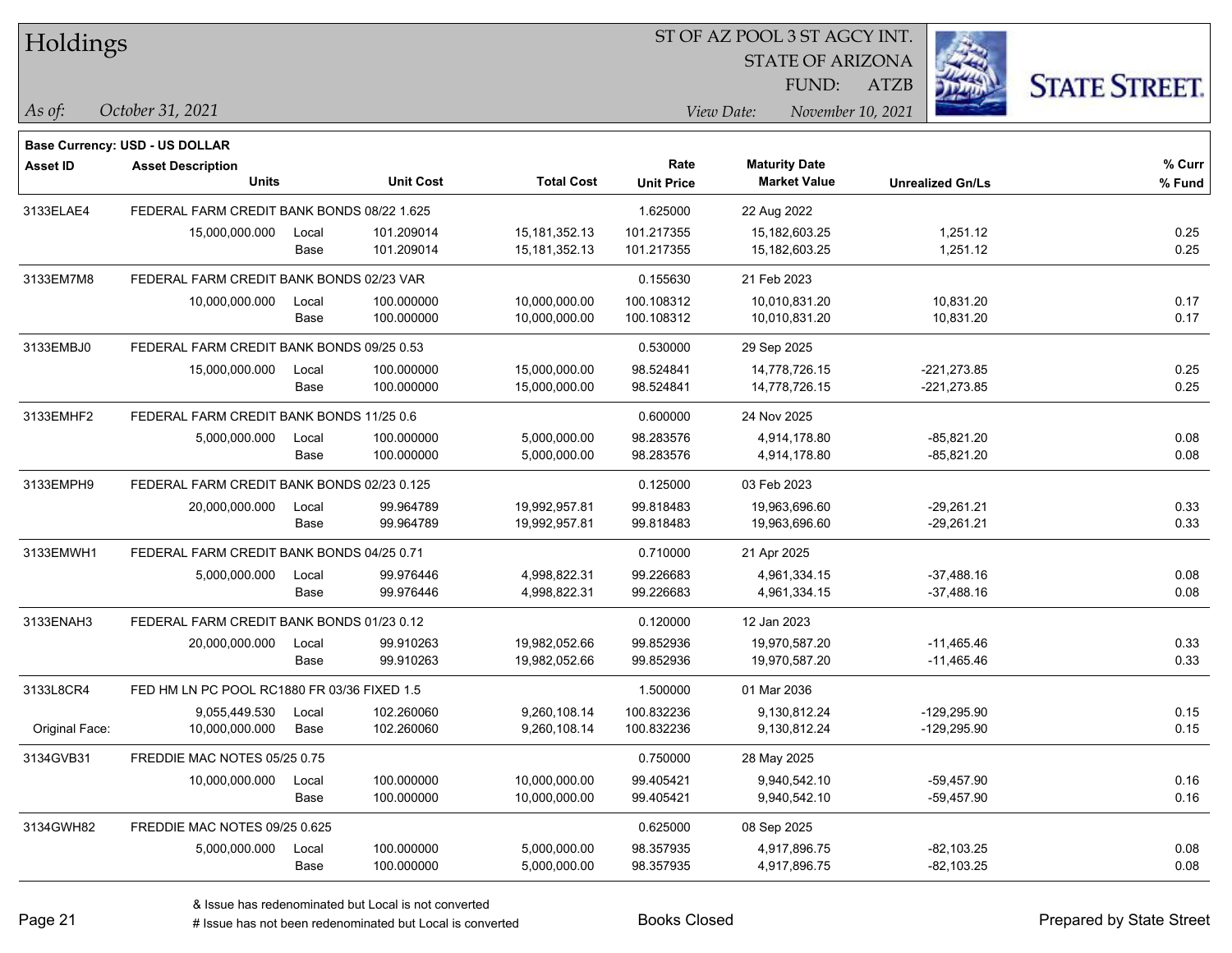#### ST OF AZ POOL 3 ST AGCY INT.

STATE OF ARIZONA

FUND:

ATZB



|                 | <b>Base Currency: USD - US DOLLAR</b> |       |                  |                   |                   |                      |                         |        |
|-----------------|---------------------------------------|-------|------------------|-------------------|-------------------|----------------------|-------------------------|--------|
| <b>Asset ID</b> | <b>Asset Description</b>              |       |                  |                   | Rate              | <b>Maturity Date</b> |                         | % Curr |
|                 | <b>Units</b>                          |       | <b>Unit Cost</b> | <b>Total Cost</b> | <b>Unit Price</b> | <b>Market Value</b>  | <b>Unrealized Gn/Ls</b> | % Fund |
| 3134GWYX8       | FREDDIE MAC NOTES 10/25 0.5           |       |                  |                   | 0.500000          | 15 Oct 2025          |                         |        |
|                 | 5,000,000.000                         | Local | 100.000000       | 5,000,000.00      | 97.762196         | 4,888,109.80         | $-111,890.20$           | 0.08   |
|                 |                                       | Base  | 100.000000       | 5,000,000.00      | 97.762196         | 4,888,109.80         | $-111,890.20$           | 0.08   |
| 3135G0T45       | <b>FANNIE MAE NOTES 04/22 1.875</b>   |       |                  |                   | 1.875000          | 05 Apr 2022          |                         |        |
|                 | 15,243,000.000                        | Local | 100.113387       | 15,260,283.54     | 100.767164        | 15,359,938.81        | 99,655.27               | 0.25   |
|                 |                                       | Base  | 100.113387       | 15,260,283.54     | 100.767164        | 15,359,938.81        | 99,655.27               | 0.25   |
| 3136A0GS0       | FANNIE MAE FNR 2011 75 HP             |       |                  |                   | 2.500000          | 25 Jul 2040          |                         |        |
|                 | 57,848.860                            | Local | 102.587363       | 59,345.62         | 101.278370        | 58,588.38            | $-757.24$               | 0.00   |
| Original Face:  | 2,838,688.000                         | Base  | 102.587363       | 59,345.62         | 101.278370        | 58,588.38            | $-757.24$               | 0.00   |
| 3136A6JR6       | FANNIE MAE FNR 2012 58 PA             |       |                  |                   | 2.000000          | 25 Apr 2042          |                         |        |
|                 | 561,873.410                           | Local | 101.387729       | 569,670.69        | 102.291810        | 574,750.48           | 5,079.79                | 0.01   |
| Original Face:  | 5,677,376.000                         | Base  | 101.387729       | 569,670.69        | 102.291810        | 574,750.48           | 5,079.79                | 0.01   |
| 3136AAEK7       | FANNIE MAE FNR 2012 129 TD            |       |                  |                   | 2.000000          | 25 May 2040          |                         |        |
|                 | 627,618.530                           | Local | 101.303558       | 635,799.90        | 101.997880        | 640,157.60           | 4,357.70                | 0.01   |
| Original Face:  | 5,677,376.000                         | Base  | 101.303558       | 635,799.90        | 101.997880        | 640,157.60           | 4,357.70                | 0.01   |
| 3136ABRK1       | FANNIE MAE FNR 2013 9 PH              |       |                  |                   | 1.750000          | 25 Jul 2041          |                         |        |
|                 | 940,209.220                           | Local | 100.742475       | 947,190.04        | 101.237520        | 951,844.50           | 4,654.46                | 0.02   |
| Original Face:  | 6,713,909.000                         | Base  | 100.742475       | 947,190.04        | 101.237520        | 951,844.50           | 4,654.46                | 0.02   |
| 3136ABUD3       | FANNIE MAE FNR 2013 7 AC              |       |                  |                   | 1.250000          | 25 Feb 2028          |                         |        |
|                 | 946,941.250                           | Local | 99.797415        | 945,022.89        | 100.709600        | 953,660.75           | 8,637.86                | 0.02   |
| Original Face:  | 5,677,376.000                         | Base  | 99.797415        | 945,022.89        | 100.709600        | 953,660.75           | 8,637.86                | 0.02   |
| 3136ABUY7       | FANNIE MAE FNR 2013 7 GB              |       |                  |                   | 2.000000          | 25 Mar 2042          |                         |        |
|                 | 1,272,089.760                         | Local | 101.411463       | 1,290,044.84      | 101.763730        | 1,294,525.99         | 4,481.15                | 0.02   |
| Original Face:  | 6,995,663.000                         | Base  | 101.411463       | 1,290,044.84      | 101.763730        | 1,294,525.99         | 4,481.15                | 0.02   |
| 3136ABUZ4       | FANNIE MAE FNR 2013 7 AD              |       |                  |                   | 1.500000          | 25 Feb 2028          |                         |        |
|                 | 946,941.250                           | Local | 100.196049       | 948,797.72        | 101.374420        | 959,956.20           | 11,158.48               | 0.02   |
| Original Face:  | 5,677,376.000                         | Base  | 100.196049       | 948,797.72        | 101.374420        | 959,956.20           | 11,158.48               | 0.02   |
| 3136ABW74       | FANNIE MAE FNR 2013 6 AB              |       |                  |                   | 2.000000          | 25 Dec 2042          |                         |        |
|                 | 1,203,687.740                         | Local | 100.641310       | 1,211,407.11      | 101.237650        | 1,218,585.18         | 7,178.07                | 0.02   |
| Original Face:  | 11,354,753.000                        | Base  | 100.641310       | 1,211,407.11      | 101.237650        | 1,218,585.18         | 7,178.07                | 0.02   |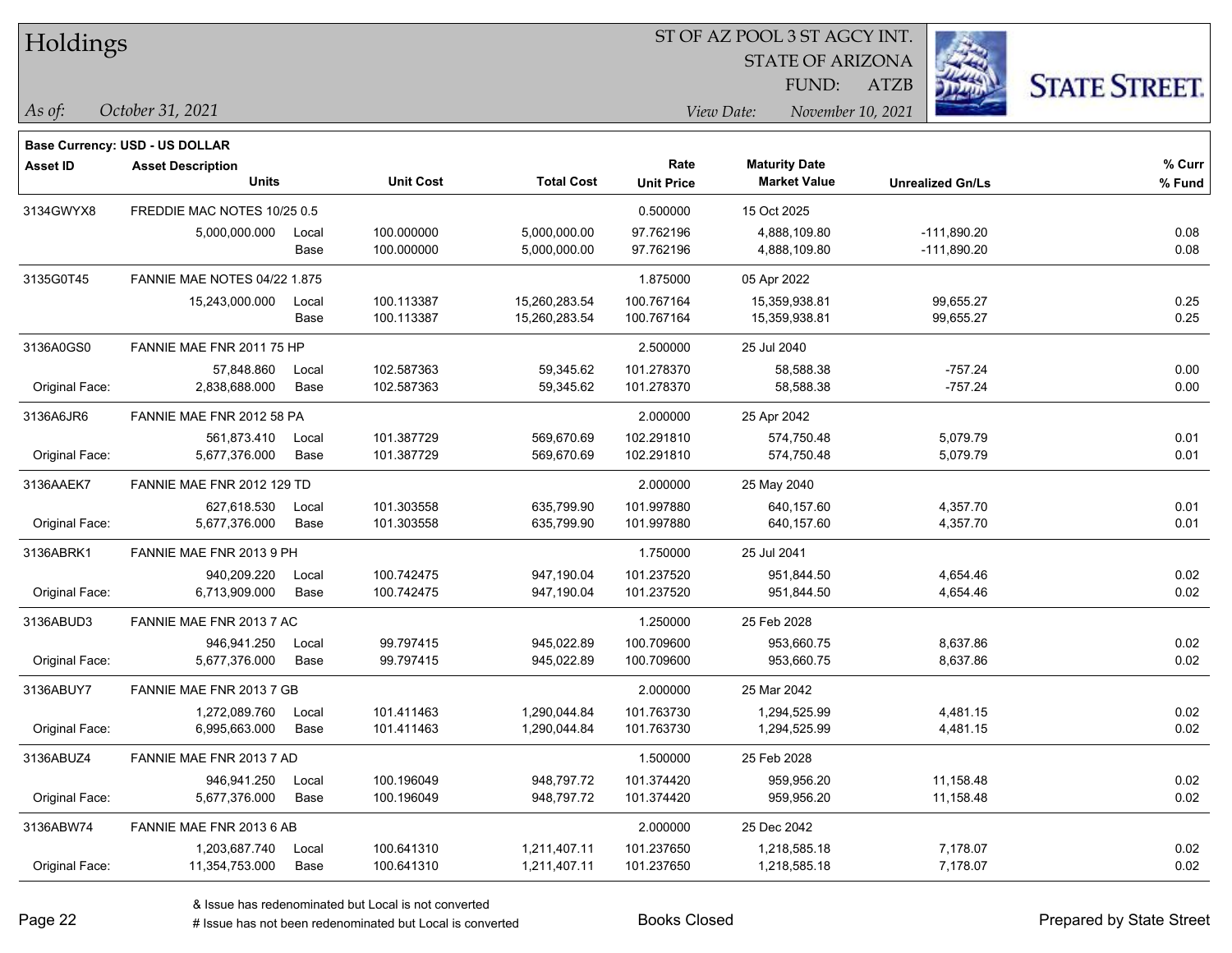#### ST OF AZ POOL 3 ST AGCY INT.

STATE OF ARIZONA FUND:

ATZB



*As of: View Date: November 10, 2021*

| October 31, 2021<br>As of: |
|----------------------------|
|----------------------------|

|                 | <b>Base Currency: USD - US DOLLAR</b> |       |                  |                   |                   |                      |                         |        |
|-----------------|---------------------------------------|-------|------------------|-------------------|-------------------|----------------------|-------------------------|--------|
| <b>Asset ID</b> | <b>Asset Description</b>              |       |                  |                   | Rate              | <b>Maturity Date</b> |                         | % Curr |
|                 | <b>Units</b>                          |       | <b>Unit Cost</b> | <b>Total Cost</b> | <b>Unit Price</b> | <b>Market Value</b>  | <b>Unrealized Gn/Ls</b> | % Fund |
| 3136AD2H1       | FANNIE MAE FNR 2013 43 XP             |       |                  |                   | 1.500000          | 25 Aug 2041          |                         |        |
|                 | 489,257.260                           | Local | 98.699222        | 482,893.11        | 101.381740        | 496,017.52           | 13,124.41               | 0.01   |
| Original Face:  | 2,000,000.000                         | Base  | 98.699222        | 482,893.11        | 101.381740        | 496,017.52           | 13,124.41               | 0.01   |
| 3136AEBJ5       | FANNIE MAE FNR 2013 47 YA             |       |                  |                   | 2.000000          | 25 May 2040          |                         |        |
|                 | 1,149,297.900                         | Local | 101.478798       | 1,166,293.69      | 101.997880        | 1,172,259.49         | 5,965.80                | 0.02   |
| Original Face:  | 8,516,065.000                         | Base  | 101.478798       | 1,166,293.69      | 101.997880        | 1,172,259.49         | 5,965.80                | 0.02   |
| 3136AELZ8       | FANNIE MAE FNR 2013 62 DB             |       |                  |                   | 1.250000          | 25 Jun 2028          |                         |        |
|                 | 794,205.070                           | Local | 99.903553        | 793,439.08        | 100.699450        | 799,760.14           | 6,321.06                | 0.01   |
| Original Face:  | 5,677,376.000                         | Base  | 99.903553        | 793,439.08        | 100.699450        | 799,760.14           | 6,321.06                | 0.01   |
| 3136AJ2X3       | FANNIE MAE FNR 2014 25 WA             |       |                  |                   | 1.500000          | 25 May 2029          |                         |        |
|                 | 1,345,736.450                         | Local | 98.712287        | 1,328,407.23      | 101.358710        | 1,364,021.11         | 35,613.88               | 0.02   |
| Original Face:  | 6,060,416.000                         | Base  | 98.712287        | 1,328,407.23      | 101.358710        | 1,364,021.11         | 35,613.88               | 0.02   |
| 3136BD2B3       | FANNIE MAE FNR 2021 1 PC              |       |                  |                   | 1.000000          | 25 Nov 2050          |                         |        |
|                 | 5,973,830.590                         | Local | 99.748119        | 5,958,783.65      | 97.781500         | 5,841,301.16         | $-117,482.49$           | 0.10   |
| Original Face:  | 7,000,000.000                         | Base  | 99.748119        | 5,958,783.65      | 97.781500         | 5,841,301.16         | $-117,482.49$           | 0.10   |
| 3136G4A37       | FANNIE MAE NOTES 07/25 0.67           |       |                  |                   | 0.670000          | 28 Jul 2025          |                         |        |
|                 | 10,000,000.000                        | Local | 100.000000       | 10,000,000.00     | 99.122220         | 9,912,222.00         | $-87,778.00$            | 0.16   |
|                 |                                       | Base  | 100.000000       | 10,000,000.00     | 99.122220         | 9,912,222.00         | $-87,778.00$            | 0.16   |
| 3136G4X40       | FANNIE MAE NOTES 08/25 0.6            |       |                  |                   | 0.600000          | 26 Aug 2025          |                         |        |
|                 | 10,000,000.000                        | Local | 100.000000       | 10,000,000.00     | 98.853475         | 9,885,347.50         | $-114,652.50$           | 0.16   |
|                 |                                       | Base  | 100.000000       | 10,000,000.00     | 98.853475         | 9,885,347.50         | $-114,652.50$           | 0.16   |
| 3137A1UN1       | FREDDIE MAC FHR 3725 PC               |       |                  |                   | 2.250000          | 15 Jan 2040          |                         |        |
|                 | 173,250.520                           | Local | 98.390475        | 170,462.01        | 102.125950        | 176,933.74           | 6,471.73                | 0.00   |
| Original Face:  | 2,838,688.000                         | Base  | 98.390475        | 170,462.01        | 102.125950        | 176,933.74           | 6,471.73                | 0.00   |
| 3137A62S0       | FREDDIE MAC FHR 3796 PE               |       |                  |                   | 2.000000          | 15 Feb 2040          |                         |        |
|                 | 298,993.750                           | Local | 100.121457       | 299,356.90        | 100.983320        | 301,933.82           | 2,576.92                | 0.01   |
| Original Face:  | 5,946,910.000                         | Base  | 100.121457       | 299,356.90        | 100.983320        | 301,933.82           | 2,576.92                | 0.01   |
| 3137A7HC7       | FREDDIE MAC FHR 3800 KE               |       |                  |                   | 3.500000          | 15 Feb 2026          |                         |        |
|                 | 57,788.480                            | Local | 102.448758       | 59,203.58         | 104.582910        | 60,436.87            | 1,233.29                | 0.00   |
| Original Face:  | 500,000.000                           | Base  | 102.448758       | 59,203.58         | 104.582910        | 60,436.87            | 1,233.29                | 0.00   |
|                 |                                       |       |                  |                   |                   |                      |                         |        |

# Issue has not been redenominated but Local is converted Books Closed Prepared by State Street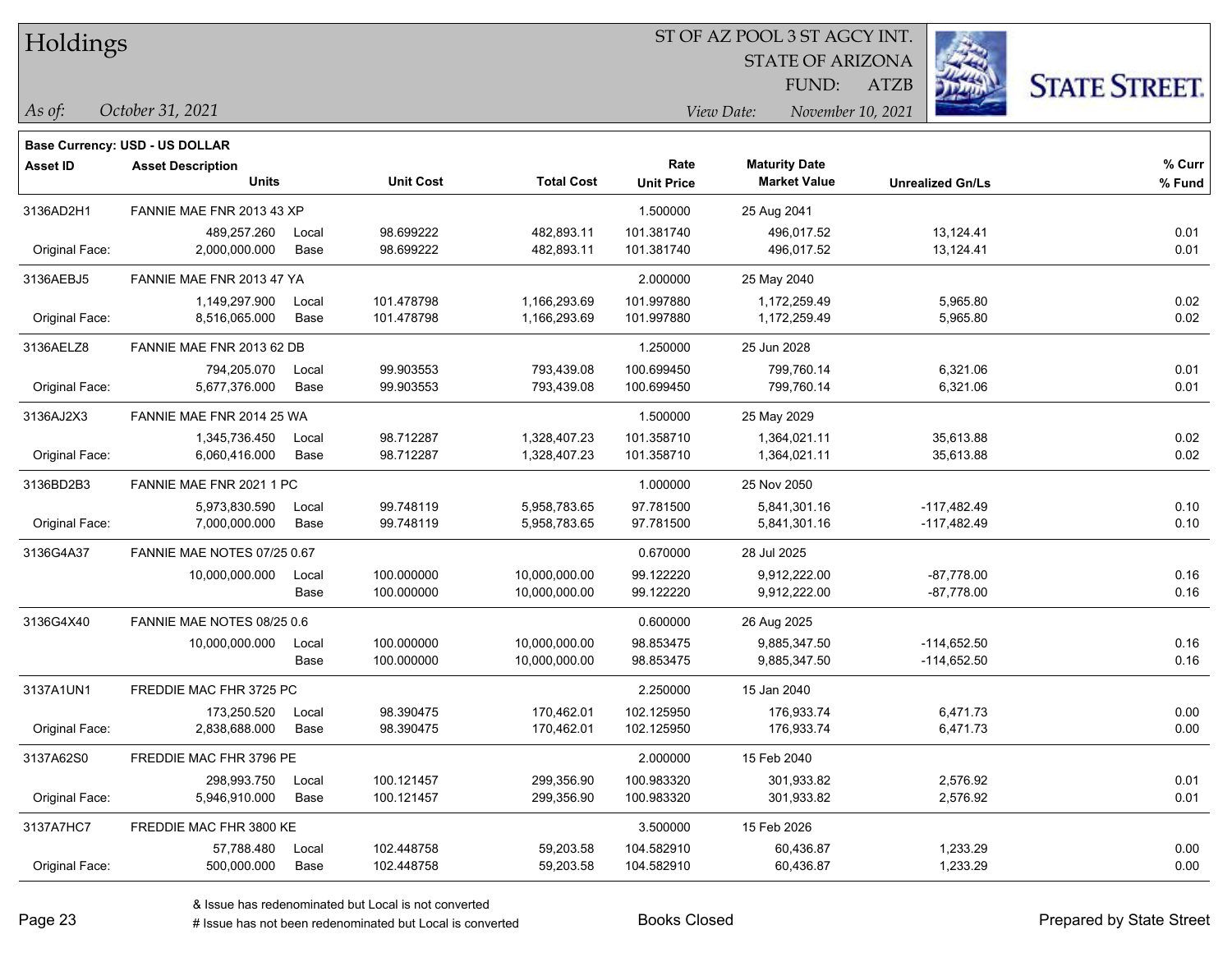#### ST OF AZ POOL 3 ST AGCY INT.

STATE OF ARIZONA FUND:

ATZB



*As of: View Date: November 10, 2021*

| As of: | October 31, 2021 |  |
|--------|------------------|--|
|--------|------------------|--|

|                 | Base Currency: USD - US DOLLAR |       |                  |                   |                   |                      |                         |        |
|-----------------|--------------------------------|-------|------------------|-------------------|-------------------|----------------------|-------------------------|--------|
| <b>Asset ID</b> | <b>Asset Description</b>       |       |                  |                   | Rate              | <b>Maturity Date</b> |                         | % Curr |
|                 | <b>Units</b>                   |       | <b>Unit Cost</b> | <b>Total Cost</b> | <b>Unit Price</b> | <b>Market Value</b>  | <b>Unrealized Gn/Ls</b> | % Fund |
| 3137ADHX8       | FREDDIE MAC FHR 3890 BA        |       |                  |                   | 2.500000          | 15 Nov 2040          |                         |        |
|                 | 152,819.420                    | Local | 101.271036       | 154,761.81        | 100.708050        | 153,901.46           | $-860.35$               | 0.00   |
| Original Face:  | 11,354,753.000                 | Base  | 101.271036       | 154,761.81        | 100.708050        | 153,901.46           | $-860.35$               | 0.00   |
| 3137AFPD8       | FREDDIE MAC FHR 3919 CD        |       |                  |                   | 2.500000          | 15 Oct 2040          |                         |        |
|                 | 120,211.460                    | Local | 99.448846        | 119,548.91        | 101.315130        | 121,792.40           | 2,243.49                | 0.00   |
| Original Face:  | 2,838,688.000                  | Base  | 99.448846        | 119,548.91        | 101.315130        | 121,792.40           | 2,243.49                | 0.00   |
| 3137AGAB6       | FREDDIE MAC FHR 3934 PB        |       |                  |                   | 2.000000          | 15 Jul 2041          |                         |        |
|                 | 287,258.140                    | Local | 99.979224        | 287,198.46        | 101.986520        | 292,964.58           | 5,766.12                | 0.00   |
| Original Face:  | 2,838,688.000                  | Base  | 99.979224        | 287,198.46        | 101.986520        | 292,964.58           | 5,766.12                | 0.00   |
| 3137AGRX0       | FREDDIE MAC FHR 3935 JA        |       |                  |                   | 2.000000          | 15 May 2041          |                         |        |
|                 | 217,484.250                    | Local | 99.958563        | 217,394.13        | 102.450920        | 222,814.61           | 5,420.48                | 0.00   |
| Original Face:  | 3,247,459.000                  | Base  | 99.958563        | 217,394.13        | 102.450920        | 222,814.61           | 5,420.48                | 0.00   |
| 3137ANK95       | FREDDIE MAC FHR 4024 C         |       |                  |                   | 3.000000          | 15 Mar 2027          |                         |        |
|                 | 586,893.630                    | Local | 100.157141       | 587,815.88        | 104.222780        | 611,676.86           | 23,860.98               | 0.01   |
| Original Face:  | 5,677,376.000                  | Base  | 100.157141       | 587,815.88        | 104.222780        | 611,676.86           | 23,860.98               | 0.01   |
| 3137AR5L6       | FREDDIE MAC FHR 4060 JC        |       |                  |                   | 2.000000          | 15 Feb 2041          |                         |        |
|                 | 554,442.250                    | Local | 100.337197       | 556,311.81        | 101.222980        | 561,222.97           | 4,911.16                | 0.01   |
| Original Face:  | 8,516,065.000                  | Base  | 100.337197       | 556,311.81        | 101.222980        | 561,222.97           | 4,911.16                | 0.01   |
| 3137AXMZ3       | FREDDIE MAC FHR 4152 AG        |       |                  |                   | 1.500000          | 15 Jan 2028          |                         |        |
|                 | 1,169,644.090                  | Local | 100.052739       | 1,170,260.95      | 101.054920        | 1,181,982.90         | 11,721.95               | 0.02   |
| Original Face:  | 7,380,589.000                  | Base  | 100.052739       | 1,170,260.95      | 101.054920        | 1,181,982.90         | 11,721.95               | 0.02   |
| 3137AYLB5       | FREDDIE MAC FHR 4161 CD        |       |                  |                   | 2.000000          | 15 Feb 2043          |                         |        |
|                 | 1,761,825.460                  | Local | 101.183515       | 1,782,676.92      | 100.105080        | 1,763,676.79         | $-19,000.13$            | 0.03   |
| Original Face:  | 5,677,376.000                  | Base  | 101.183515       | 1,782,676.92      | 100.105080        | 1,763,676.79         | $-19,000.13$            | 0.03   |
| 3137AYSG7       | FREDDIE MAC FHR 4165 TD        |       |                  |                   | 1.500000          | 15 Dec 2042          |                         |        |
|                 | 1,004,420.060                  | Local | 100.022281       | 1,004,643.85      | 100.087060        | 1,005,294.51         | 650.66                  | 0.02   |
| Original Face:  | 5,677,376.000                  | Base  | 100.022281       | 1,004,643.85      | 100.087060        | 1,005,294.51         | 650.66                  | 0.02   |
| 3137AYSH5       | FREDDIE MAC FHR 4165 TE        |       |                  |                   | 1.750000          | 15 Dec 2042          |                         |        |
|                 | 2,511,050.470                  | Local | 100.690723       | 2,528,394.88      | 101.149170        | 2,539,906.71         | 11,511.83               | 0.04   |
| Original Face:  | 14, 193, 441.000               | Base  | 100.690723       | 2,528,394.88      | 101.149170        | 2,539,906.71         | 11,511.83               | 0.04   |
|                 |                                |       |                  |                   |                   |                      |                         |        |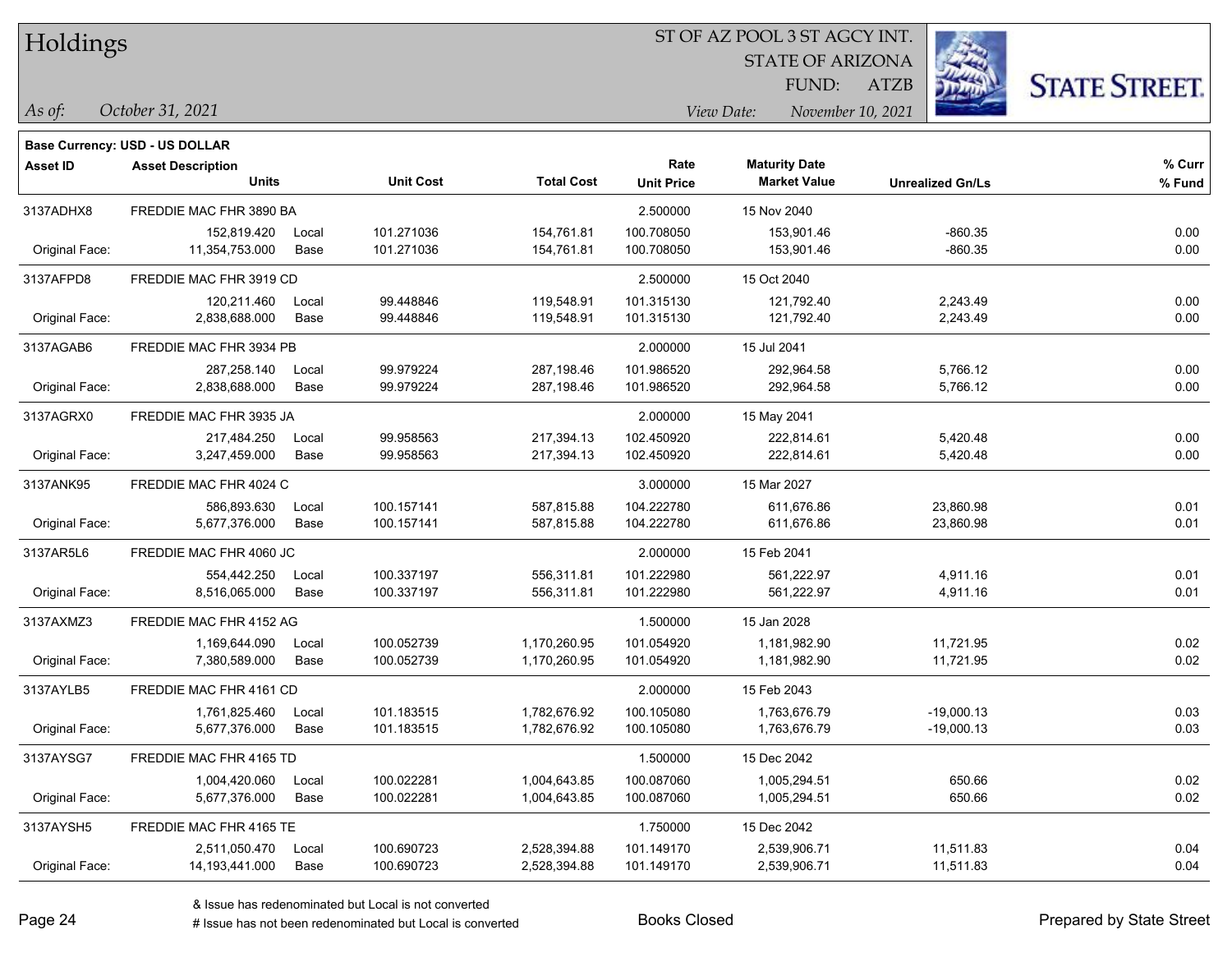#### ST OF AZ POOL 3 ST AGCY INT.

STATE OF ARIZONA FUND:

ATZB



*As of: View Date: November 10, 2021*

| As of: | October 31, 2021 |  |
|--------|------------------|--|
|        |                  |  |

|                 | <b>Base Currency: USD - US DOLLAR</b> |       |                  |                   |                   |                      |                         |        |
|-----------------|---------------------------------------|-------|------------------|-------------------|-------------------|----------------------|-------------------------|--------|
| <b>Asset ID</b> | <b>Asset Description</b>              |       |                  |                   | Rate              | <b>Maturity Date</b> |                         | % Curr |
|                 | <b>Units</b>                          |       | <b>Unit Cost</b> | <b>Total Cost</b> | <b>Unit Price</b> | <b>Market Value</b>  | <b>Unrealized Gn/Ls</b> | % Fund |
| 3137B0GK4       | FREDDIE MAC FHR 4173 AG               |       |                  |                   | 2.000000          | 15 Mar 2043          |                         |        |
|                 | 1,430,535.780                         | Local | 100.440348       | 1,436,835.11      | 101.660880        | 1,454,295.26         | 17,460.15               | 0.02   |
| Original Face:  | 14,193,441.000                        | Base  | 100.440348       | 1,436,835.11      | 101.660880        | 1,454,295.26         | 17,460.15               | 0.02   |
| 3137B1EM0       | FREDDIE MAC FHR 4191 AP               |       |                  |                   | 2.000000          | 15 Mar 2043          |                         |        |
|                 | 599,256.740                           | Local | 99.901144        | 598,664.34        | 101.840650        | 610,286.96           | 11,622.62               | 0.01   |
| Original Face:  | 3,250,000.000                         | Base  | 99.901144        | 598,664.34        | 101.840650        | 610,286.96           | 11,622.62               | 0.01   |
| 3137B1VH2       | FREDDIE MAC FHR 4210 AC               |       |                  |                   | 2.000000          | 15 Mar 2040          |                         |        |
|                 | 605,965.080                           | Local | 100.481947       | 608,885.51        | 100.729180        | 610,383.66           | 1,498.15                | 0.01   |
| Original Face:  | 5,677,376.000                         | Base  | 100.481947       | 608,885.51        | 100.729180        | 610,383.66           | 1,498.15                | 0.01   |
| 3137B1ZD7       | FREDDIE MAC FHR 4204 QA               |       |                  |                   | 1.500000          | 15 Jul 2042          |                         |        |
|                 | 1,699,999.200                         | Local | 99.911171        | 1,698,489.10      | 101.776390        | 1,730,197.82         | 31,708.72               | 0.03   |
| Original Face:  | 8,516,065.000                         | Base  | 99.911171        | 1,698,489.10      | 101.776390        | 1,730,197.82         | 31,708.72               | 0.03   |
| 3137B2CF5       | FREDDIE MAC FHR 4203 DC               |       |                  |                   | 1.750000          | 15 Apr 2033          |                         |        |
|                 | 413,869.680                           | Local | 98.131583        | 406,136.87        | 101.431030        | 419,792.28           | 13,655.41               | 0.01   |
| Original Face:  | 2,500,000.000                         | Base  | 98.131583        | 406,136.87        | 101.431030        | 419,792.28           | 13,655.41               | 0.01   |
| 3137BUFZ6       | FREDDIE MAC FHR 4646 TB               |       |                  |                   | 3.500000          | 15 Apr 2028          |                         |        |
|                 | 909,599.100                           | Local | 102.214008       | 929,737.70        | 100.135120        | 910,828.15           | $-18,909.55$            | 0.02   |
| Original Face:  | 10,000,000.000                        | Base  | 102.214008       | 929,737.70        | 100.135120        | 910,828.15           | $-18,909.55$            | 0.02   |
| 3137F8AW3       | FREDDIE MAC FHR 5058 BD               |       |                  |                   | 3.000000          | 25 Dec 2035          |                         |        |
|                 | 2,440,441.550                         | Local | 102.492985       | 2,501,281.40      | 101.425210        | 2,475,222.97         | $-26,058.43$            | 0.04   |
| Original Face:  | 5,000,000.000                         | Base  | 102.492985       | 2,501,281.40      | 101.425210        | 2,475,222.97         | $-26,058.43$            | 0.04   |
| 3137H3UP5       | FREDDIE MAC FHR 5159 TC               |       |                  |                   | 1.500000          | 25 Oct 2051          |                         |        |
|                 | 5,000,000.000                         | Local | 100.171875       | 5,008,593.75      | 97.638160         | 4,881,908.00         | $-126,685.75$           | 0.08   |
| Original Face:  | 5,000,000.000                         | Base  | 100.171875       | 5,008,593.75      | 97.638160         | 4,881,908.00         | $-126,685.75$           | 0.08   |
| 31393DDG3       | FANNIE MAE FNR 2003 58 M              |       |                  |                   | 3.500000          | 25 Jul 2033          |                         |        |
|                 | 426,580.030                           | Local | 101.039510       | 431,014.37        | 105.755420        | 451,131.50           | 20,117.13               | 0.01   |
| Original Face:  | 44,567,405.000                        | Base  | 101.039510       | 431,014.37        | 105.755420        | 451,131.50           | 20,117.13               | 0.01   |
| 31396WBV7       | FANNIE MAE FNR 2007 56 EP             |       |                  |                   | 5.500000          | 25 Jun 2027          |                         |        |
|                 | 14,703.580                            | Local | 105.798996       | 15,556.24         | 108.990300        | 16,025.48            | 469.24                  | 0.00   |
| Original Face:  | 1,000,000.000                         | Base  | 105.798996       | 15,556.24         | 108.990300        | 16,025.48            | 469.24                  | 0.00   |
|                 |                                       |       |                  |                   |                   |                      |                         |        |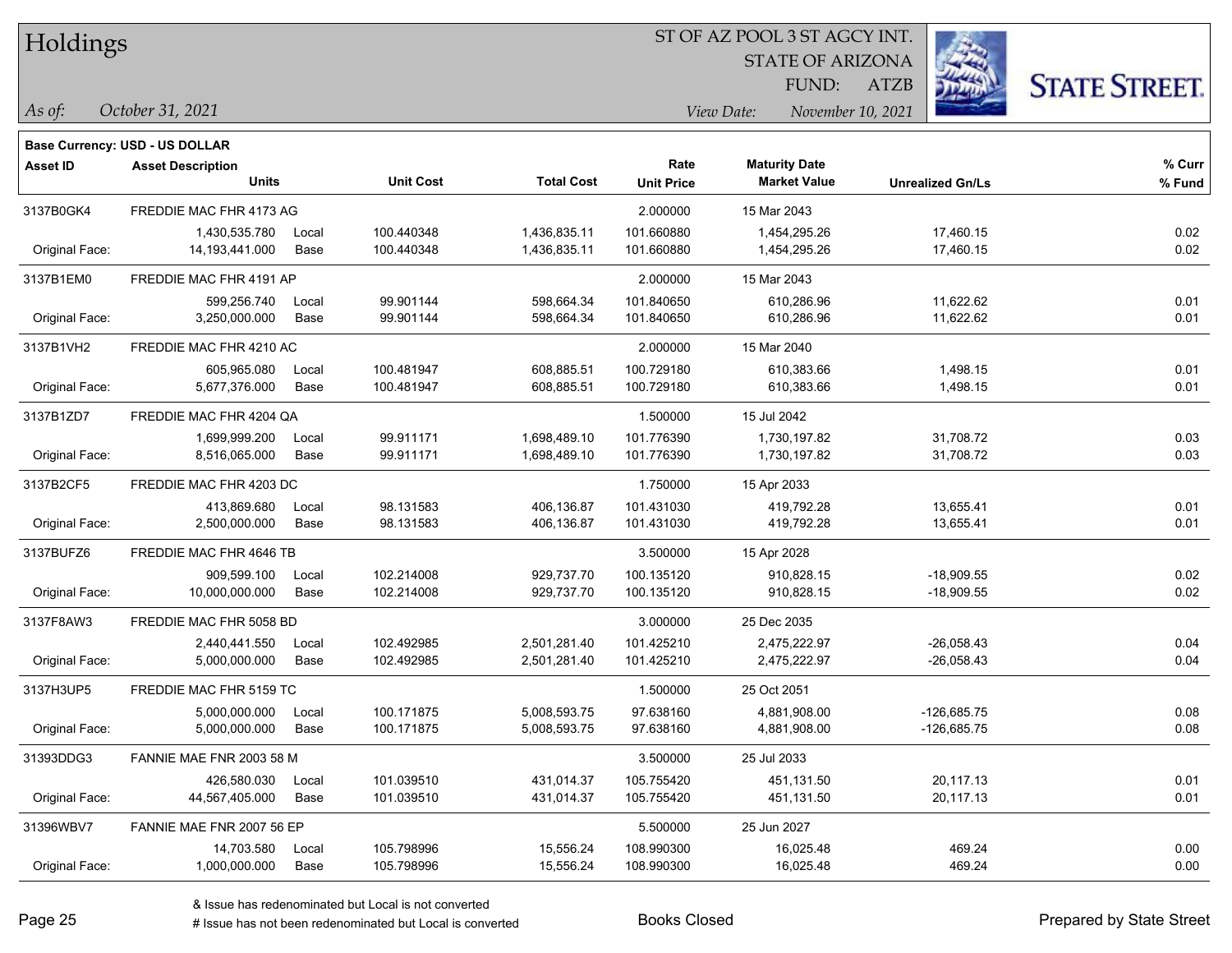| Holdings |
|----------|
|          |

STATE OF ARIZONA

ATZB



**Base Currency: USD - US DOLLAR**

| <b>Asset ID</b> | <b>Asset Description</b><br><b>Units</b>        |               | <b>Unit Cost</b>         | <b>Total Cost</b>              | Rate<br><b>Unit Price</b> | <b>Maturity Date</b><br><b>Market Value</b> | <b>Unrealized Gn/Ls</b>        | % Curr<br>% Fund |
|-----------------|-------------------------------------------------|---------------|--------------------------|--------------------------------|---------------------------|---------------------------------------------|--------------------------------|------------------|
| 31397NJ30       | FANNIE MAE FNR 2009 29 PA                       |               |                          |                                | 5.000000                  | 25 May 2049                                 |                                |                  |
| Original Face:  | 633.515.090<br>24,898,134.000                   | Local<br>Base | 105.519048<br>105.519048 | 668,479.09<br>668,479.09       | 114.449730<br>114.449730  | 725,056.31<br>725,056.31                    | 56,577.22<br>56,577.22         | 0.01<br>0.01     |
| 31398SP80       | FANNIE MAE FNR 2010 135 EA                      |               |                          |                                | 3.000000                  | 25 Jan 2040                                 |                                |                  |
| Original Face:  | 46,911.920<br>5,677,376.000                     | Local<br>Base | 99.285576<br>99.285576   | 46,576.77<br>46,576.77         | 100.513630<br>100.513630  | 47,152.87<br>47,152.87                      | 576.10<br>576.10               | 0.00<br>0.00     |
| 31398WC36       | FREDDIE MAC FHR 3620 PA                         |               |                          |                                | 4.500000                  | 15 Dec 2039                                 |                                |                  |
| Original Face:  | 214,458.190<br>8,516,065.000                    | Local<br>Base | 104.637897<br>104.637897 | 224,404.54<br>224,404.54       | 106.998300<br>106.998300  | 229,466.62<br>229,466.62                    | 5,062.08<br>5,062.08           | 0.00<br>0.00     |
| 341081GD3       | FLORIDA POWER + LIGHT CO SR UNSECURED 05/23 VAR |               |                          |                                | 0.300000                  | 10 May 2023                                 |                                |                  |
|                 | 15,000,000.000                                  | Local<br>Base | 100.000000<br>100.000000 | 15,000,000.00<br>15,000,000.00 | 99.985005<br>99.985005    | 14,997,750.75<br>14,997,750.75              | $-2,249.25$<br>$-2,249.25$     | 0.25<br>0.25     |
| 34528QHA5       | FORD CREDIT FLOORPLAN MASTER O FORDF 2019 3 A1  |               |                          |                                | 2.230000                  | 15 Sep 2024                                 |                                |                  |
| Original Face:  | 20,000,000.000<br>20,000,000.000                | Local<br>Base | 102.259960<br>102.259960 | 20,451,992.09<br>20,451,992.09 | 101.643520<br>101.643520  | 20,328,704.00<br>20,328,704.00              | $-123,288.09$<br>$-123,288.09$ | 0.34<br>0.34     |
| 345329AA4       | FORD CREDIT AUTO LEASE TRUST FORDL 2021 B A1    |               |                          |                                | 0.118380                  | 15 Oct 2022                                 |                                |                  |
| Original Face:  | 16,073,630.880<br>20,000,000.000                | Local<br>Base | 100.000000<br>100.000000 | 16,073,630.88<br>16,073,630.88 | 100.000880<br>100.000880  | 16,073,772.33<br>16,073,772.33              | 141.45<br>141.45               | 0.27<br>0.27     |
| 34532NAB1       | FORD CREDIT AUTO OWNER TRUST FORDO 2021 A A2    |               |                          |                                | 0.170000                  | 15 Oct 2023                                 |                                |                  |
| Original Face:  | 8,705,516.100<br>12,500,000.000                 | Local<br>Base | 99.999307<br>99.999307   | 8,705,455.77<br>8,705,455.77   | 99.980020<br>99.980020    | 8,703,776.74<br>8,703,776.74                | $-1,679.03$<br>$-1,679.03$     | 0.14<br>0.14     |
| 345397YP2       | FORD MOTOR CREDIT CO LLC SR UNSECURED 08/22 VAR |               |                          |                                | 1.197750                  | 03 Aug 2022                                 |                                |                  |
|                 | 20,000,000.000                                  | Local<br>Base | 100.000000<br>100.000000 | 20,000,000.00<br>20,000,000.00 | 99.998983<br>99.998983    | 19,999,796.60<br>19,999,796.60              | $-203.40$<br>$-203.40$         | 0.33<br>0.33     |
| 369550AW8       | GENERAL DYNAMICS CORP COMPANY GUAR 08/23 1.875  |               |                          |                                | 1.875000                  | 15 Aug 2023                                 |                                |                  |
|                 | 1,250,000.000                                   | Local<br>Base | 102.376186<br>102.376186 | 1,279,702.32<br>1,279,702.32   | 102.073821<br>102.073821  | 1,275,922.76<br>1,275,922.76                | $-3,779.56$<br>$-3,779.56$     | 0.02<br>0.02     |
| 370334CE2       | GENERAL MILLS INC SR UNSECURED 10/23 3.7        |               |                          |                                | 3.700000                  | 17 Oct 2023                                 |                                |                  |
|                 | 2,610,000.000                                   | Local<br>Base | 105.945092<br>105.945092 | 2,765,166.91<br>2,765,166.91   | 105.499996<br>105.499996  | 2,753,549.90<br>2,753,549.90                | $-11,617.01$<br>$-11,617.01$   | 0.05<br>0.05     |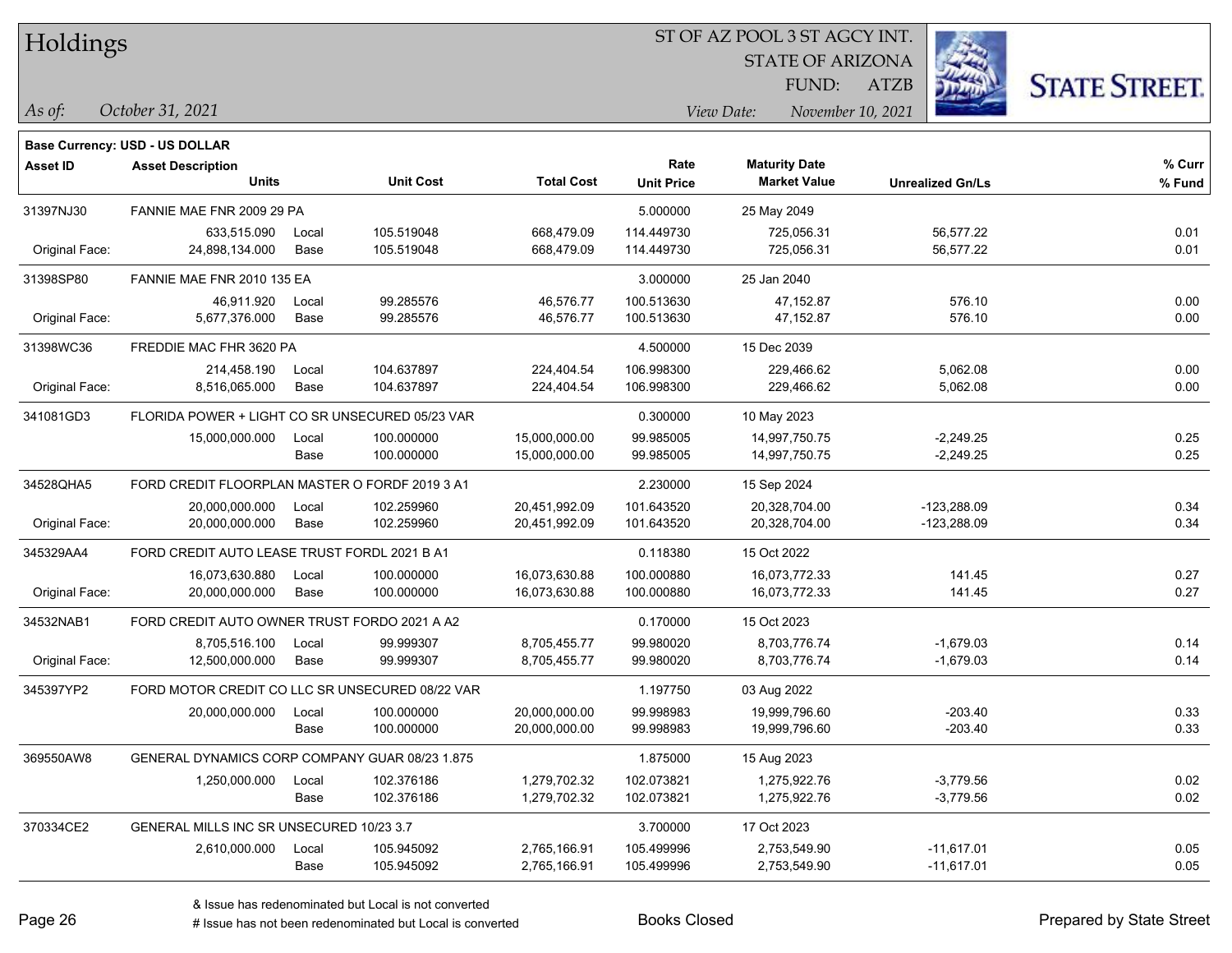| Holdings        |                                                  |       |                  |                   | 51 OF AZ POOL 351 AGCY INT. |                                             |                         |                      |  |  |
|-----------------|--------------------------------------------------|-------|------------------|-------------------|-----------------------------|---------------------------------------------|-------------------------|----------------------|--|--|
|                 |                                                  |       |                  |                   |                             | <b>STATE OF ARIZONA</b>                     |                         |                      |  |  |
|                 |                                                  |       |                  |                   |                             | FUND:                                       | <b>ATZB</b>             | <b>STATE STREET.</b> |  |  |
| As of:          | October 31, 2021                                 |       |                  |                   |                             | View Date:                                  | November 10, 2021       |                      |  |  |
|                 |                                                  |       |                  |                   |                             |                                             |                         |                      |  |  |
|                 | <b>Base Currency: USD - US DOLLAR</b>            |       |                  |                   |                             |                                             |                         |                      |  |  |
| <b>Asset ID</b> | <b>Asset Description</b><br><b>Units</b>         |       | <b>Unit Cost</b> | <b>Total Cost</b> | Rate                        | <b>Maturity Date</b><br><b>Market Value</b> |                         | % Curr               |  |  |
|                 |                                                  |       |                  |                   | <b>Unit Price</b>           |                                             | <b>Unrealized Gn/Ls</b> | % Fund               |  |  |
| 375558BW2       | GILEAD SCIENCES INC SR UNSECURED 09/23 0.75      |       |                  |                   | 0.750000                    | 29 Sep 2023                                 |                         |                      |  |  |
|                 | 10,000,000.000                                   | Local | 100.000000       | 10,000,000.00     | 99.848270                   | 9,984,827.00                                | $-15,173.00$            | 0.17                 |  |  |
|                 |                                                  | Base  | 100.000000       | 10,000,000.00     | 99.848270                   | 9,984,827.00                                | $-15,173.00$            | 0.17                 |  |  |
| 377373AL9       | GLAXOSMITHKLINE CAPITAL COMPANY GUAR 10/23 0.534 |       |                  |                   | 0.534000                    | 01 Oct 2023                                 |                         |                      |  |  |
|                 | 5,000,000.000                                    | Local | 100.000000       | 5,000,000.00      | 99.834596                   | 4,991,729.80                                | $-8,270.20$             | 0.08                 |  |  |
|                 |                                                  | Base  | 100.000000       | 5,000,000.00      | 99.834596                   | 4,991,729.80                                | $-8,270.20$             | 0.08                 |  |  |
| 380144AA3       | GM FINANCIAL AUTOMOBILE LEASIN GMALT 2021 2 A1   |       |                  |                   | 0.109810                    | 20 May 2022                                 |                         |                      |  |  |
|                 | 1,420,676.680                                    | Local | 100.000000       | 1,420,676.68      | 100.002390                  | 1,420,710.63                                | 33.95                   | 0.02                 |  |  |
| Original Face:  | 18,000,000.000                                   | Base  | 100.000000       | 1,420,676.68      | 100.002390                  | 1,420,710.63                                | 33.95                   | 0.02                 |  |  |
| 38141GXZ2       | GOLDMAN SACHS GROUP INC SR UNSECURED 03/24 VAR   |       |                  |                   | 0.673000                    | 08 Mar 2024                                 |                         |                      |  |  |
|                 | 7,000,000.000                                    | Local | 100.000000       | 7,000,000.00      | 99.747817                   | 6.982.347.19                                | $-17,652.81$            | 0.12                 |  |  |
|                 |                                                  | Base  | 100.000000       | 7,000,000.00      | 99.747817                   | 6,982,347.19                                | $-17,652.81$            | 0.12                 |  |  |
| 38150AEL5       | GOLDMAN SACHS GROUP INC SR UNSECURED 12/25 1     |       |                  |                   | 1.000000                    | 21 Dec 2025                                 |                         |                      |  |  |
|                 | 20,000,000.000                                   | Local | 100.000000       | 20,000,000.00     | 94.712520                   | 18,942,504.00                               | $-1,057,496.00$         | 0.31                 |  |  |
|                 |                                                  | Base  | 100.000000       | 20,000,000.00     | 94.712520                   | 18,942,504.00                               | $-1,057,496.00$         | 0.31                 |  |  |
| 38150AF75       | GOLDMAN SACHS GROUP INC SR UNSECURED 03/26 VAR   |       |                  |                   | 1.000000                    | 18 Mar 2026                                 |                         |                      |  |  |
|                 | 10,000,000.000                                   | Local | 100.000000       | 10,000,000.00     | 97.020742                   | 9,702,074.20                                | $-297,925.80$           | 0.16                 |  |  |
|                 |                                                  | Base  | 100.000000       | 10,000,000.00     | 97.020742                   | 9,702,074.20                                | $-297,925.80$           | 0.16                 |  |  |
| 38150AF91       | GOLDMAN SACHS GROUP INC SR UNSECURED 03/24 0.8   |       |                  |                   | 0.800000                    | 25 Mar 2024                                 |                         |                      |  |  |
|                 | 5,000,000.000                                    | Local | 100.000000       | 5,000,000.00      | 98.805417                   | 4,940,270.85                                | $-59,729.15$            | 0.08                 |  |  |
|                 |                                                  | Base  | 100.000000       | 5,000,000.00      | 98.805417                   | 4,940,270.85                                | $-59,729.15$            | 0.08                 |  |  |
| 38150AFG5       | GOLDMAN SACHS GROUP INC SR UNSECURED 04/26 VAR   |       |                  |                   | 1.350000                    | 30 Apr 2026                                 |                         |                      |  |  |
|                 | 10,000,000.000                                   | Local | 100.000000       | 10,000,000.00     | 97.684430                   | 9,768,443.00                                | $-231,557.00$           | 0.16                 |  |  |
|                 |                                                  | Base  | 100.000000       | 10,000,000.00     | 97.684430                   | 9,768,443.00                                | $-231,557.00$           | 0.16                 |  |  |
| 38150AFJ9       | GOLDMAN SACHS GROUP INC SR UNSECURED 04/26 1.45  |       |                  |                   | 1.450000                    | 30 Apr 2026                                 |                         |                      |  |  |
|                 | 10,000,000.000                                   | Local | 100.000000       | 10,000,000.00     | 98.317676                   | 9,831,767.60                                | $-168,232.40$           | 0.16                 |  |  |
|                 |                                                  | Base  | 100.000000       | 10,000,000.00     | 98.317676                   | 9,831,767.60                                | $-168,232.40$           | 0.16                 |  |  |
| 38376JFP4       | GOVERNMENT NATIONAL MORTGAGE A GNR 2009 106 HA   |       |                  |                   | 4.000000                    | 16 Nov 2039                                 |                         |                      |  |  |
|                 | 43,825.950                                       | Local | 104.949693       | 45,995.20         | 109.476740                  | 47,979.22                                   | 1,984.02                | 0.00                 |  |  |
| Original Face:  | 877,500.000                                      | Base  | 104.949693       | 45,995.20         | 109.476740                  | 47,979.22                                   | 1,984.02                | 0.00                 |  |  |

ST OF A Z POOL 2 ST ACCV INT

**CONTRACTOR**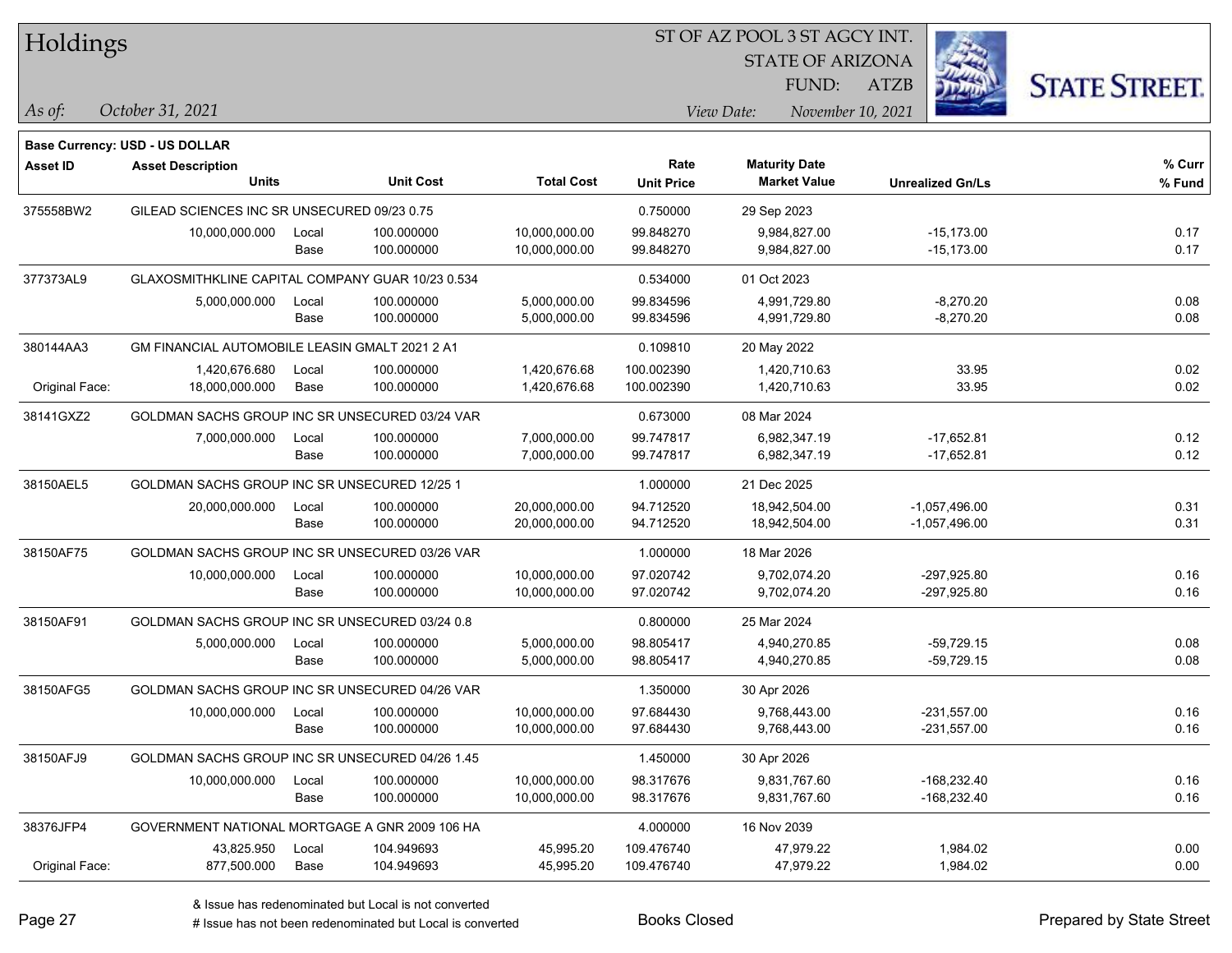#### ST OF AZ POOL 3 ST AGCY INT.

STATE OF ARIZONA

ATZB



*October 31, 2021*

**Base Currency: USD - US DOLLAR**

*As of: View Date: November 10, 2021* FUND:

| <b>Asset ID</b> | <b>Asset Description</b>                |                                                    |                   | Rate              | <b>Maturity Date</b> |                         | % Curr |
|-----------------|-----------------------------------------|----------------------------------------------------|-------------------|-------------------|----------------------|-------------------------|--------|
|                 | <b>Units</b>                            | <b>Unit Cost</b>                                   | <b>Total Cost</b> | <b>Unit Price</b> | <b>Market Value</b>  | <b>Unrealized Gn/Ls</b> | % Fund |
| 38378BWR6       |                                         | GOVERNMENT NATIONAL MORTGAGE A GNR 2012 83 AC      |                   | 1.718500          | 16 May 2045          |                         |        |
|                 | 1,201,771.920                           | 98.938019<br>Local                                 | 1,189,009.33      | 99.763010         | 1,198,923.84         | 9,914.51                | 0.02   |
| Original Face:  | 3,000,000.000                           | 98.938019<br>Base                                  | 1,189,009.33      | 99.763010         | 1,198,923.84         | 9,914.51                | 0.02   |
| 38378BX38       |                                         | GOVERNMENT NATIONAL MORTGAGE A GNR 2012 132 AC     |                   | 1.619870          | 16 Jun 2053          |                         |        |
|                 | 2,332,200.700                           | 95.669867<br>Local                                 | 2,231,213.31      | 100.207330        | 2,337,036.05         | 105,822.74              | 0.04   |
| Original Face:  | 10,000,000.000                          | Base<br>95.669867                                  | 2,231,213.31      | 100.207330        | 2,337,036.05         | 105,822.74              | 0.04   |
| 38378EQC0       |                                         | GOVERNMENT NATIONAL MORTGAGE A GNR 2012 69 QC      |                   | 2.000000          | 16 Mar 2041          |                         |        |
|                 | 2,010,317.330                           | 101.936060<br>Local                                | 2,049,238.28      | 102.313770        | 2,056,831.45         | 7,593.17                | 0.03   |
| Original Face:  | 10,493,495.000                          | Base<br>101.936060                                 | 2,049,238.28      | 102.313770        | 2,056,831.45         | 7,593.17                | 0.03   |
| 38379UW28       |                                         | GOVERNMENT NATIONAL MORTGAGE A GNR 2016 158 AE     |                   | 2.050000          | 16 Aug 2057          |                         |        |
|                 | 2,817,304.350                           | 96.550595<br>Local                                 | 2,720,124.11      | 100.442310        | 2,829,765.57         | 109,641.46              | 0.05   |
| Original Face:  | 5,000,000.000                           | 96.550595<br>Base                                  | 2,720,124.11      | 100.442310        | 2,829,765.57         | 109,641.46              | 0.05   |
| 38380GPY4       |                                         | GOVERNMENT NATIONAL MORTGAGE A GNR 2017 118 KH     |                   | 2.250000          | 20 Oct 2046          |                         |        |
|                 | 384,842.900                             | 99.906164<br>Local                                 | 384,481.78        | 101.519100        | 390,689.05           | 6,207.27                | 0.01   |
| Original Face:  | 5,000,000.000                           | 99.906164<br>Base                                  | 384,481.78        | 101.519100        | 390,689.05           | 6,207.27                | 0.01   |
| 38381YQU1       |                                         | GOVERNMENT NATIONAL MORTGAGE A GNR 2019 111 BG     |                   | 2.500000          | 20 Apr 2049          |                         |        |
|                 | 645.235.950                             | 100.655614<br>Local                                | 649,466.21        | 100.639790        | 649,364.11           | $-102.10$               | 0.01   |
| Original Face:  | 5,000,000.000                           | 100.655614<br>Base                                 | 649,466.21        | 100.639790        | 649,364.11           | $-102.10$               | 0.01   |
| 38382NFY8       |                                         | GOVERNMENT NATIONAL MORTGAGE A GNR 2021 27 TA      |                   | 1.500000          | 20 Feb 2051          |                         |        |
|                 | 4,388,332.300                           | 102.270311<br>Local                                | 4,487,961.08      | 98.784110         | 4,334,975.01         | $-152,986.07$           | 0.07   |
| Original Face:  | 5,000,000.000                           | 102.270311<br>Base                                 | 4,487,961.08      | 98.784110         | 4,334,975.01         | $-152,986.07$           | 0.07   |
| 39154TBN7       |                                         | GREAT AMERICA LEASING RECEIVAB GALC 2021 2 A1 144A |                   | 0.149440          | 17 Oct 2022          |                         |        |
|                 | 4,000,000.000                           | 100.000000<br>Local                                | 4,000,000.00      | 100.002520        | 4,000,100.80         | 100.80                  | 0.07   |
| Original Face:  | 4,000,000.000                           | Base<br>100.000000                                 | 4,000,000.00      | 100.002520        | 4,000,100.80         | 100.80                  | 0.07   |
| 41284NAB6       |                                         | HARLEY DAVIDSON MOTORCYCLE TRU HDMOT 2021 A A2     |                   | 0.220000          | 15 Apr 2024          |                         |        |
|                 | 4,420,340.350                           | 99.992076<br>Local                                 | 4,419,990.07      | 100.008710        | 4,420,725.36         | 735.29                  | 0.07   |
| Original Face:  | 8,000,000.000                           | Base<br>99.992076                                  | 4,419,990.07      | 100.008710        | 4,420,725.36         | 735.29                  | 0.07   |
| 427866BC1       | HERSHEY COMPANY SR UNSECURED 11/24 2.05 |                                                    |                   | 2.050000          | 15 Nov 2024          |                         |        |
|                 | 1,000,000.000                           | 99.948760<br>Local                                 | 999,487.60        | 103.345484        | 1,033,454.84         | 33,967.24               | 0.02   |
|                 |                                         | Base<br>99.948760                                  | 999,487.60        | 103.345484        | 1,033,454.84         | 33,967.24               | 0.02   |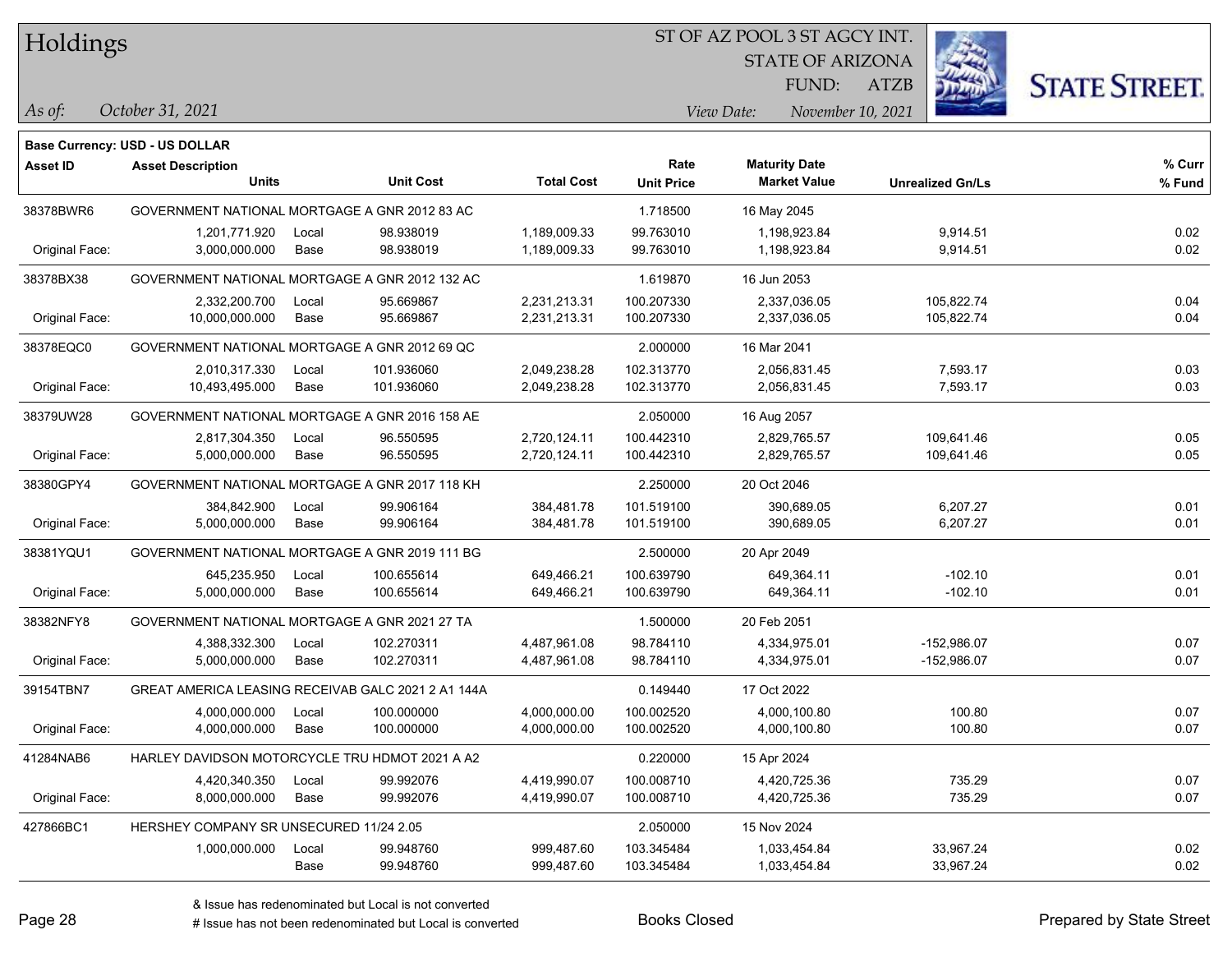| Holdings        |                                                 |       |                  |                   |                   | ST OF AZ POOL 3 ST AGCY INT. |                         |                      |
|-----------------|-------------------------------------------------|-------|------------------|-------------------|-------------------|------------------------------|-------------------------|----------------------|
|                 |                                                 |       |                  |                   |                   | <b>STATE OF ARIZONA</b>      |                         |                      |
|                 |                                                 |       |                  |                   |                   | FUND:                        | <b>ATZB</b>             | <b>STATE STREET.</b> |
| As of:          | October 31, 2021                                |       |                  |                   |                   | View Date:                   | November 10, 2021       |                      |
|                 | <b>Base Currency: USD - US DOLLAR</b>           |       |                  |                   |                   |                              |                         |                      |
| <b>Asset ID</b> | <b>Asset Description</b>                        |       |                  |                   | Rate              | <b>Maturity Date</b>         |                         | % Curr               |
|                 | <b>Units</b>                                    |       | <b>Unit Cost</b> | <b>Total Cost</b> | <b>Unit Price</b> | <b>Market Value</b>          | <b>Unrealized Gn/Ls</b> | % Fund               |
| 427866BF4       | HERSHEY COMPANY SR UNSECURED 06/25 0.9          |       |                  |                   | 0.900000          | 01 Jun 2025                  |                         |                      |
|                 | 2,000,000.000                                   | Local | 99.868387        | 1,997,367.74      | 99.316737         | 1,986,334.74                 | $-11,033.00$            | 0.03                 |
|                 |                                                 | Base  | 99.868387        | 1,997,367.74      | 99.316737         | 1,986,334.74                 | $-11,033.00$            | 0.03                 |
| 438516BT2       | HONEYWELL INTERNATIONAL SR UNSECURED 08/22 2.15 |       |                  |                   | 2.150000          | 08 Aug 2022                  |                         |                      |
|                 | 15,680,000.000                                  | Local | 100.393589       | 15,741,714.71     | 101.270619        | 15,879,233.06                | 137,518.35              | 0.26                 |
|                 |                                                 | Base  | 100.393589       | 15,741,714.71     | 101.270619        | 15,879,233.06                | 137,518.35              | 0.26                 |
| 438516CB0       | HONEYWELL INTERNATIONAL SR UNSECURED 06/25 1.35 |       |                  |                   | 1.350000          | 01 Jun 2025                  |                         |                      |
|                 | 3,000,000.000                                   | Local | 99.992941        | 2,999,788.22      | 100.826037        | 3,024,781.11                 | 24,992.89               | 0.05                 |
|                 |                                                 | Base  | 99.992941        | 2,999,788.22      | 100.826037        | 3,024,781.11                 | 24,992.89               | 0.05                 |
| 459200JQ5       | IBM CORP SR UNSECURED 01/22 2.5                 |       |                  |                   | 2.500000          | 27 Jan 2022                  |                         |                      |
|                 | 4,000,000.000                                   | Local | 100.523576       | 4,020,943.05      | 100.543613        | 4,021,744.52                 | 801.47                  | 0.07                 |
|                 |                                                 | Base  | 100.523576       | 4,020,943.05      | 100.543613        | 4,021,744.52                 | 801.47                  | 0.07                 |
| 46513JCE9       | ISRAEL ST 03/23 1.75                            |       |                  |                   | 1.750000          | 01 Mar 2023                  |                         |                      |
|                 | 3,800,000.000                                   | Local | 100.000000       | 3,800,000.00      | 100.000000        | 3,800,000.00                 | 0.00                    | 0.06                 |
|                 |                                                 | Base  | 100.000000       | 3,800,000.00      | 100.000000        | 3,800,000.00                 | 0.00                    | 0.06                 |
| 46513JQC8       | ISRAEL ST 03/23 2.02                            |       |                  |                   | 2.020000          | 01 Mar 2023                  |                         |                      |
|                 | 1,200,000.000                                   | Local | 100.000000       | 1,200,000.00      | 100.000000        | 1,200,000.00                 | 0.00                    | 0.02                 |
|                 |                                                 | Base  | 100.000000       | 1,200,000.00      | 100.000000        | 1,200,000.00                 | 0.00                    | 0.02                 |
| 46513JQG9       | ISRAEL ST 05/23 1.79                            |       |                  |                   | 1.790000          | 01 May 2023                  |                         |                      |
|                 | 5,000,000.000                                   | Local | 100.000000       | 5,000,000.00      | 100.000000        | 5,000,000.00                 | 0.00                    | 0.08                 |
|                 |                                                 | Base  | 100.000000       | 5,000,000.00      | 100.000000        | 5,000,000.00                 | 0.00                    | 0.08                 |
| 46625HJE1       | JPMORGAN CHASE + CO SR UNSECURED 09/22 3.25     |       |                  |                   | 3.250000          | 23 Sep 2022                  |                         |                      |
|                 | 10,000,000.000                                  | Local | 102.714599       | 10,271,459.86     | 102.588460        | 10,258,846.00                | $-12,613.86$            | 0.17                 |
|                 |                                                 | Base  | 102.714599       | 10,271,459.86     | 102.588460        | 10,258,846.00                | $-12,613.86$            | 0.17                 |
| 478160CN2       | JOHNSON + JOHNSON SR UNSECURED 09/25 0.55       |       |                  |                   | 0.550000          | 01 Sep 2025                  |                         |                      |
|                 | 5,000,000.000                                   | Local | 99.917191        | 4,995,859.57      | 98.444341         | 4,922,217.05                 | $-73,642.52$            | 0.08                 |
|                 |                                                 | Base  | 99.917191        | 4,995,859.57      | 98.444341         | 4,922,217.05                 | $-73,642.52$            | 0.08                 |
| 48128GL73       | JPMORGAN CHASE + CO SR UNSECURED 10/24 VAR      |       |                  |                   | 2.250000          | 31 Oct 2024                  |                         |                      |
|                 | 15,000,000.000                                  | Local | 100.000000       | 15,000,000.00     | 100.000000        | 15,000,000.00                | 0.00                    | 0.25                 |
|                 |                                                 | Base  | 100.000000       | 15,000,000.00     | 100.000000        | 15,000,000.00                | 0.00                    | 0.25                 |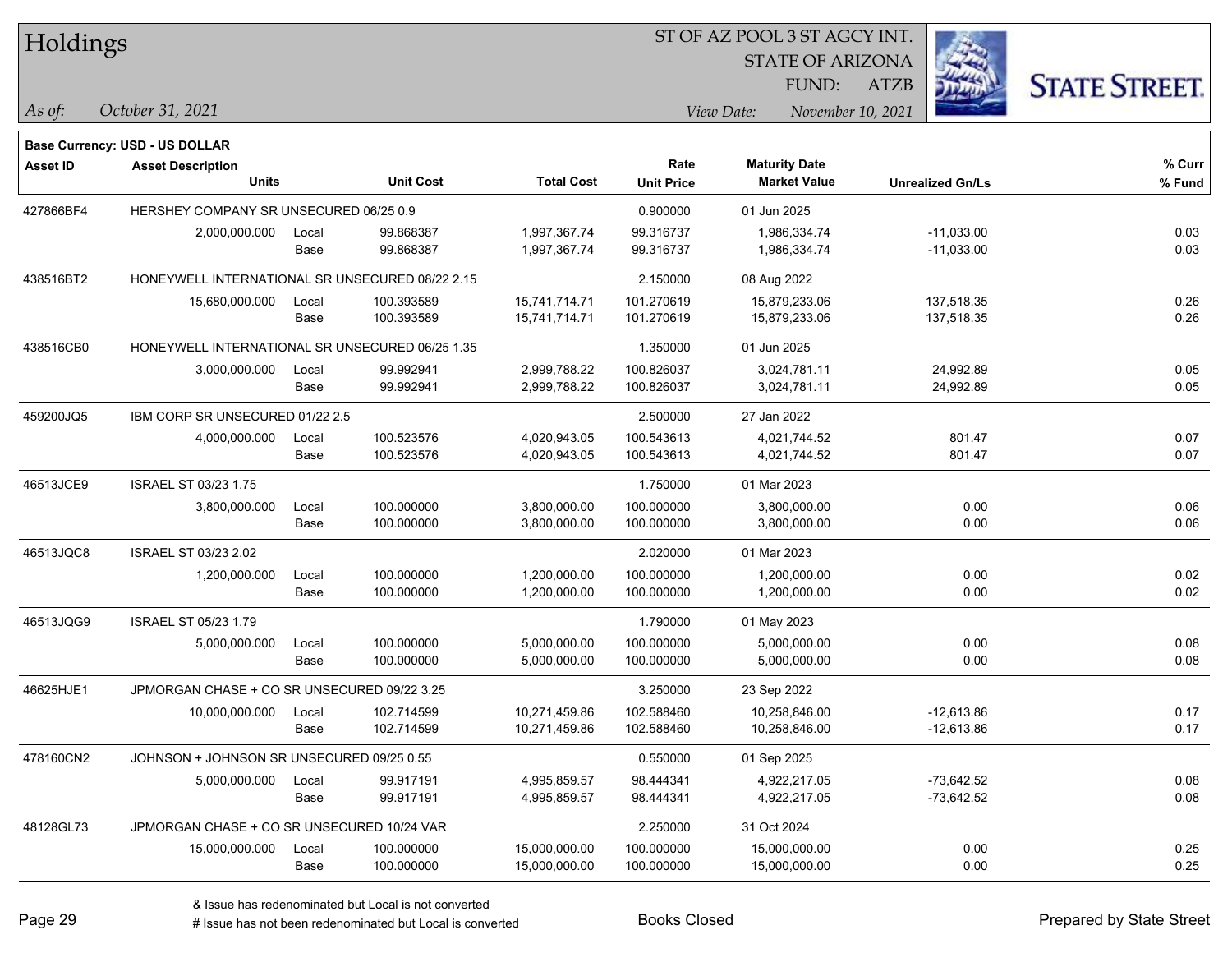| Holdings  |                                                 |       |                  |                   |                   | ST OF AZ POOL 3 ST AGCY INT. |                         |                      |
|-----------|-------------------------------------------------|-------|------------------|-------------------|-------------------|------------------------------|-------------------------|----------------------|
|           |                                                 |       |                  |                   |                   | <b>STATE OF ARIZONA</b>      |                         |                      |
|           |                                                 |       |                  |                   |                   | FUND:                        | <b>ATZB</b>             | <b>STATE STREET.</b> |
| As of:    | October 31, 2021                                |       |                  |                   |                   | View Date:                   | November 10, 2021       |                      |
|           | <b>Base Currency: USD - US DOLLAR</b>           |       |                  |                   |                   |                              |                         |                      |
| Asset ID  | <b>Asset Description</b>                        |       |                  |                   | Rate              | <b>Maturity Date</b>         |                         | % Curr               |
|           | <b>Units</b>                                    |       | <b>Unit Cost</b> | <b>Total Cost</b> | <b>Unit Price</b> | <b>Market Value</b>          | <b>Unrealized Gn/Ls</b> | % Fund               |
| 48128GM49 | JPMORGAN CHASE + CO SR UNSECURED 11/24 VAR      |       |                  |                   | 2.300000          | 27 Nov 2024                  |                         |                      |
|           | 5,000,000.000                                   | Local | 100.000000       | 5,000,000.00      | 99.405133         | 4.970.256.65                 | $-29,743.35$            | 0.08                 |
|           |                                                 | Base  | 100.000000       | 5,000,000.00      | 99.405133         | 4,970,256.65                 | $-29,743.35$            | 0.08                 |
| 48128GN97 | JPMORGAN CHASE + CO SR UNSECURED 12/24 VAR      |       |                  |                   | 2.300000          | 23 Dec 2024                  |                         |                      |
|           | 10,000,000.000                                  | Local | 100.000000       | 10,000,000.00     | 98.624425         | 9,862,442.50                 | $-137,557.50$           | 0.16                 |
|           |                                                 | Base  | 100.000000       | 10,000,000.00     | 98.624425         | 9,862,442.50                 | $-137,557.50$           | 0.16                 |
| 48128GV56 | JPMORGAN CHASE + CO SR UNSECURED 08/25 0.8      |       |                  |                   | 0.800000          | 18 Aug 2025                  |                         |                      |
|           | 5,000,000.000                                   | Local | 100.000000       | 5,000,000.00      | 96.321988         | 4,816,099.40                 | $-183,900.60$           | 0.08                 |
|           |                                                 | Base  | 100.000000       | 5,000,000.00      | 96.321988         | 4,816,099.40                 | -183,900.60             | 0.08                 |
| 48130UVH5 | JPMORGAN CHASE FINANCIAL COMPANY GUAR 03/24 0.5 |       |                  |                   | 0.500000          | 18 Mar 2024                  |                         |                      |
|           | 5,000,000.000                                   | Local | 100.000000       | 5,000,000.00      | 97.698761         | 4,884,938.05                 | $-115,061.95$           | 0.08                 |
|           |                                                 | Base  | 100.000000       | 5,000,000.00      | 97.698761         | 4,884,938.05                 | $-115,061.95$           | 0.08                 |
| 49327M2Z6 | KEY BANK NA SR UNSECURED 03/23 1.25             |       |                  |                   | 1.250000          | 10 Mar 2023                  |                         |                      |
|           | 3,000,000.000                                   | Local | 99.978796        | 2,999,363.89      | 101.005977        | 3,030,179.31                 | 30,815.42               | 0.05                 |
|           |                                                 | Base  | 99.978796        | 2,999,363.89      | 101.005977        | 3,030,179.31                 | 30,815.42               | 0.05                 |
| 49327M3A0 | KEY BANK NA SR UNSECURED 01/24 VAR              |       |                  |                   | 0.423000          | 03 Jan 2024                  |                         |                      |
|           | 5,000,000.000                                   | Local | 100.000000       | 5,000,000.00      | 99.829393         | 4,991,469.65                 | $-8,530.35$             | 0.08                 |
|           |                                                 | Base  | 100.000000       | 5,000,000.00      | 99.829393         | 4,991,469.65                 | $-8,530.35$             | 0.08                 |
| 571900BB4 | MARRIOTT INTERNATIONAL SR UNSECURED 04/24 3.6   |       |                  |                   | 3.600000          | 15 Apr 2024                  |                         |                      |
|           | 3,000,000.000                                   | Local | 99.771723        | 2,993,151.69      | 105.544850        | 3,166,345.50                 | 173,193.81              | 0.05                 |
|           |                                                 | Base  | 99.771723        | 2,993,151.69      | 105.544850        | 3,166,345.50                 | 173,193.81              | 0.05                 |
| 573284AY2 | MARTIN MARIETTA SR UNSECURED 07/23 0.65         |       |                  |                   | 0.650000          | 15 Jul 2023                  |                         |                      |
|           | 5,000,000.000                                   | Local | 99.991873        | 4,999,593.65      | 99.986084         | 4,999,304.20                 | -289.45                 | 0.08                 |
|           |                                                 | Base  | 99.991873        | 4,999,593.65      | 99.986084         | 4,999,304.20                 | $-289.45$               | 0.08                 |
| 579780AR8 | MCCORMICK + CO SR UNSECURED 02/26 0.9           |       |                  |                   | 0.900000          | 15 Feb 2026                  |                         |                      |
|           | 5,000,000.000                                   | Local | 99.774595        | 4,988,729.74      | 97.224000         | 4,861,200.00                 | $-127,529.74$           | 0.08                 |
|           |                                                 | Base  | 99.774595        | 4,988,729.74      | 97.224000         | 4,861,200.00                 | -127,529.74             | 0.08                 |
| 58013MFE9 | MCDONALD S CORP SR UNSECURED 04/23 3.35         |       |                  |                   | 3.350000          | 01 Apr 2023                  |                         |                      |
|           | 3,250,000.000                                   | Local | 103.702993       | 3,370,347.27      | 103.768395        | 3,372,472.84                 | 2,125.57                | 0.06                 |
|           |                                                 | Base  | 103.702993       | 3,370,347.27      | 103.768395        | 3,372,472.84                 | 2,125.57                | 0.06                 |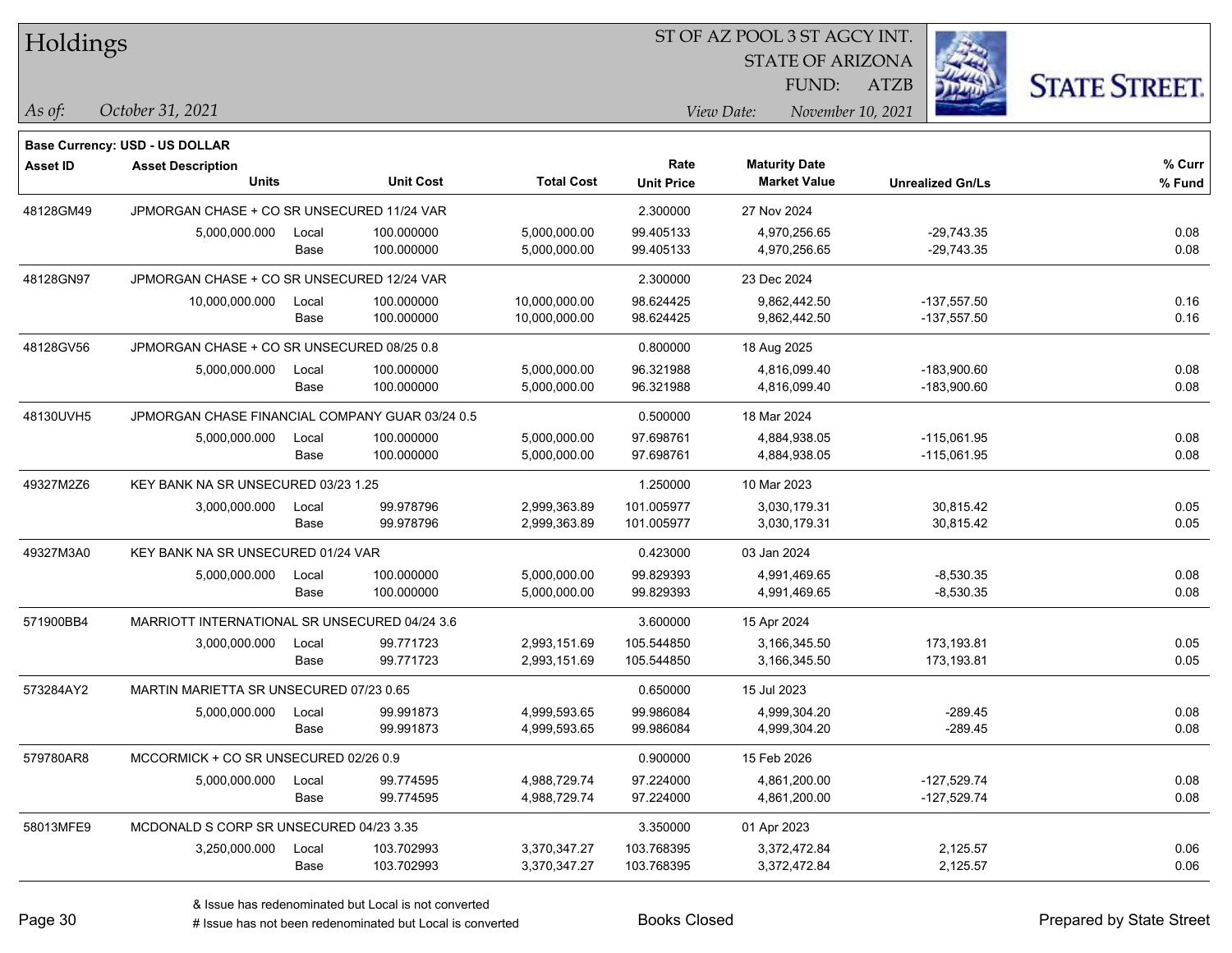| Holdings        |                                                        |       |                  |                   | 51 OF AZ POOL 3 51 AGCY INT. |                      |                         |                         |                      |  |
|-----------------|--------------------------------------------------------|-------|------------------|-------------------|------------------------------|----------------------|-------------------------|-------------------------|----------------------|--|
|                 |                                                        |       |                  |                   |                              |                      | <b>STATE OF ARIZONA</b> | ź.                      |                      |  |
|                 |                                                        |       |                  |                   |                              |                      | FUND:<br>ATZB           |                         | <b>STATE STREET.</b> |  |
| As of:          | October 31, 2021                                       |       |                  |                   |                              | View Date:           | November 10, 2021       |                         |                      |  |
|                 | <b>Base Currency: USD - US DOLLAR</b>                  |       |                  |                   |                              |                      |                         |                         |                      |  |
| <b>Asset ID</b> | <b>Asset Description</b>                               |       |                  |                   | Rate                         | <b>Maturity Date</b> |                         |                         | % Curr               |  |
|                 | <b>Units</b>                                           |       | <b>Unit Cost</b> | <b>Total Cost</b> | <b>Unit Price</b>            | <b>Market Value</b>  |                         | <b>Unrealized Gn/Ls</b> | % Fund               |  |
| 58933YAF2       | MERCK + CO INC SR UNSECURED 05/23 2.8                  |       |                  |                   | 2.800000                     | 18 May 2023          |                         |                         |                      |  |
|                 | 10,000,000.000                                         | Local | 103.863162       | 10,386,316.24     | 103.518058                   | 10,351,805.80        |                         | $-34,510.44$            | 0.17                 |  |
|                 |                                                        | Base  | 103.863162       | 10,386,316.24     | 103.518058                   | 10,351,805.80        |                         | $-34,510.44$            | 0.17                 |  |
| 59217GEK1       | MET LIFE GLOB FUNDING I SECURED 144A 09/23 0.45        |       |                  |                   | 0.450000                     | 01 Sep 2023          |                         |                         |                      |  |
|                 | 4,000,000.000                                          | Local | 99.991080        | 3,999,643.20      | 99.585245                    | 3,983,409.80         |                         | $-16,233.40$            | 0.07                 |  |
|                 |                                                        | Base  | 99.991080        | 3,999,643.20      | 99.585245                    | 3,983,409.80         |                         | $-16,233.40$            | 0.07                 |  |
| 594918BW3       | MICROSOFT CORP SR UNSECURED 02/22 2.4                  |       |                  |                   | 2.400000                     | 06 Feb 2022          |                         |                         |                      |  |
|                 | 10,354,000.000                                         | Local | 100.109296       | 10,365,316.51     | 100.396882                   | 10,395,093.16        |                         | 29,776.65               | 0.17                 |  |
|                 |                                                        | Base  | 100.109296       | 10,365,316.51     | 100.396882                   | 10,395,093.16        |                         | 29,776.65               | 0.17                 |  |
| 60920LAE4       | MONDELEZ INTL HLDINGS NE COMPANY GUAR 144A 09/22 2.125 |       |                  |                   | 2.125000                     | 19 Sep 2022          |                         |                         |                      |  |
|                 | 1,341,000.000                                          | Local | 101.508188       | 1,361,224.80      | 101.509403                   | 1,361,241.09         |                         | 16.29                   | 0.02                 |  |
|                 |                                                        | Base  | 101.508188       | 1,361,224.80      | 101.509403                   | 1,361,241.09         |                         | 16.29                   | 0.02                 |  |
| 60920LAQ7       | MONDELEZ INTL HLDINGS NE COMPANY GUAR 144A 09/24 0.75  |       |                  |                   | 0.750000                     | 24 Sep 2024          |                         |                         |                      |  |
|                 | 4,000,000.000                                          | Local | 99.851335        | 3,994,053.38      | 99.035801                    | 3,961,432.04         |                         | $-32,621.34$            | 0.07                 |  |
|                 |                                                        | Base  | 99.851335        | 3,994,053.38      | 99.035801                    | 3,961,432.04         |                         | $-32,621.34$            | 0.07                 |  |
| 637432NM3       | NATIONAL RURAL UTIL COOP COLLATERAL T 04/22 2.4        |       |                  |                   | 2.400000                     | 25 Apr 2022          |                         |                         |                      |  |
|                 | 8,867,000.000                                          | Local | 100.710905       | 8,930,035.97      | 100.844537                   | 8,941,885.10         |                         | 11,849.13               | 0.15                 |  |
|                 |                                                        | Base  | 100.710905       | 8,930,035.97      | 100.844537                   | 8,941,885.10         |                         | 11,849.13               | 0.15                 |  |
| 63743HEQ1       | NATIONAL RURAL UTIL COOP SR UNSECURED 09/22 2.3        |       |                  |                   | 2.300000                     | 15 Sep 2022          |                         |                         |                      |  |
|                 | 1,000,000.000                                          | Local | 101.495342       | 1,014,953.42      | 101.560786                   | 1,015,607.86         |                         | 654.44                  | 0.02                 |  |
|                 |                                                        | Base  | 101.495342       | 1,014,953.42      | 101.560786                   | 1,015,607.86         |                         | 654.44                  | 0.02                 |  |
| 63743HET5       | NATIONAL RURAL UTIL COOP SR UNSECURED 01/22 1.75       |       |                  |                   | 1.750000                     | 21 Jan 2022          |                         |                         |                      |  |
|                 | 4,533,000.000                                          | Local | 100.339033       | 4,548,368.36      | 100.309608                   | 4,547,034.53         |                         | $-1,333.83$             | 0.08                 |  |
|                 |                                                        | Base  | 100.339033       | 4,548,368.36      | 100.309608                   | 4,547,034.53         |                         | $-1,333.83$             | 0.08                 |  |
| 63743HEU2       | NATIONAL RURAL UTIL COOP SR UNSECURED 02/24 0.35       |       |                  |                   | 0.350000                     | 08 Feb 2024          |                         |                         |                      |  |
|                 | 10,000,000.000                                         | Local | 99.947762        | 9,994,776.16      | 98.778041                    | 9,877,804.10         |                         | $-116,972.06$           | 0.16                 |  |
|                 |                                                        | Base  | 99.947762        | 9,994,776.16      | 98.778041                    | 9,877,804.10         |                         | $-116,972.06$           | 0.16                 |  |
| 63743HEW8       | NATIONAL RURAL UTIL COOP SR UNSECURED 06/26 1          |       |                  |                   | 1.000000                     | 15 Jun 2026          |                         |                         |                      |  |
|                 | 15,000,000.000                                         | Local | 99.776709        | 14,966,506.40     | 98.314887                    | 14,747,233.05        |                         | $-219,273.35$           | 0.24                 |  |
|                 |                                                        | Base  | 99.776709        | 14,966,506.40     | 98.314887                    | 14,747,233.05        |                         | $-219,273.35$           | 0.24                 |  |

ST OF A Z POOL 2 ST AGGY INT

# Issue has not been redenominated but Local is converted Books Closed Prepared by State Street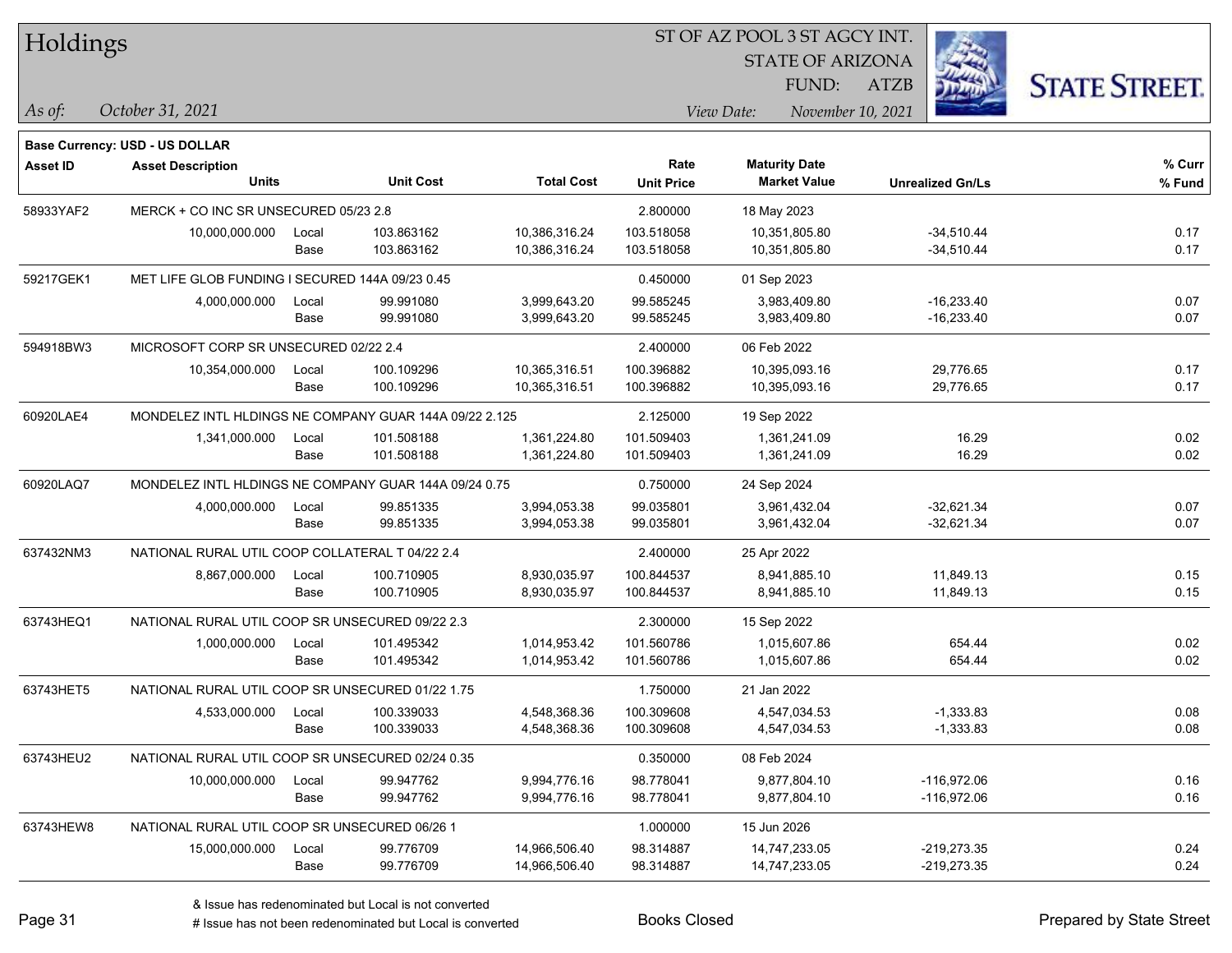| Holdings        |                                                      |       |                  |                   |                   | ST OF AZ POOL 3 ST AGCY INT.    |                         |                      |
|-----------------|------------------------------------------------------|-------|------------------|-------------------|-------------------|---------------------------------|-------------------------|----------------------|
|                 |                                                      |       |                  |                   |                   | <b>STATE OF ARIZONA</b>         |                         |                      |
|                 |                                                      |       |                  |                   |                   | FUND:                           | <b>ATZB</b>             | <b>STATE STREET.</b> |
| As of:          | October 31, 2021                                     |       |                  |                   |                   | November 10, 2021<br>View Date: |                         |                      |
|                 | <b>Base Currency: USD - US DOLLAR</b>                |       |                  |                   |                   |                                 |                         |                      |
| <b>Asset ID</b> | <b>Asset Description</b>                             |       |                  |                   | Rate              | <b>Maturity Date</b>            |                         | % Curr               |
|                 | <b>Units</b>                                         |       | <b>Unit Cost</b> | <b>Total Cost</b> | <b>Unit Price</b> | <b>Market Value</b>             | <b>Unrealized Gn/Ls</b> | % Fund               |
| 63743HEY4       | NATIONAL RURAL UTIL COOP SR UNSECURED 10/24 1        |       |                  |                   | 1.000000          | 18 Oct 2024                     |                         |                      |
|                 | 5,000,000.000                                        | Local | 99.909580        | 4,995,478.98      | 99.771203         | 4,988,560.15                    | $-6,918.83$             | 0.08                 |
|                 |                                                      | Base  | 99.909580        | 4,995,478.98      | 99.771203         | 4,988,560.15                    | $-6,918.83$             | 0.08                 |
| 637639AC9       | NATIONAL SECS CLEARING SR UNSECURED 144A 12/23 0.4   |       |                  |                   | 0.400000          | 07 Dec 2023                     |                         |                      |
|                 | 5,000,000.000                                        | Local | 99.913615        | 4,995,680.75      | 99.477883         | 4,973,894.15                    | $-21,786.60$            | 0.08                 |
|                 |                                                      | Base  | 99.913615        | 4,995,680.75      | 99.477883         | 4,973,894.15                    | $-21,786.60$            | 0.08                 |
| 641062AQ7       | NESTLE HOLDINGS INC COMPANY GUAR 144A 01/24 0.375    |       |                  |                   | 0.375000          | 15 Jan 2024                     |                         |                      |
|                 | 15,000,000.000                                       | Local | 99.840588        | 14,976,088.13     | 99.138610         | 14,870,791.50                   | $-105,296.63$           | 0.25                 |
|                 |                                                      | Base  | 99.840588        | 14,976,088.13     | 99.138610         | 14,870,791.50                   | $-105,296.63$           | 0.25                 |
| 65339KBU3       | NEXTERA ENERGY CAPITAL COMPANY GUAR 03/23 0.65       |       |                  |                   | 0.650000          | 01 Mar 2023                     |                         |                      |
|                 | 10,000,000.000                                       | Local | 99.993207        | 9,999,320.73      | 100.117915        | 10,011,791.50                   | 12,470.77               | 0.17                 |
|                 |                                                      | Base  | 99.993207        | 9,999,320.73      | 100.117915        | 10,011,791.50                   | 12,470.77               | 0.17                 |
| 654740BQ1       | NISSAN MOTOR ACCEPTANCE SR UNSECURED 144A 03/24 1.05 |       |                  |                   | 1.050000          | 08 Mar 2024                     |                         |                      |
|                 | 7,000,000.000                                        | Local | 99.992948        | 6,999,506.36      | 99.348542         | 6,954,397.94                    | $-45,108.42$            | 0.12                 |
|                 |                                                      | Base  | 99.992948        | 6,999,506.36      | 99.348542         | 6,954,397.94                    | $-45,108.42$            | 0.12                 |
| 655844BJ6       | NORFOLK SOUTHERN CORP SR UNSECURED 04/22 3           |       |                  |                   | 3.000000          | 01 Apr 2022                     |                         |                      |
|                 | 3,140,000.000                                        | Local | 100.192872       | 3,146,056.17      | 100.429991        | 3,153,501.72                    | 7,445.55                | 0.05                 |
|                 |                                                      | Base  | 100.192872       | 3,146,056.17      | 100.429991        | 3,153,501.72                    | 7,445.55                | 0.05                 |
| 665859AP9       | NORTHERN TRUST CORP SUBORDINATED 10/25 3.95          |       |                  |                   | 3.950000          | 30 Oct 2025                     |                         |                      |
|                 | 4,455,000.000                                        | Local | 112.752923       | 5,023,142.72      | 110.530938        | 4,924,153.29                    | $-98,989.43$            | 0.08                 |
|                 |                                                      | Base  | 112.752923       | 5,023,142.72      | 110.530938        | 4,924,153.29                    | -98,989.43              | 0.08                 |
| 67066GAK0       | NVIDIA CORP SR UNSECURED 06/23 0.309                 |       |                  |                   | 0.309000          | 15 Jun 2023                     |                         |                      |
|                 | 20,000,000.000                                       | Local | 100.000000       | 20,000,000.00     | 99.711188         | 19,942,237.60                   | $-57,762.40$            | 0.33                 |
|                 |                                                      | Base  | 100.000000       | 20,000,000.00     | 99.711188         | 19,942,237.60                   | $-57,762.40$            | 0.33                 |
| 68389XBB0       | ORACLE CORP SR UNSECURED 05/22 2.5                   |       |                  |                   | 2.500000          | 15 May 2022                     |                         |                      |
|                 | 34,033,000.000                                       | Local | 100.826594       | 34,314,314.62     | 100.798301        | 34,304,685.78                   | $-9,628.84$             | 0.57                 |
|                 |                                                      | Base  | 100.826594       | 34,314,314.62     | 100.798301        | 34,304,685.78                   | $-9,628.84$             | 0.57                 |
| 68389XBL8       | ORACLE CORP SR UNSECURED 09/23 2.4                   |       |                  |                   | 2.400000          | 15 Sep 2023                     |                         |                      |
|                 | 6,700,000.000                                        | Local | 103.375841       | 6,926,181.36      | 102.767619        | 6,885,430.47                    | -40,750.89              | 0.11                 |
|                 |                                                      | Base  | 103.375841       | 6,926,181.36      | 102.767619        | 6,885,430.47                    | -40,750.89              | 0.11                 |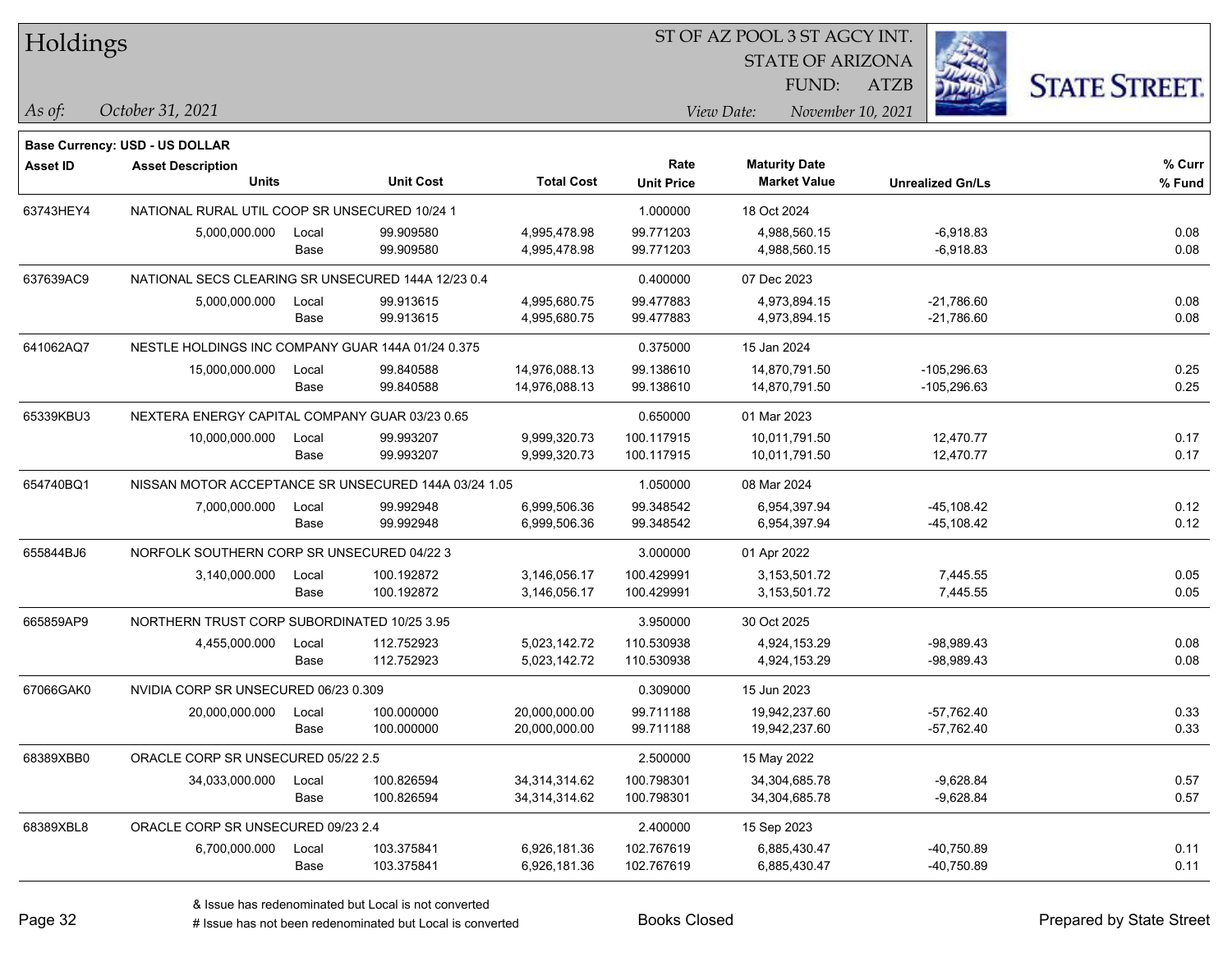| Holdings |  |
|----------|--|
|----------|--|

STATE OF ARIZONA

ATZB



**Base Currency: USD - US DOLLAR**

| <b>Asset ID</b> | <b>Asset Description</b>                        |       |                  |                   | Rate              | <b>Maturity Date</b> |                         | % Curr |
|-----------------|-------------------------------------------------|-------|------------------|-------------------|-------------------|----------------------|-------------------------|--------|
|                 | <b>Units</b>                                    |       | <b>Unit Cost</b> | <b>Total Cost</b> | <b>Unit Price</b> | <b>Market Value</b>  | <b>Unrealized Gn/Ls</b> | % Fund |
| 68389XCC7       | ORACLE CORP SR UNSECURED 03/26 1.65             |       |                  |                   | 1.650000          | 25 Mar 2026          |                         |        |
|                 | 8,000,000.000                                   | Local | 99.957923        | 7,996,633.86      | 100.353712        | 8,028,296.96         | 31,663.10               | 0.13   |
|                 |                                                 | Base  | 99.957923        | 7,996,633.86      | 100.353712        | 8,028,296.96         | 31,663.10               | 0.13   |
| 70450YAB9       | PAYPAL HOLDINGS INC SR UNSECURED 09/22 2.2      |       |                  |                   | 2.200000          | 26 Sep 2022          |                         |        |
|                 | 10,000,000.000                                  | Local | 101.813086       | 10,181,308.55     | 101.630596        | 10,163,059.60        | $-18,248.95$            | 0.17   |
|                 |                                                 | Base  | 101.813086       | 10,181,308.55     | 101.630596        | 10,163,059.60        | $-18,248.95$            | 0.17   |
| 713448EY0       | PEPSICO INC SR UNSECURED 05/23 0.75             |       |                  |                   | 0.750000          | 01 May 2023          |                         |        |
|                 | 4,888,000.000                                   | Local | 100.637486       | 4,919,160.30      | 100.484641        | 4,911,689.25         | $-7,471.05$             | 0.08   |
|                 |                                                 | Base  | 100.637486       | 4,919,160.30      | 100.484641        | 4,911,689.25         | $-7,471.05$             | 0.08   |
| 713448FB9       | PEPSICO INC SR UNSECURED 10/23 0.4              |       |                  |                   | 0.400000          | 07 Oct 2023          |                         |        |
|                 | 9,909,000.000                                   | Local | 100.134749       | 9,922,352.30      | 99.674311         | 9,876,727.48         | -45,624.82              | 0.16   |
|                 |                                                 | Base  | 100.134749       | 9,922,352.30      | 99.674311         | 9,876,727.48         | $-45,624.82$            | 0.16   |
| 717081DM2       | PFIZER INC SR UNSECURED 05/24 3.4               |       |                  |                   | 3.400000          | 15 May 2024          |                         |        |
|                 | 4,753,000.000                                   | Local | 107.244465       | 5,097,329.42      | 106.452892        | 5,059,705.96         | $-37,623.46$            | 0.08   |
|                 |                                                 | Base  | 107.244465       | 5,097,329.42      | 106.452892        | 5,059,705.96         | $-37,623.46$            | 0.08   |
| 717081ER0       | PFIZER INC SR UNSECURED 03/22 2.8               |       |                  |                   | 2.800000          | 11 Mar 2022          |                         |        |
|                 | 3,000,000.000                                   | Local | 99.999288        | 2,999,978.65      | 100.916147        | 3,027,484.41         | 27,505.76               | 0.05   |
|                 |                                                 | Base  | 99.999288        | 2,999,978.65      | 100.916147        | 3,027,484.41         | 27,505.76               | 0.05   |
| 718546AX2       | PHILLIPS 66 COMPANY GUAR 02/24 VAR              |       |                  |                   | 0.744750          | 15 Feb 2024          |                         |        |
|                 | 15,000,000.000                                  | Local | 100.000000       | 15,000,000.00     | 100.021547        | 15,003,232.05        | 3,232.05                | 0.25   |
|                 |                                                 | Base  | 100.000000       | 15,000,000.00     | 100.021547        | 15,003,232.05        | 3,232.05                | 0.25   |
| 723484AH4       | PINNACLE WEST CAPITAL SR UNSECURED 06/25 1.3    |       |                  |                   | 1.300000          | 15 Jun 2025          |                         |        |
|                 | 12,000,000.000                                  | Local | 99.992800        | 11,999,135.97     | 99.152969         | 11,898,356.28        | $-100,779.69$           | 0.20   |
|                 |                                                 | Base  | 99.992800        | 11,999,135.97     | 99.152969         | 11,898,356.28        | $-100,779.69$           | 0.20   |
| 74005PBA1       | LINDE INC/CT COMPANY GUAR 02/22 2.45            |       |                  |                   | 2.450000          | 15 Feb 2022          |                         |        |
|                 | 3,000,000.000                                   | Local | 100.033462       | 3,001,003.85      | 100.077094        | 3,002,312.82         | 1,308.97                | 0.05   |
|                 |                                                 | Base  | 100.033462       | 3,001,003.85      | 100.077094        | 3,002,312.82         | 1,308.97                | 0.05   |
| 74256LEM7       | PRINCIPAL LFE GLB FND II SECURED 144A 04/24 VAR |       |                  |                   | 0.500000          | 12 Apr 2024          |                         |        |
|                 | 5,000,000.000                                   | Local | 100.000000       | 5,000,000.00      | 100.313800        | 5,015,690.00         | 15,690.00               | 0.08   |
|                 |                                                 | Base  | 100.000000       | 5,000,000.00      | 100.313800        | 5,015,690.00         | 15,690.00               | 0.08   |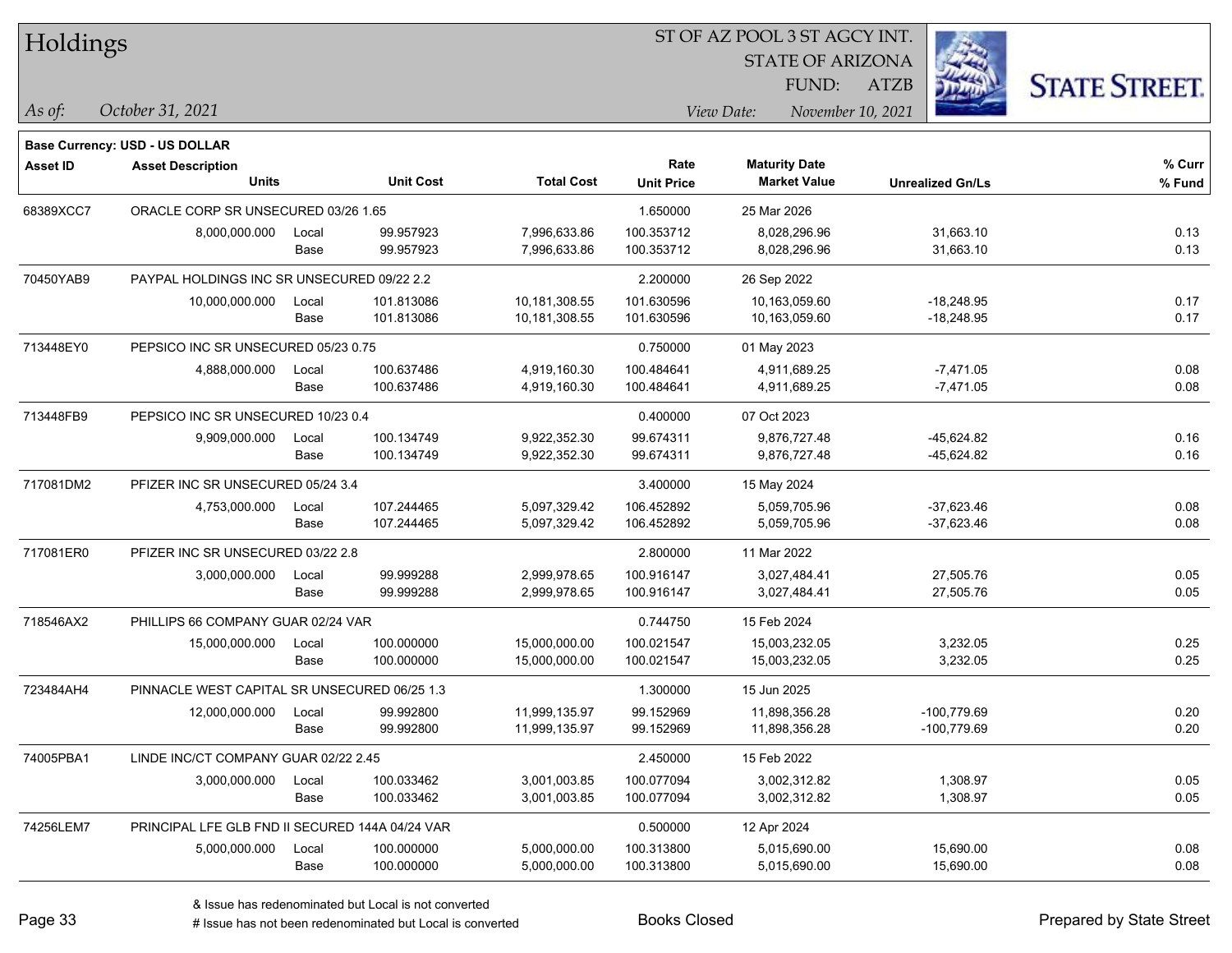| Holdings        |                                                 |       |                  |                   | ST OF AZ POOL 3 ST AGCY INT. |             |                         |             |                         |                      |
|-----------------|-------------------------------------------------|-------|------------------|-------------------|------------------------------|-------------|-------------------------|-------------|-------------------------|----------------------|
|                 |                                                 |       |                  |                   |                              |             | <b>STATE OF ARIZONA</b> |             |                         |                      |
|                 |                                                 |       |                  |                   |                              |             | FUND:                   | <b>ATZB</b> |                         | <b>STATE STREET.</b> |
| As of:          | October 31, 2021                                |       |                  |                   |                              | View Date:  | November 10, 2021       |             |                         |                      |
|                 | Base Currency: USD - US DOLLAR                  |       |                  |                   |                              |             |                         |             |                         |                      |
| <b>Asset ID</b> | <b>Asset Description</b>                        |       |                  |                   | Rate                         |             | <b>Maturity Date</b>    |             |                         | $%$ Curr             |
|                 | <b>Units</b>                                    |       | <b>Unit Cost</b> | <b>Total Cost</b> | <b>Unit Price</b>            |             | <b>Market Value</b>     |             | <b>Unrealized Gn/Ls</b> | % Fund               |
| 742718FL8       | PROCTER + GAMBLE CO/THE SR UNSECURED 10/25 0.55 |       |                  |                   | 0.550000                     | 29 Oct 2025 |                         |             |                         |                      |
|                 | 15,000,000.000                                  | Local | 99.870648        | 14,980,597.26     | 97.815145                    |             | 14,672,271.75           |             | $-308,325.51$           | 0.24                 |
|                 |                                                 | Base  | 99.870648        | 14,980,597.26     | 97.815145                    |             | 14,672,271.75           |             | $-308,325.51$           | 0.24                 |
| 742718FP9       | PROCTER + GAMBLE CO/THE SR UNSECURED 04/26 1    |       |                  |                   | 1.000000                     | 23 Apr 2026 |                         |             |                         |                      |
|                 | 5,500,000.000                                   | Local | 99.965101        | 5,498,080.54      | 99.130392                    |             | 5,452,171.56            |             | $-45,908.98$            | 0.09                 |
|                 |                                                 | Base  | 99.965101        | 5,498,080.54      | 99.130392                    |             | 5,452,171.56            |             | $-45,908.98$            | 0.09                 |
| 771196BR2       | ROCHE HOLDINGS INC COMPANY GUAR 144A 03/24 VAR  |       |                  |                   | 0.290000                     | 05 Mar 2024 |                         |             |                         |                      |
|                 | 7,000,000.000                                   | Local | 100.000000       | 7,000,000.00      | 100.236894                   |             | 7,016,582.58            |             | 16,582.58               | 0.12                 |
|                 |                                                 | Base  | 100.000000       | 7,000,000.00      | 100.236894                   |             | 7,016,582.58            |             | 16,582.58               | 0.12                 |
| 78014RBX7       | ROYAL BANK OF CANADA SR UNSECURED 01/25 VAR     |       |                  |                   | 2.300000                     | 30 Jan 2025 |                         |             |                         |                      |
|                 | 10,000,000.000                                  | Local | 100.000000       | 10,000,000.00     | 100.113946                   |             | 10,011,394.60           |             | 11,394.60               | 0.17                 |
|                 |                                                 | Base  | 100.000000       | 10,000,000.00     | 100.113946                   |             | 10,011,394.60           |             | 11,394.60               | 0.17                 |
| 78014RCM0       | ROYAL BANK OF CANADA SR UNSECURED 03/25 VAR     |       |                  |                   | 1.500000                     | 27 Mar 2025 |                         |             |                         |                      |
|                 | 10,000,000.000                                  | Local | 100.000000       | 10,000,000.00     | 100.389000                   |             | 10,038,900.00           |             | 38,900.00               | 0.17                 |
|                 |                                                 | Base  | 100.000000       | 10,000,000.00     | 100.389000                   |             | 10,038,900.00           |             | 38,900.00               | 0.17                 |
| 78014RDC1       | ROYAL BANK OF CANADA SR UNSECURED 10/25 VAR     |       |                  |                   | 0.625000                     | 09 Oct 2025 |                         |             |                         |                      |
|                 | 5,000,000.000                                   | Local | 100.000000       | 5,000,000.00      | 98.130000                    |             | 4,906,500.00            |             | -93,500.00              | 0.08                 |
|                 |                                                 | Base  | 100.000000       | 5,000,000.00      | 98.130000                    |             | 4,906,500.00            |             | -93,500.00              | 0.08                 |
| 78015K7L2       | ROYAL BANK OF CANADA SR UNSECURED 01/24 0.425   |       |                  |                   | 0.425000                     | 19 Jan 2024 |                         |             |                         |                      |
|                 | 15,000,000.000                                  | Local | 99.997784        | 14,999,667.53     | 99.136112                    |             | 14,870,416.80           |             | $-129,250.73$           | 0.25                 |
|                 |                                                 | Base  | 99.997784        | 14,999,667.53     | 99.136112                    |             | 14,870,416.80           |             | $-129,250.73$           | 0.25                 |
| 78016EZX8       | ROYAL BANK OF CANADA SR UNSECURED 10/24 0.75    |       |                  |                   | 0.750000                     | 07 Oct 2024 |                         |             |                         |                      |
|                 | 15,000,000.000                                  | Local | 99.870015        | 14,980,502.21     | 99.109691                    |             | 14,866,453.65           |             | $-114,048.56$           | 0.25                 |
|                 |                                                 | Base  | 99.870015        | 14,980,502.21     | 99.109691                    |             | 14,866,453.65           |             | $-114,048.56$           | 0.25                 |
| 78446YAA1       | SLM STUDENT LOAN TRUST SLMA 2012 2 A            |       |                  |                   | 0.789250                     | 25 Jan 2029 |                         |             |                         |                      |
|                 | 804,599.490                                     | Local | 100.000000       | 804,599.49        | 98.527240                    |             | 792,749.67              |             | $-11,849.82$            | 0.01                 |
| Original Face:  | 2,838,688.000                                   | Base  | 100.000000       | 804,599.49        | 98.527240                    |             | 792,749.67              |             | $-11,849.82$            | 0.01                 |
| 79466LAG9       | SALESFORCE.COM INC SR UNSECURED 07/24 0.625     |       |                  |                   | 0.625000                     | 15 Jul 2024 |                         |             |                         |                      |
|                 | 5,000,000.000                                   | Local | 99.964522        | 4,998,226.09      | 99.804178                    |             | 4,990,208.90            |             | $-8,017.19$             | 0.08                 |
|                 |                                                 | Base  | 99.964522        | 4,998,226.09      | 99.804178                    |             | 4,990,208.90            |             | $-8,017.19$             | 0.08                 |

 $\overline{\phantom{a}}$ 

 $\overline{\phantom{a}}$ 

 $\overline{\phantom{a}}$ 

 $\overline{\phantom{a}}$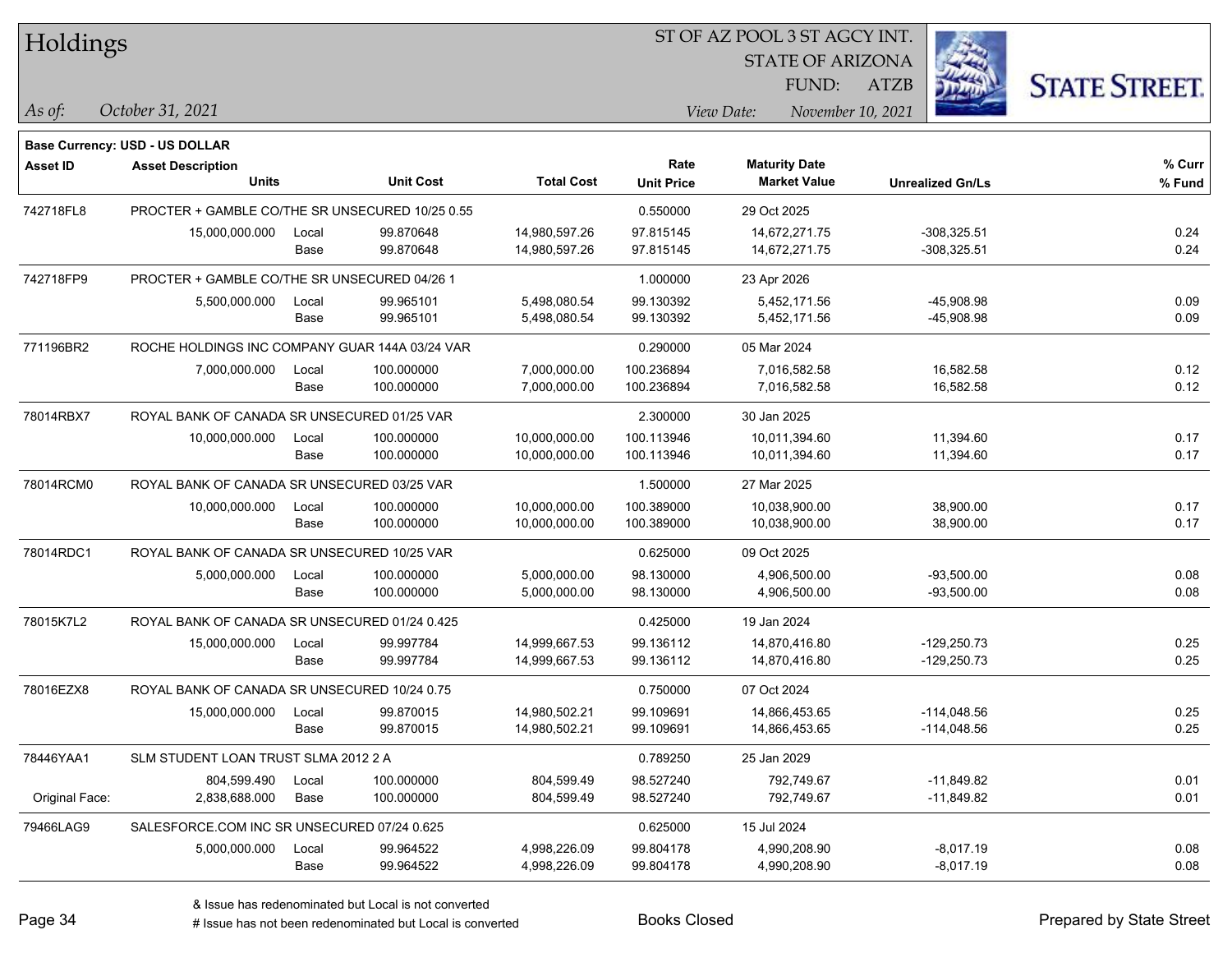| Holdings        |                                                 |       |                  |                   |                   | ST OF AZ POOL 3 ST AGCY INT. |                         |                      |
|-----------------|-------------------------------------------------|-------|------------------|-------------------|-------------------|------------------------------|-------------------------|----------------------|
|                 |                                                 |       |                  |                   |                   | <b>STATE OF ARIZONA</b>      |                         |                      |
|                 |                                                 |       |                  |                   |                   | FUND:                        | <b>ATZB</b>             | <b>STATE STREET.</b> |
| $ $ As of:      | October 31, 2021                                |       |                  |                   |                   | View Date:                   | November 10, 2021       |                      |
|                 | <b>Base Currency: USD - US DOLLAR</b>           |       |                  |                   |                   |                              |                         |                      |
| <b>Asset ID</b> | <b>Asset Description</b>                        |       |                  |                   | Rate              | <b>Maturity Date</b>         |                         | % Curr               |
|                 | <b>Units</b>                                    |       | <b>Unit Cost</b> | <b>Total Cost</b> | <b>Unit Price</b> | <b>Market Value</b>          | <b>Unrealized Gn/Ls</b> | % Fund               |
| 842587CU9       | SOUTHERN CO SR UNSECURED 07/23 2.95             |       |                  |                   | 2.950000          | 01 Jul 2023                  |                         |                      |
|                 | 10,000,000.000                                  | Local | 103.539900       | 10,353,990.00     | 103.266120        | 10,326,612.00                | $-27,378.00$            | 0.17                 |
|                 |                                                 | Base  | 103.539900       | 10,353,990.00     | 103.266120        | 10,326,612.00                | $-27,378.00$            | 0.17                 |
| 8426EPAA6       | SOUTHERN CO GAS CAPITAL COMPANY GUAR 10/23 2.45 |       |                  |                   | 2.450000          | 01 Oct 2023                  |                         |                      |
|                 | 15,000,000.000                                  | Local | 103.360425       | 15,504,063.70     | 102.851810        | 15,427,771.50                | $-76,292.20$            | 0.26                 |
|                 |                                                 | Base  | 103.360425       | 15,504,063.70     | 102.851810        | 15,427,771.50                | $-76,292.20$            | 0.26                 |
| 855244AG4       | STARBUCKS CORP SR UNSECURED 06/22 2.7           |       |                  |                   | 2.700000          | 15 Jun 2022                  |                         |                      |
|                 | 9,055,000.000                                   | Local | 101.131186       | 9,157,428.85      | 101.043277        | 9,149,468.73                 | $-7,960.12$             | 0.15                 |
|                 |                                                 | Base  | 101.131186       | 9,157,428.85      | 101.043277        | 9,149,468.73                 | $-7,960.12$             | 0.15                 |
| 863667BA8       | STRYKER CORP SR UNSECURED 06/25 1.15            |       |                  |                   | 1.150000          | 15 Jun 2025                  |                         |                      |
|                 | 5,000,000.000                                   | Local | 99.832728        | 4,991,636.38      | 99.780638         | 4,989,031.90                 | $-2,604.48$             | 0.08                 |
|                 |                                                 | Base  | 99.832728        | 4,991,636.38      | 99.780638         | 4,989,031.90                 | $-2,604.48$             | 0.08                 |
| 86787EBE6       | TRUIST BANK SR UNSECURED 05/22 2.8              |       |                  |                   | 2.800000          | 17 May 2022                  |                         |                      |
|                 | 10,000,000.000                                  | Local | 99.990833        | 9,999,083.30      | 101.118398        | 10,111,839.80                | 112,756.50              | 0.17                 |
|                 |                                                 | Base  | 99.990833        | 9,999,083.30      | 101.118398        | 10,111,839.80                | 112,756.50              | 0.17                 |
| 87612EBD7       | TARGET CORP SR UNSECURED 07/24 3.5              |       |                  |                   | 3.500000          | 01 Jul 2024                  |                         |                      |
|                 | 3,678,000.000                                   | Local | 108.103881       | 3,976,060.74      | 107.115981        | 3,939,725.78                 | $-36,334.96$            | 0.07                 |
|                 |                                                 | Base  | 108.103881       | 3,976,060.74      | 107.115981        | 3,939,725.78                 | -36,334.96              | 0.07                 |
| 880591ER9       | TENN VALLEY AUTHORITY SR UNSECURED 09/24 2.875  |       |                  |                   | 2.875000          | 15 Sep 2024                  |                         |                      |
|                 | 21,515,000.000                                  | Local | 106.967827       | 23,014,127.92     | 106.235639        | 22,856,597.73                | $-157,530.19$           | 0.38                 |
|                 |                                                 | Base  | 106.967827       | 23,014,127.92     | 106.235639        | 22,856,597.73                | $-157,530.19$           | 0.38                 |
| 88579YAX9       | 3M COMPANY SR UNSECURED 03/23 2.25              |       |                  |                   | 2.250000          | 15 Mar 2023                  |                         |                      |
|                 | 1,500,000.000                                   | Local | 102.347524       | 1,535,212.86      | 102.264755        | 1,533,971.33                 | $-1,241.53$             | 0.03                 |
|                 |                                                 | Base  | 102.347524       | 1,535,212.86      | 102.264755        | 1,533,971.33                 | $-1,241.53$             | 0.03                 |
| 89114Q3J5       | TORONTO DOMINION BANK SR UNSECURED 07/22 VAR    |       |                  |                   | 0.478250          | 22 Jul 2022                  |                         |                      |
|                 | 5,000,000.000                                   | Local | 100.000000       | 5,000,000.00      | 100.192059        | 5,009,602.95                 | 9,602.95                | 0.08                 |
|                 |                                                 | Base  | 100.000000       | 5,000,000.00      | 100.192059        | 5,009,602.95                 | 9,602.95                | 0.08                 |
| 89114Q5A2       | TORONTO DOMINION BANK SR UNSECURED 08/24 VAR    |       |                  |                   | 2.450000          | 14 Aug 2024                  |                         |                      |
|                 | 10,000,000.000                                  | Local | 100.000000       | 10,000,000.00     | 101.126896        | 10,112,689.60                | 112,689.60              | 0.17                 |
|                 |                                                 | Base  | 100.000000       | 10,000,000.00     | 101.126896        | 10,112,689.60                | 112,689.60              | 0.17                 |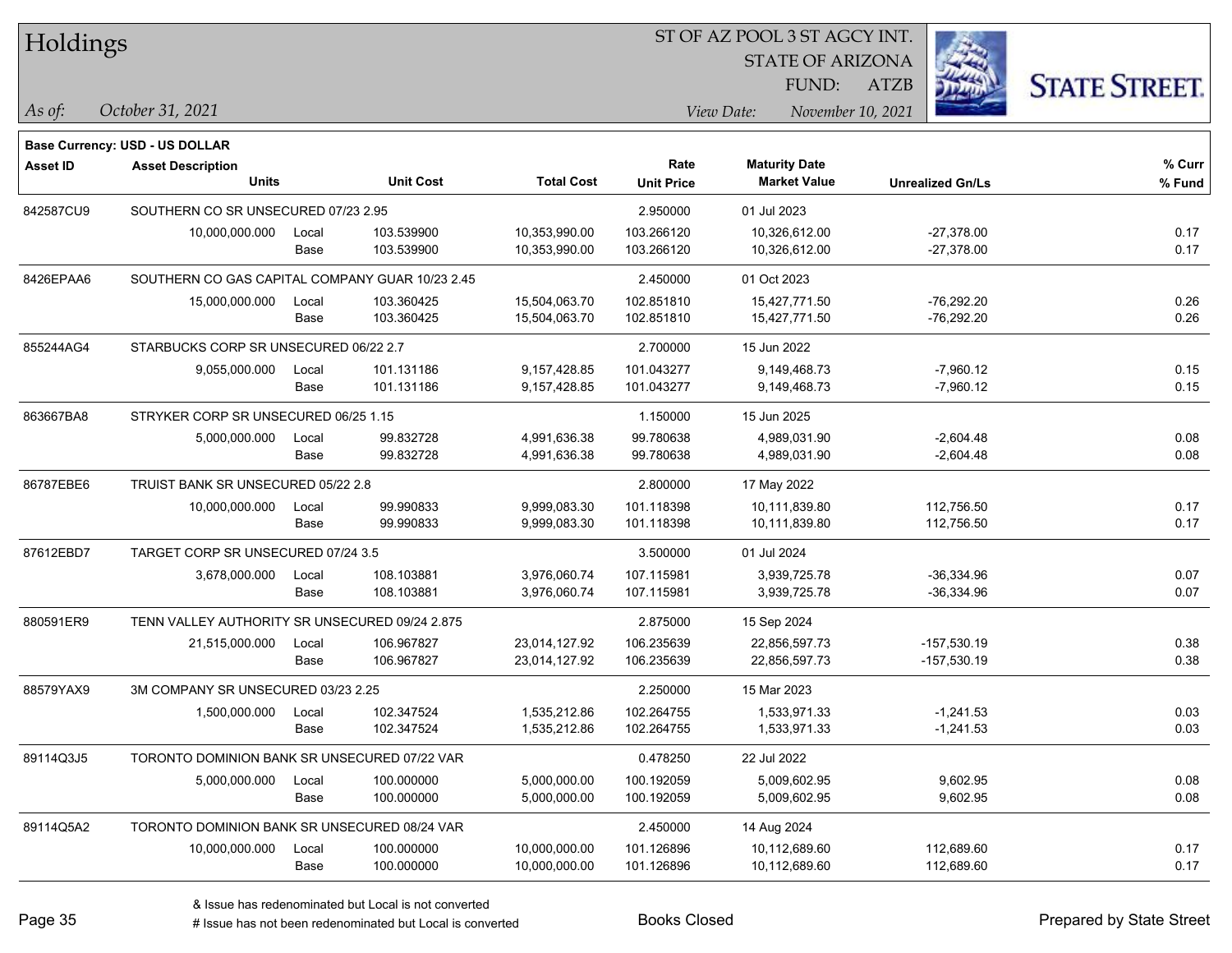| Holdings |
|----------|
|----------|

STATE OF ARIZONA

ATZB



**Base Currency: USD - US DOLLAR**

| <b>Asset ID</b> | <b>Asset Description</b>                         |       |                  |                   | Rate              | <b>Maturity Date</b> |                         | % Curr |
|-----------------|--------------------------------------------------|-------|------------------|-------------------|-------------------|----------------------|-------------------------|--------|
|                 | <b>Units</b>                                     |       | <b>Unit Cost</b> | <b>Total Cost</b> | <b>Unit Price</b> | <b>Market Value</b>  | <b>Unrealized Gn/Ls</b> | % Fund |
| 89114QCR7       | TORONTO DOMINION BANK SR UNSECURED 03/24 VAR     |       |                  |                   | 0.405000          | 04 Mar 2024          |                         |        |
|                 | 11,000,000.000                                   | Local | 100.000000       | 11,000,000.00     | 100.194202        | 11,021,362.22        | 21,362.22               | 0.18   |
|                 |                                                  | Base  | 100.000000       | 11,000,000.00     | 100.194202        | 11,021,362.22        | 21,362.22               | 0.18   |
| 89114TZA3       | TORONTO DOMINION BANK SR UNSECURED 06/23 0.3     |       |                  |                   | 0.300000          | 02 Jun 2023          |                         |        |
|                 | 22,000,000.000                                   | Local | 99.957185        | 21,990,580.74     | 99.678066         | 21,929,174.52        | $-61,406.22$            | 0.36   |
|                 |                                                  | Base  | 99.957185        | 21,990,580.74     | 99.678066         | 21,929,174.52        | $-61,406.22$            | 0.36   |
| 89236TFX8       | TOYOTA MOTOR CREDIT CORP SR UNSECURED 04/22 2.65 |       |                  |                   | 2.650000          | 12 Apr 2022          |                         |        |
|                 | 13,000,000.000                                   | Local | 99.990688        | 12,998,789.43     | 101.062526        | 13,138,128.38        | 139,338.95              | 0.22   |
|                 |                                                  | Base  | 99.990688        | 12,998,789.43     | 101.062526        | 13,138,128.38        | 139,338.95              | 0.22   |
| 89236TGT6       | TOYOTA MOTOR CREDIT CORP SR UNSECURED 02/25 1.8  |       |                  |                   | 1.800000          | 13 Feb 2025          |                         |        |
|                 | 10,000,000.000                                   | Local | 99.955993        | 9,995,599.34      | 102.088816        | 10,208,881.60        | 213,282.26              | 0.17   |
|                 |                                                  | Base  | 99.955993        | 9,995,599.34      | 102.088816        | 10,208,881.60        | 213,282.26              | 0.17   |
| 89236THH1       | TOYOTA MOTOR CREDIT CORP SR UNSECURED 09/25 0.62 |       |                  |                   | 0.620000          | 16 Sep 2025          |                         |        |
|                 | 5,000,000.000                                    | Local | 100.000000       | 5,000,000.00      | 96.712743         | 4,835,637.15         | $-164,362.85$           | 0.08   |
|                 |                                                  | Base  | 100.000000       | 5,000,000.00      | 96.712743         | 4,835,637.15         | $-164,362.85$           | 0.08   |
| 89236THM0       | TOYOTA MOTOR CREDIT CORP SR UNSECURED 10/22 0.35 |       |                  |                   | 0.350000          | 14 Oct 2022          |                         |        |
|                 | 10,000,000.000                                   | Local | 99.957578        | 9,995,757.83      | 100.028075        | 10,002,807.50        | 7,049.67                | 0.17   |
|                 |                                                  | Base  | 99.957578        | 9,995,757.83      | 100.028075        | 10,002,807.50        | 7,049.67                | 0.17   |
| 89236THQ1       | TOYOTA MOTOR CREDIT CORP SR UNSECURED 10/25 0.65 |       |                  |                   | 0.650000          | 09 Oct 2025          |                         |        |
|                 | 5,000,000.000                                    | Local | 100.000000       | 5,000,000.00      | 96.560221         | 4.828.011.05         | $-171,988.95$           | 0.08   |
|                 |                                                  | Base  | 100.000000       | 5,000,000.00      | 96.560221         | 4,828,011.05         | $-171,988.95$           | 0.08   |
| 89236THS7       | TOYOTA MOTOR CREDIT CORP SR UNSECURED 06/22 VAR  |       |                  |                   | 0.350000          | 13 Jun 2022          |                         |        |
|                 | 10,000,000.000                                   | Local | 100.000000       | 10,000,000.00     | 100.106622        | 10,010,662.20        | 10,662.20               | 0.17   |
|                 |                                                  | Base  | 100.000000       | 10,000,000.00     | 100.106622        | 10,010,662.20        | 10,662.20               | 0.17   |
| 89236TJD8       | TOYOTA MOTOR CREDIT CORP SR UNSECURED 04/23 0.4  |       |                  |                   | 0.400000          | 06 Apr 2023          |                         |        |
|                 | 12,000,000.000                                   | Local | 99.941952        | 11,993,034.22     | 99.865628         | 11,983,875.36        | $-9,158.86$             | 0.20   |
|                 |                                                  | Base  | 99.941952        | 11,993,034.22     | 99.865628         | 11,983,875.36        | $-9,158.86$             | 0.20   |
| 89236TJP1       | TOYOTA MOTOR CREDIT CORP SR UNSECURED 09/24 VAR  |       |                  |                   | 0.340000          | 13 Sep 2024          |                         |        |
|                 | 7,000,000.000                                    | Local | 100.000000       | 7,000,000.00      | 100.274438        | 7,019,210.66         | 19,210.66               | 0.12   |
|                 |                                                  | Base  | 100.000000       | 7,000,000.00      | 100.274438        | 7,019,210.66         | 19,210.66               | 0.12   |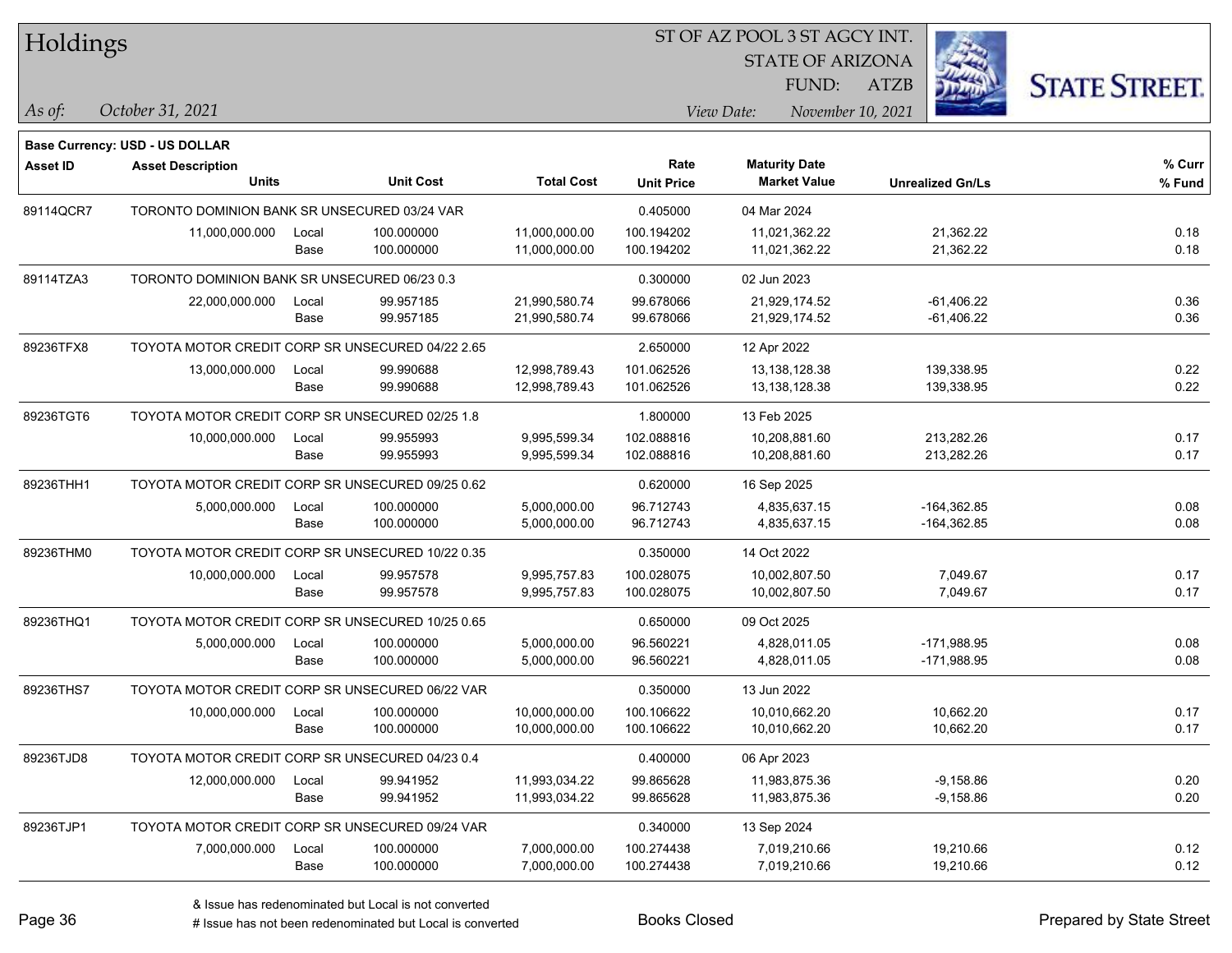|  | Holdings |
|--|----------|
|--|----------|

STATE OF ARIZONA

ATZB



**Base Currency: USD - US DOLLAR**

| <b>Asset ID</b> | <b>Asset Description</b>                      |       |                  |                   | Rate              | <b>Maturity Date</b> |                         | % Curr |
|-----------------|-----------------------------------------------|-------|------------------|-------------------|-------------------|----------------------|-------------------------|--------|
|                 | <b>Units</b>                                  |       | <b>Unit Cost</b> | <b>Total Cost</b> | <b>Unit Price</b> | <b>Market Value</b>  | <b>Unrealized Gn/Ls</b> | % Fund |
| 89788JAA7       | TRUIST BANK SR UNSECURED 03/25 1.5            |       |                  |                   | 1.500000          | 10 Mar 2025          |                         |        |
|                 | 2,000,000.000                                 | Local | 99.862934        | 1,997,258.68      | 101.227944        | 2,024,558.88         | 27,300.20               | 0.03   |
|                 |                                               | Base  | 99.862934        | 1,997,258.68      | 101.227944        | 2,024,558.88         | 27,300.20               | 0.03   |
| 89788JAD1       | TRUIST BANK SR UNSECURED 01/24 VAR            |       |                  |                   | 0.250000          | 17 Jan 2024          |                         |        |
|                 | 7,000,000.000                                 | Local | 100.000000       | 7,000,000.00      | 100.015936        | 7,001,115.52         | 1,115.52                | 0.12   |
|                 |                                               | Base  | 100.000000       | 7,000,000.00      | 100.015936        | 7,001,115.52         | 1,115.52                | 0.12   |
| 89788MAF9       | TRUIST FINANCIAL CORP SR UNSECURED 06/25 VAR  |       |                  |                   | 0.450000          | 09 Jun 2025          |                         |        |
|                 | 15,000,000.000                                | Local | 100.000000       | 15,000,000.00     | 100.074422        | 15,011,163.30        | 11,163.30               | 0.25   |
|                 |                                               | Base  | 100.000000       | 15,000,000.00     | 100.074422        | 15,011,163.30        | 11,163.30               | 0.25   |
| 90327QD48       | USAA CAPITAL CORP SR UNSECURED 144A 05/23 1.5 |       |                  |                   | 1.500000          | 01 May 2023          |                         |        |
|                 | 2,000,000.000                                 | Local | 101.781985       | 2,035,639.69      | 101.488547        | 2,029,770.94         | $-5,868.75$             | 0.03   |
|                 |                                               | Base  | 101.781985       | 2,035,639.69      | 101.488547        | 2,029,770.94         | $-5,868.75$             | 0.03   |
| 90331HNV1       | US BANK NA CINCINNATI SR UNSECURED 07/23 3.4  |       |                  |                   | 3.400000          | 24 Jul 2023          |                         |        |
|                 | 2,775,000.000                                 | Local | 104.792558       | 2,907,993.48      | 104.736705        | 2,906,443.56         | $-1,549.92$             | 0.05   |
|                 |                                               | Base  | 104.792558       | 2,907,993.48      | 104.736705        | 2,906,443.56         | $-1,549.92$             | 0.05   |
| 91159HHX1       | US BANCORP SR UNSECURED 07/24 2.4             |       |                  |                   | 2.400000          | 30 Jul 2024          |                         |        |
|                 | 2,000,000.000                                 | Local | 99.946283        | 1,998,925.65      | 103.920991        | 2,078,419.82         | 79,494.17               | 0.03   |
|                 |                                               | Base  | 99.946283        | 1,998,925.65      | 103.920991        | 2,078,419.82         | 79,494.17               | 0.03   |
| 9127965G0       | TREASURY BILL 12/21 0.00000                   |       |                  |                   | 0.010000          | 02 Dec 2021          |                         |        |
|                 | 40,000,000.000                                | Local | 99.990700        | 39,996,280.00     | 99.994812         | 39,997,924.80        | 1,644.80                | 0.66   |
|                 |                                               | Base  | 99.990700        | 39,996,280.00     | 99.994812         | 39,997,924.80        | 1,644.80                | 0.66   |
| 912828F96       | US TREASURY N/B 10/21 2                       |       |                  |                   | 2.000000          | 31 Oct 2021          |                         |        |
|                 | 40,000,000.000                                | Local | 100.000000       | 40,000,000.00     | 100.000000        | 40,000,000.00        | 0.00                    | 0.66   |
|                 |                                               | Base  | 100.000000       | 40,000,000.00     | 100.000000        | 40,000,000.00        | 0.00                    | 0.66   |
| 91282CBQ3       | US TREASURY N/B 02/26 0.5                     |       |                  |                   | 0.500000          | 28 Feb 2026          |                         |        |
|                 | 20,000,000.000                                | Local | 98.728561        | 19,745,712.10     | 97.449219         | 19,489,843.80        | $-255,868.30$           | 0.32   |
|                 |                                               | Base  | 98.728561        | 19,745,712.10     | 97.449219         | 19,489,843.80        | -255,868.30             | 0.32   |
| 91324PDM1       | UNITEDHEALTH GROUP INC SR UNSECURED 02/24 3.5 |       |                  |                   | 3.500000          | 15 Feb 2024          |                         |        |
|                 | 10,000,000.000                                | Local | 106.553347       | 10,655,334.66     | 106.071493        | 10,607,149.30        | -48,185.36              | 0.18   |
|                 |                                               | Base  | 106.553347       | 10,655,334.66     | 106.071493        | 10,607,149.30        | -48,185.36              | 0.18   |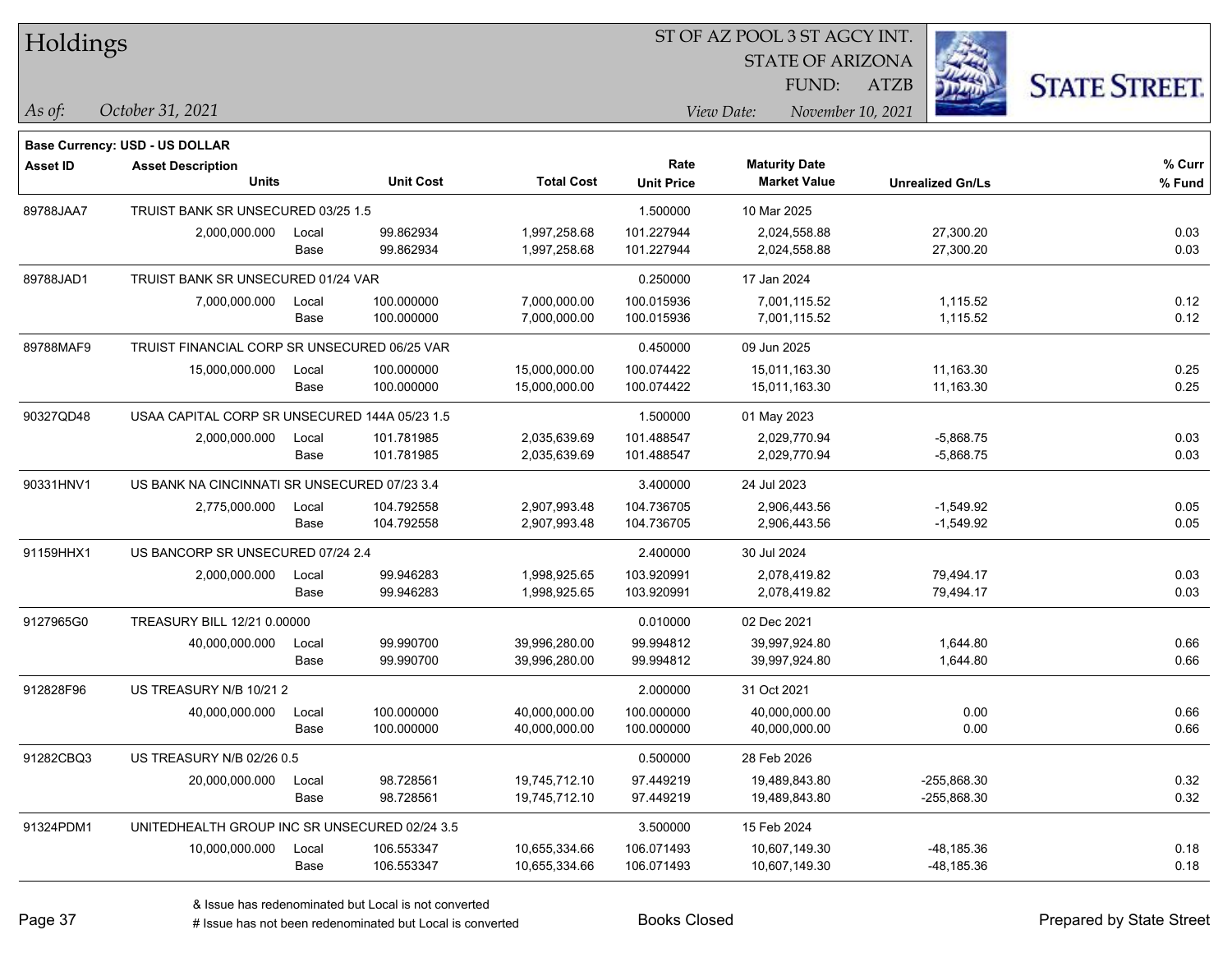#### ST OF AZ POOL 3 ST AGCY INT.

STATE OF ARIZONA

ATZB



**Base Currency: USD - US DOLLAR**

| <b>Asset ID</b> | <b>Asset Description</b>                               |       |                  |                   | Rate              | <b>Maturity Date</b> |                         | % Curr |
|-----------------|--------------------------------------------------------|-------|------------------|-------------------|-------------------|----------------------|-------------------------|--------|
|                 | <b>Units</b>                                           |       | <b>Unit Cost</b> | <b>Total Cost</b> | <b>Unit Price</b> | <b>Market Value</b>  | <b>Unrealized Gn/Ls</b> | % Fund |
| 92343VGE8       | VERIZON COMMUNICATIONS SR UNSECURED 03/26 VAR          |       |                  |                   | 0.840000          | 20 Mar 2026          |                         |        |
|                 | 12,000,000.000                                         | Local | 100.000000       | 12,000,000.00     | 101.761000        | 12,211,320.00        | 211,320.00              | 0.20   |
|                 |                                                        | Base  | 100.000000       | 12,000,000.00     | 101.761000        | 12,211,320.00        | 211,320.00              | 0.20   |
| 92343VGF5       | VERIZON COMMUNICATIONS SR UNSECURED 03/24 0.75         |       |                  |                   | 0.750000          | 22 Mar 2024          |                         |        |
|                 | 3,000,000.000                                          | Local | 99.995226        | 2,999,856.79      | 99.719141         | 2,991,574.23         | $-8,282.56$             | 0.05   |
|                 |                                                        | Base  | 99.995226        | 2,999,856.79      | 99.719141         | 2,991,574.23         | $-8,282.56$             | 0.05   |
| 92343VGG3       | VERIZON COMMUNICATIONS SR UNSECURED 03/26 1.45         |       |                  |                   | 1.450000          | 20 Mar 2026          |                         |        |
|                 | 8,000,000.000                                          | Local | 100.467805       | 8,037,424.38      | 99.759559         | 7,980,764.72         | $-56,659.66$            | 0.13   |
|                 |                                                        | Base  | 100.467805       | 8,037,424.38      | 99.759559         | 7,980,764.72         | $-56,659.66$            | 0.13   |
| 92347YAA2       | VERIZON OWNER TRUST VZOT 2019 A A1A                    |       |                  |                   | 2.930000          | 20 Sep 2023          |                         |        |
|                 | 3,045,152.270                                          | Local | 99.991671        | 3,044,898.63      | 100.812710        | 3,069,900.53         | 25,001.90               | 0.05   |
| Original Face:  | 8,000,000.000                                          | Base  | 99.991671        | 3,044,898.63      | 100.812710        | 3,069,900.53         | 25,001.90               | 0.05   |
| 92348CAA9       | VERIZON OWNER TRUST VZOT 2020 C A                      |       |                  |                   | 0.410000          | 21 Apr 2025          |                         |        |
|                 | 20,000,000.000                                         | Local | 99.987392        | 19,997,478.43     | 99.791450         | 19,958,290.00        | $-39,188.43$            | 0.33   |
| Original Face:  | 20,000,000.000                                         | Base  | 99.987392        | 19,997,478.43     | 99.791450         | 19,958,290.00        | $-39,188.43$            | 0.33   |
| 92348TAA2       | VERIZON OWNER TRUST VZOT 2020 A A1A                    |       |                  |                   | 1.850000          | 22 Jul 2024          |                         |        |
|                 | 5,500,000.000                                          | Local | 99.992885        | 5,499,608.69      | 101.081200        | 5,559,466.00         | 59,857.31               | 0.09   |
| Original Face:  | 5,500,000.000                                          | Base  | 99.992885        | 5,499,608.69      | 101.081200        | 5,559,466.00         | 59,857.31               | 0.09   |
| 92348XAA3       | VERIZON OWNER TRUST VZOT 2018 A A1A                    |       |                  |                   | 3.230000          | 20 Apr 2023          |                         |        |
|                 | 427,175.240                                            | Local | 99.999492        | 427,173.07        | 100.353150        | 428.683.81           | 1,510.74                | 0.01   |
| Original Face:  | 5,000,000.000                                          | Base  | 99.999492        | 427,173.07        | 100.353150        | 428,683.81           | 1,510.74                | 0.01   |
| 928668BG6       | VOLKSWAGEN GROUP AMERICA COMPANY GUAR 144A 11/22 0.75  |       |                  |                   | 0.750000          | 23 Nov 2022          |                         |        |
|                 | 5,000,000.000                                          | Local | 99.973988        | 4,998,699.38      | 100.063467        | 5,003,173.35         | 4,473.97                | 0.08   |
|                 |                                                        | Base  | 99.973988        | 4,998,699.38      | 100.063467        | 5,003,173.35         | 4,473.97                | 0.08   |
| 928668BJ0       | VOLKSWAGEN GROUP AMERICA COMPANY GUAR 144A 11/23 0.875 |       |                  |                   | 0.875000          | 22 Nov 2023          |                         |        |
|                 | 5,000,000.000                                          | Local | 99.896935        | 4,994,846.75      | 99.929279         | 4,996,463.95         | 1,617.20                | 0.08   |
|                 |                                                        | Base  | 99.896935        | 4,994,846.75      | 99.929279         | 4,996,463.95         | 1,617.20                | 0.08   |
| 931142DP5       | WALMART INC SR UNSECURED 04/24 3.3                     |       |                  |                   | 3.300000          | 22 Apr 2024          |                         |        |
|                 | 1,000,000.000                                          | Local | 106.302220       | 1,063,022.20      | 105.734324        | 1,057,343.24         | $-5,678.96$             | 0.02   |
|                 |                                                        | Base  | 106.302220       | 1,063,022.20      | 105.734324        | 1,057,343.24         | $-5,678.96$             | 0.02   |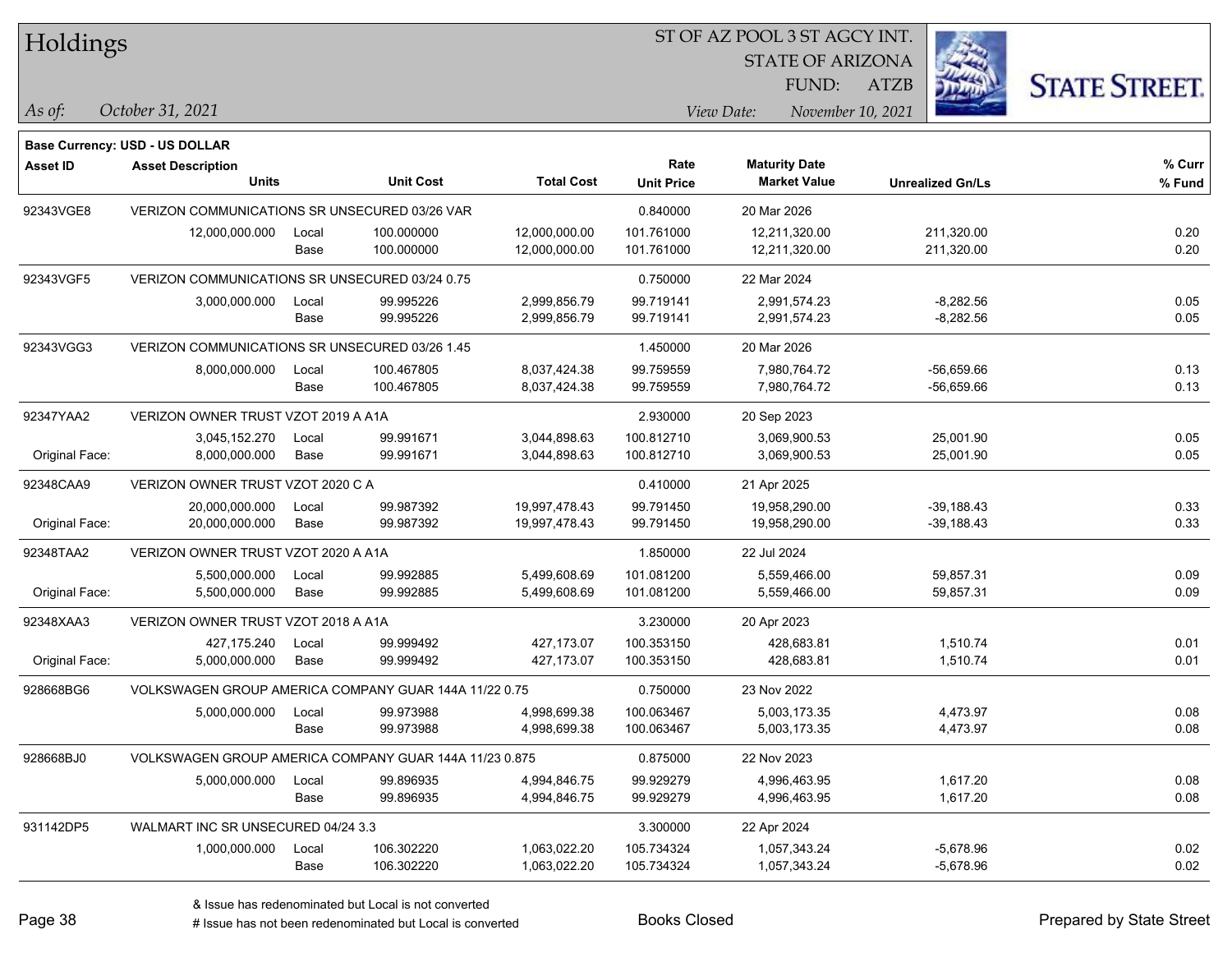| Holdings |
|----------|
|----------|

STATE OF ARIZONA

ATZB



**Base Currency: USD - US DOLLAR**

| <b>Asset ID</b> | <b>Asset Description</b>                       |       |                  |                   | Rate              | <b>Maturity Date</b> |                         | % Curr |
|-----------------|------------------------------------------------|-------|------------------|-------------------|-------------------|----------------------|-------------------------|--------|
|                 | <b>Units</b>                                   |       | <b>Unit Cost</b> | <b>Total Cost</b> | <b>Unit Price</b> | <b>Market Value</b>  | <b>Unrealized Gn/Ls</b> | % Fund |
| 931142EK5       | WALMART INC SR UNSECURED 06/23 3.4             |       |                  |                   | 3.400000          | 26 Jun 2023          |                         |        |
|                 | 20,000,000.000                                 | Local | 104.842960       | 20,968,591.95     | 104.531880        | 20,906,376.00        | $-62,215.95$            | 0.35   |
|                 |                                                | Base  | 104.842960       | 20,968,591.95     | 104.531880        | 20,906,376.00        | $-62,215.95$            | 0.35   |
| 931142EL3       | WALMART INC SR UNSECURED 07/24 2.85            |       |                  |                   | 2.850000          | 08 Jul 2024          |                         |        |
|                 | 4,886,000.000                                  | Local | 102.417053       | 5,004,097.20      | 105.276919        | 5,143,830.26         | 139,733.06              | 0.09   |
|                 |                                                | Base  | 102.417053       | 5,004,097.20      | 105.276919        | 5,143,830.26         | 139,733.06              | 0.09   |
| 931142ER0       | WALMART INC SR UNSECURED 09/26 1.05            |       |                  |                   | 1.050000          | 17 Sep 2026          |                         |        |
|                 | 5,000,000.000                                  | Local | 99.815589        | 4,990,779.47      | 99.114273         | 4,955,713.65         | $-35,065.82$            | 0.08   |
|                 |                                                | Base  | 99.815589        | 4,990,779.47      | 99.114273         | 4,955,713.65         | -35,065.82              | 0.08   |
| 931422AH2       | WALGREEN CO COMPANY GUAR 09/22 3.1             |       |                  |                   | 3.100000          | 15 Sep 2022          |                         |        |
|                 | 6,682,000.000                                  | Local | 102.153639       | 6,825,906.16      | 102.303167        | 6,835,897.62         | 9,991.46                | 0.11   |
|                 |                                                | Base  | 102.153639       | 6,825,906.16      | 102.303167        | 6,835,897.62         | 9,991.46                | 0.11   |
| 94106LAY5       | WASTE MANAGEMENT INC COMPANY GUAR 09/22 2.9    |       |                  |                   | 2.900000          | 15 Sep 2022          |                         |        |
|                 | 1,625,000.000                                  | Local | 101.372897       | 1,647,309.58      | 101.498546        | 1,649,351.37         | 2,041.79                | 0.03   |
|                 |                                                | Base  | 101.372897       | 1,647,309.58      | 101.498546        | 1,649,351.37         | 2,041.79                | 0.03   |
| 94106LBL2       | WASTE MANAGEMENT INC COMPANY GUAR 11/25 0.75   |       |                  |                   | 0.750000          | 15 Nov 2025          |                         |        |
|                 | 5,000,000.000                                  | Local | 99.862284        | 4,993,114.22      | 97.748401         | 4,887,420.05         | $-105,694.17$           | 0.08   |
|                 |                                                | Base  | 99.862284        | 4,993,114.22      | 97.748401         | 4,887,420.05         | $-105,694.17$           | 0.08   |
| 95000U2C6       | WELLS FARGO + COMPANY SR UNSECURED 01/24 3.75  |       |                  |                   | 3.750000          | 24 Jan 2024          |                         |        |
|                 | 5,000,000.000                                  | Local | 99.919313        | 4,995,965.65      | 106.103794        | 5,305,189.70         | 309,224.05              | 0.09   |
|                 |                                                | Base  | 99.919313        | 4,995,965.65      | 106.103794        | 5,305,189.70         | 309,224.05              | 0.09   |
| 95000U2T9       | WELLS FARGO + COMPANY SR UNSECURED 05/25 VAR   |       |                  |                   | 0.805000          | 19 May 2025          |                         |        |
|                 | 7,000,000.000                                  | Local | 100.000000       | 7,000,000.00      | 99.529854         | 6,967,089.78         | -32,910.22              | 0.12   |
|                 |                                                | Base  | 100.000000       | 7,000,000.00      | 99.529854         | 6,967,089.78         | $-32,910.22$            | 0.12   |
| 98163LAA8       | WORLD OMNI AUTO RECEIVABLES TR WOART 2021 B A1 |       |                  |                   | 0.110250          | 16 May 2022          |                         |        |
|                 | 434,879.110                                    | Local | 100.000000       | 434,879.11        | 100.000770        | 434,882.46           | 3.35                    | 0.01   |
| Original Face:  | 8,750,000.000                                  | Base  | 100.000000       | 434,879.11        | 100.000770        | 434,882.46           | 3.35                    | 0.01   |
| 98163LAB6       | WORLD OMNI AUTO RECEIVABLES TR WOART 2021 B A2 |       |                  |                   | 0.200000          | 15 Jul 2024          |                         |        |
|                 | 5,250,000.000                                  | Local | 99.997154        | 5,249,850.61      | 99.941830         | 5,246,946.08         | $-2,904.53$             | 0.09   |
| Original Face:  | 5,250,000.000                                  | Base  | 99.997154        | 5,249,850.61      | 99.941830         | 5,246,946.08         | $-2,904.53$             | 0.09   |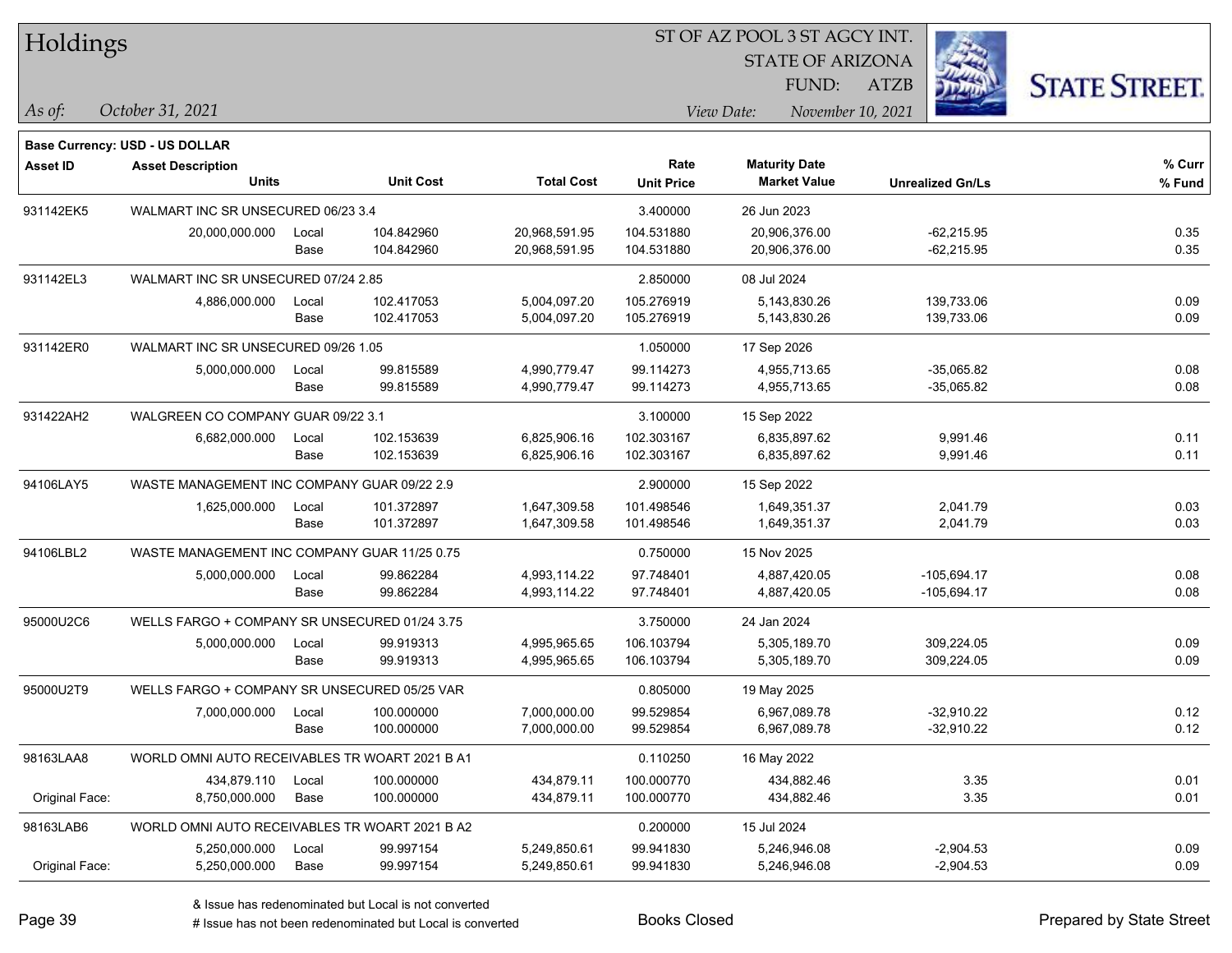| Holdings                  |                                |       | ST OF AZ POOL 3 ST AGCY INT. |                   |                   |                         |                   |                         |                      |
|---------------------------|--------------------------------|-------|------------------------------|-------------------|-------------------|-------------------------|-------------------|-------------------------|----------------------|
|                           |                                |       |                              |                   |                   | <b>STATE OF ARIZONA</b> |                   | <b>Controller</b>       |                      |
|                           |                                |       |                              |                   |                   | FUND:                   | <b>ATZB</b>       |                         | <b>STATE STREET.</b> |
| $\vert$ As of:            | October 31, 2021               |       |                              |                   |                   | View Date:              | November 10, 2021 |                         |                      |
|                           | Base Currency: USD - US DOLLAR |       |                              |                   |                   |                         |                   |                         |                      |
| Asset ID                  | <b>Asset Description</b>       |       |                              |                   | Rate              | <b>Maturity Date</b>    |                   |                         | % Curr               |
|                           | <b>Units</b>                   |       | <b>Unit Cost</b>             | <b>Total Cost</b> | <b>Unit Price</b> | <b>Market Value</b>     |                   | <b>Unrealized Gn/Ls</b> | % Fund               |
| <b>US DOLLAR Total</b>    |                                |       |                              |                   |                   |                         |                   |                         |                      |
|                           | 2,082,775,673.080              | Local |                              | 2,094,120,783.05  |                   | 2,086,844,452.32        |                   | -7,276,330.73           | 34.63                |
| Original Face:            | 512,059,328.000                | Base  |                              | 2,094,120,783.05  |                   | 2,086,844,452.32        |                   | -7,276,330.73           | 34.63                |
| <b>FIXED INCOME Total</b> |                                |       |                              |                   |                   |                         |                   |                         |                      |
|                           | 2,082,775,673.080              | Base  |                              | 2,094,120,783.05  |                   | 2,086,844,452.32        |                   | -7,276,330.73           | 34.63                |
| Original Face:            | 512,059,328.000                |       |                              |                   |                   |                         |                   |                         |                      |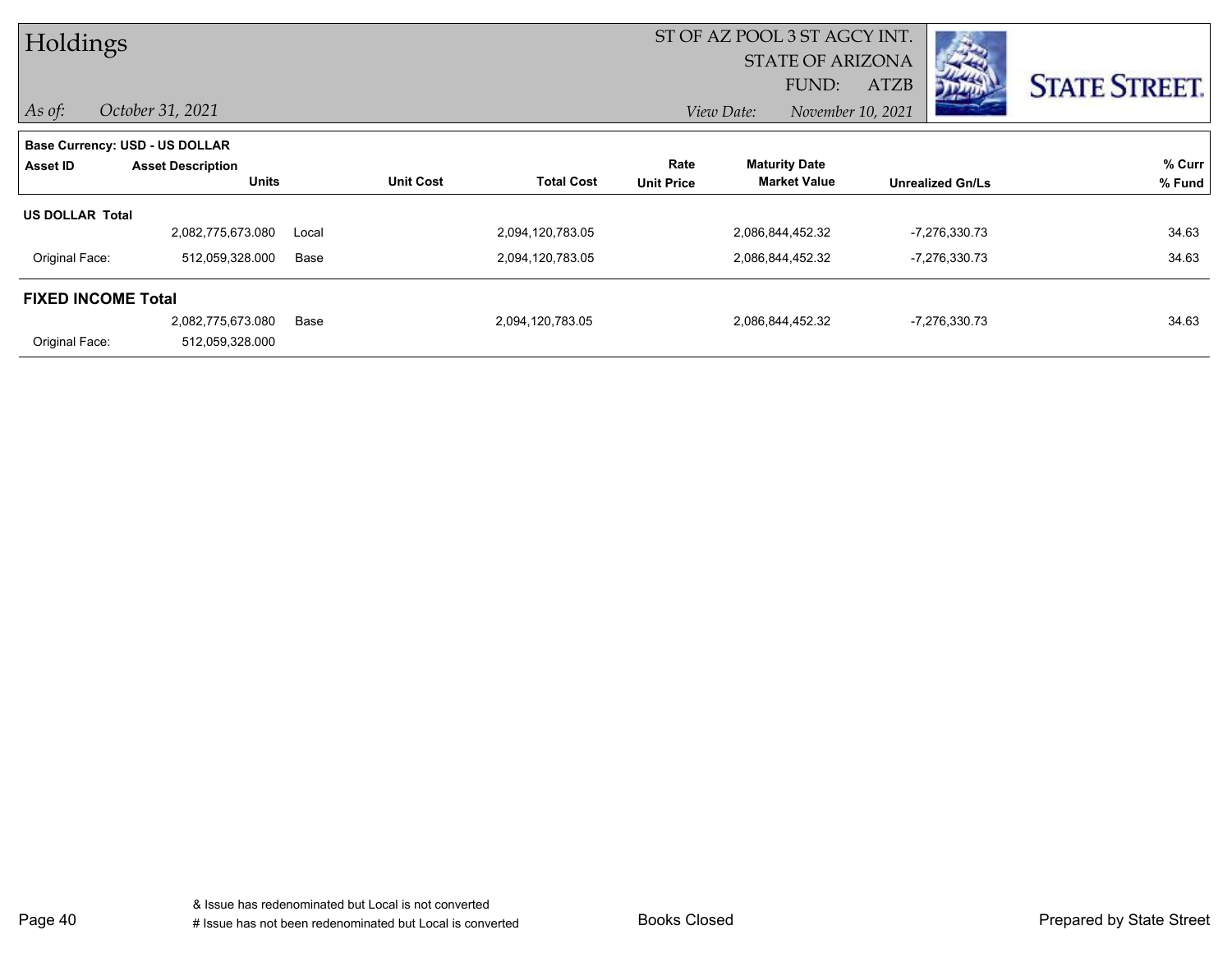| Holdings          |                                                                                   |      |                  |                   |                           | ST OF AZ POOL 3 ST AGCY INT.<br><b>STATE OF ARIZONA</b> |                                             |             |                         |                      |
|-------------------|-----------------------------------------------------------------------------------|------|------------------|-------------------|---------------------------|---------------------------------------------------------|---------------------------------------------|-------------|-------------------------|----------------------|
| $ $ As of:        | October 31, 2021                                                                  |      |                  |                   |                           | View Date:                                              | FUND:<br>November 10, 2021                  | <b>ATZB</b> |                         | <b>STATE STREET.</b> |
| Asset ID          | <b>Base Currency: USD - US DOLLAR</b><br><b>Asset Description</b><br><b>Units</b> |      | <b>Unit Cost</b> | <b>Total Cost</b> | Rate<br><b>Unit Price</b> |                                                         | <b>Maturity Date</b><br><b>Market Value</b> |             | <b>Unrealized Gn/Ls</b> | % Curr<br>% Fund     |
| <b>FUND Total</b> | 6,022,377,994.310                                                                 | Base |                  | 6,032,943,959.29  |                           |                                                         | 6,025,643,294.05                            |             | -7,300,665.24           | 100.00               |
| Original Face:    | 512,059,328.000                                                                   |      |                  |                   |                           |                                                         |                                             |             |                         |                      |

Page 41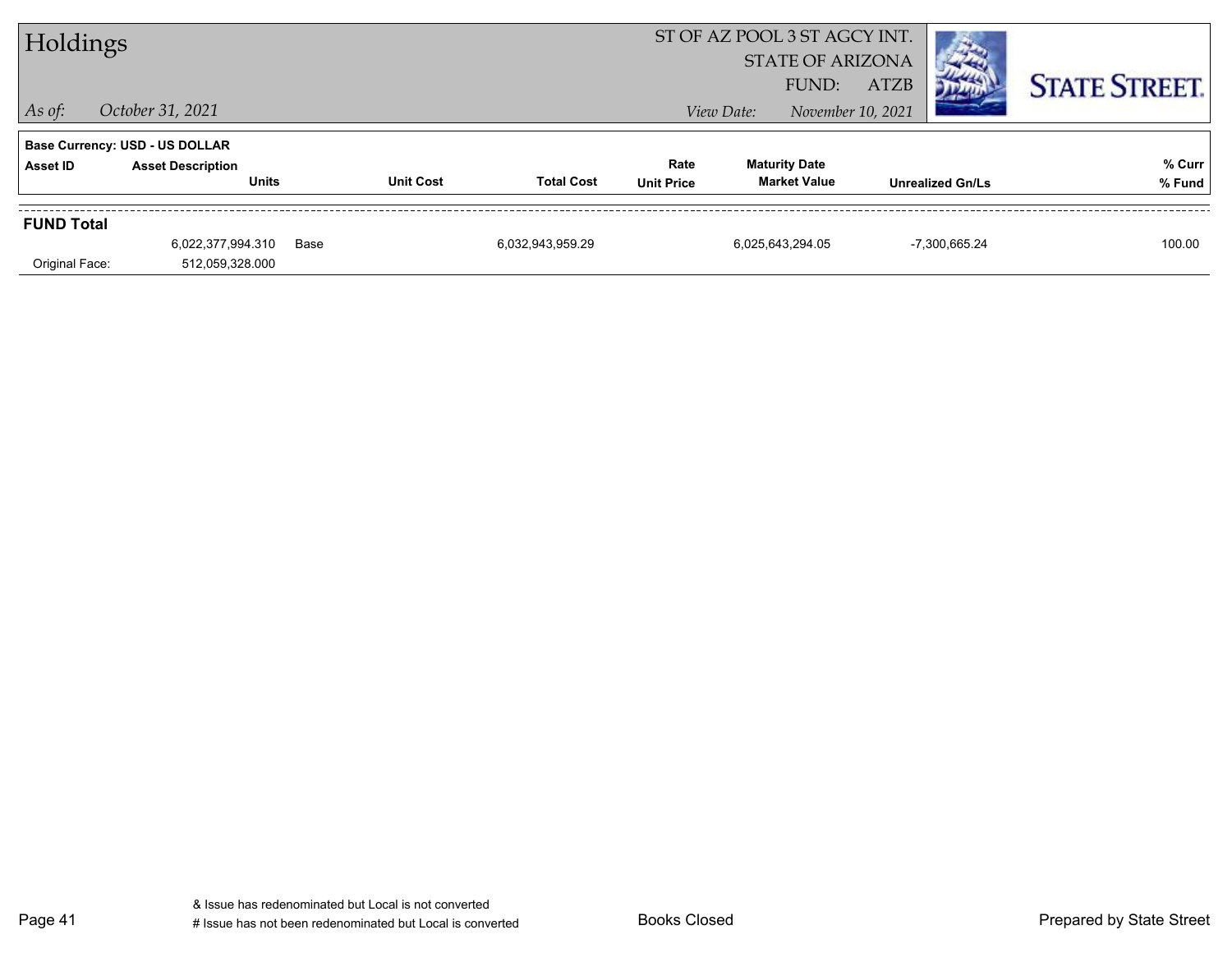### Currency Summary

*As of: October 31, 2021*

## ST OF AZ POOL 3 ST AGCY INT.

 STATE OF ARIZONAFUND:

ATZB



*View Date:November 10, 2021*

#### **Base Currency:USD - US DOLLAR**

|                        |                   |       |                   |                     | % Currency |                         |                          |                           |
|------------------------|-------------------|-------|-------------------|---------------------|------------|-------------------------|--------------------------|---------------------------|
|                        | <b>Units</b>      |       | <b>Total Cost</b> | <b>Market Value</b> | % Fund     | <b>Unreal Sec Gn/Ls</b> | <b>Unreal Curr Gn/Ls</b> | <b>Total Unreal Gn/Ls</b> |
| <b>US DOLLAR</b>       |                   |       |                   |                     |            |                         | Exchange Rate:           | 1.000000                  |
| <b>CASH</b>            |                   |       |                   |                     |            |                         |                          |                           |
|                        | 41,250.010        | Local | 41,250.01         | 41,250.01           | 0.00       | 0.00                    |                          | 0.00                      |
|                        |                   | Base  | 41,250.01         | 41,250.01           | 0.00       | 0.00                    | 0.00                     | 0.00                      |
| <b>CASH EQUIVALENT</b> |                   |       |                   |                     |            |                         |                          |                           |
|                        | 3,939,561,071.220 | Local | 3,938,781,926.23  | 3,938,757,591.72    | 65.37      | $-24,334.51$            |                          | $-24,334.51$              |
|                        |                   | Base  | 3,938,781,926.23  | 3,938,757,591.72    | 65.37      | $-24,334.51$            | 0.00                     | $-24,334.51$              |
| <b>FIXED INCOME</b>    |                   |       |                   |                     |            |                         |                          |                           |
|                        | 2,082,775,673.080 | Local | 2,094,120,783.05  | 2,086,844,452.32    | 34.63      | $-7,276,330.73$         |                          | -7,276,330.73             |
| Original Face:         | 512,059,328.000   | Base  | 2,094,120,783.05  | 2,086,844,452.32    | 34.63      | -7,276,330.73           | 0.00                     | -7,276,330.73             |
| <b>US DOLLAR Total</b> |                   |       |                   |                     |            |                         |                          |                           |
|                        | 6,022,377,994.310 | Local | 6,032,943,959.29  | 6,025,643,294.05    | 100.00     | -7,300,665.24           |                          | -7,300,665.24             |
| Original Face:         | 512,059,328.000   | Base  | 6,032,943,959.29  | 6,025,643,294.05    | 100.00     | -7,300,665.24           | 0.00                     | -7,300,665.24             |
| <b>FUND Total</b>      |                   |       |                   |                     |            |                         |                          |                           |
|                        | 6,022,377,994.310 | Base  | 6,032,943,959.29  | 6,025,643,294.05    | 100.00     | -7,300,665.24           | 0.00                     | -7,300,665.24             |
| Original Face:         | 512,059,328.000   |       |                   |                     |            |                         |                          |                           |
|                        |                   |       |                   |                     |            |                         |                          |                           |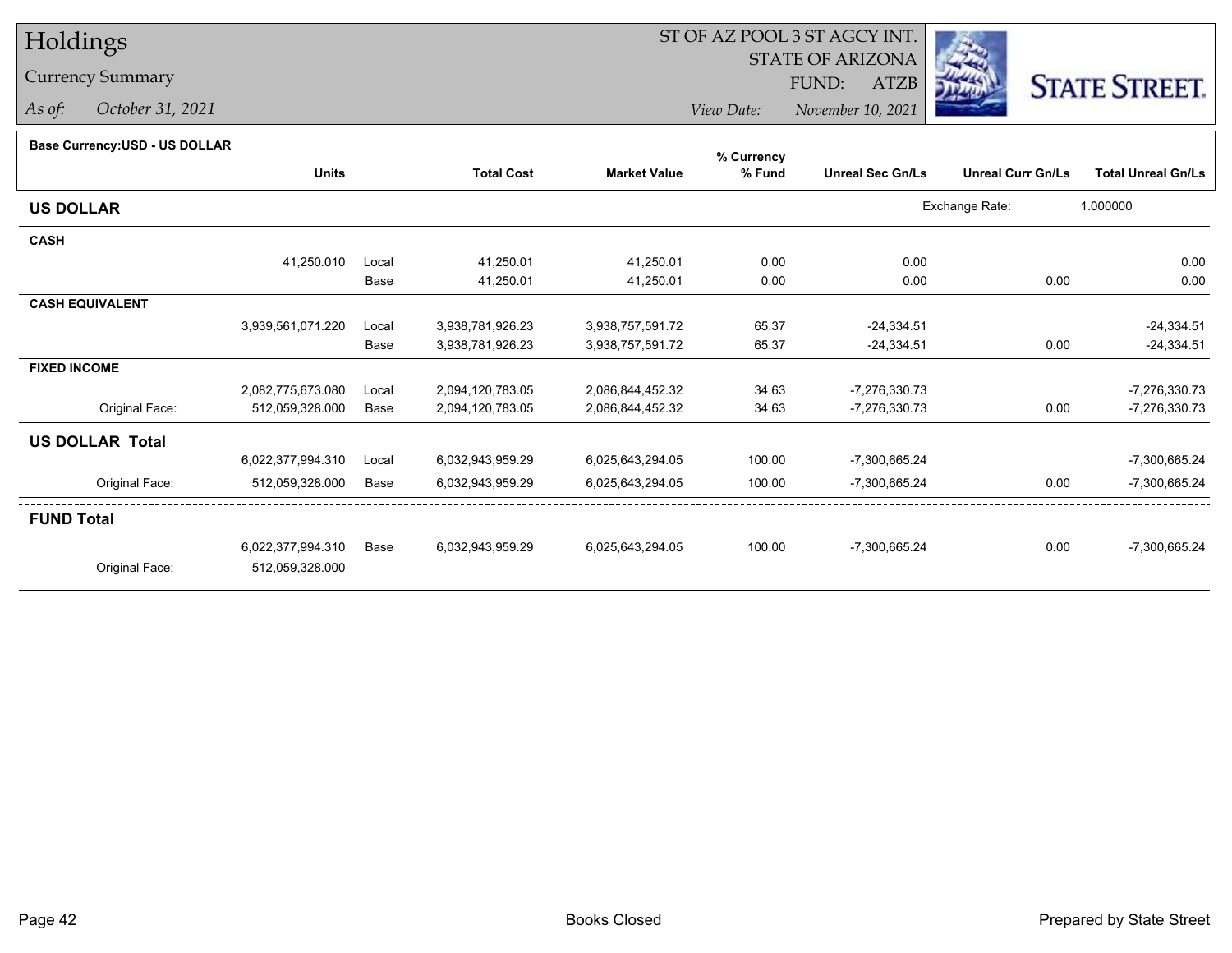| Holdings             |                                       |                   |                     | ST OF AZ POOL 3 ST AGCY INT. |                         |                          |                           |
|----------------------|---------------------------------------|-------------------|---------------------|------------------------------|-------------------------|--------------------------|---------------------------|
| <b>Asset Summary</b> |                                       |                   |                     |                              | <b>STATE OF ARIZONA</b> |                          |                           |
|                      |                                       |                   |                     |                              | FUND:<br>ATZB           |                          | <b>STATE STREET.</b>      |
| As of:               | October 31, 2021                      |                   |                     | View Date:                   | November 10, 2021       |                          |                           |
|                      | <b>Base Currency: USD - US DOLLAR</b> |                   |                     |                              |                         |                          |                           |
|                      | <b>Units</b>                          | <b>Total Cost</b> | <b>Market Value</b> | % Fund                       | <b>Unreal Sec Gn/Ls</b> | <b>Unreal Curr Gn/Ls</b> | <b>Total Unreal Gn/Ls</b> |
| <b>CASH</b>          |                                       |                   |                     |                              |                         |                          |                           |
| US DOLLAR            |                                       |                   |                     |                              |                         |                          |                           |
|                      | 41,250.010                            | 41,250.01         | 41,250.01           | 0.00                         | 0.00                    | 0.00                     | 0.00                      |
| <b>CASH Total</b>    |                                       |                   |                     |                              |                         |                          |                           |
|                      | 41,250.010                            | 41,250.01         | 41,250.01           | 0.00                         | 0.00                    | 0.00                     | 0.00                      |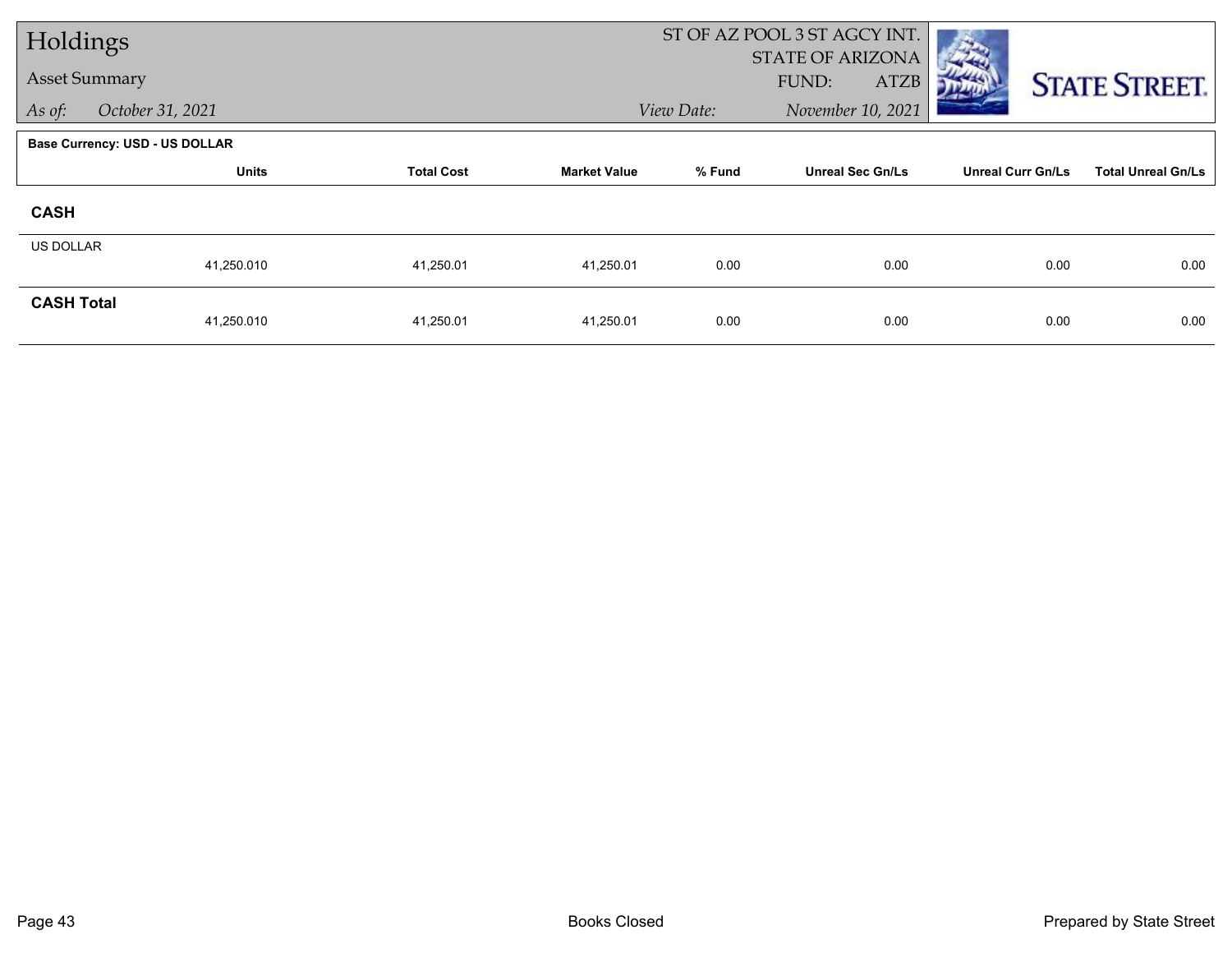| Holdings  |                                       |                   |                     | ST OF AZ POOL 3 ST AGCY INT. |                         |                          |                           |
|-----------|---------------------------------------|-------------------|---------------------|------------------------------|-------------------------|--------------------------|---------------------------|
|           |                                       |                   |                     |                              | <b>STATE OF ARIZONA</b> |                          |                           |
|           | <b>Asset Summary</b>                  |                   |                     |                              | <b>ATZB</b><br>FUND:    |                          | <b>STATE STREET.</b>      |
| As of:    | October 31, 2021                      |                   |                     | View Date:                   | November 10, 2021       |                          |                           |
|           | <b>Base Currency: USD - US DOLLAR</b> |                   |                     |                              |                         |                          |                           |
|           | <b>Units</b>                          | <b>Total Cost</b> | <b>Market Value</b> | % Fund                       | <b>Unreal Sec Gn/Ls</b> | <b>Unreal Curr Gn/Ls</b> | <b>Total Unreal Gn/Ls</b> |
|           | <b>CASH EQUIVALENT</b>                |                   |                     |                              |                         |                          |                           |
| US DOLLAR |                                       |                   |                     |                              |                         |                          |                           |
|           | 3,939,561,071.220                     | 3,938,781,926.23  | 3,938,757,591.72    | 65.37                        | $-24,334.51$            | 0.00                     | $-24,334.51$              |
|           | <b>CASH EQUIVALENT Total</b>          |                   |                     |                              |                         |                          |                           |
|           | 3,939,561,071.220                     | 3,938,781,926.23  | 3,938,757,591.72    | 65.37                        | $-24,334.51$            | 0.00                     | $-24,334.51$              |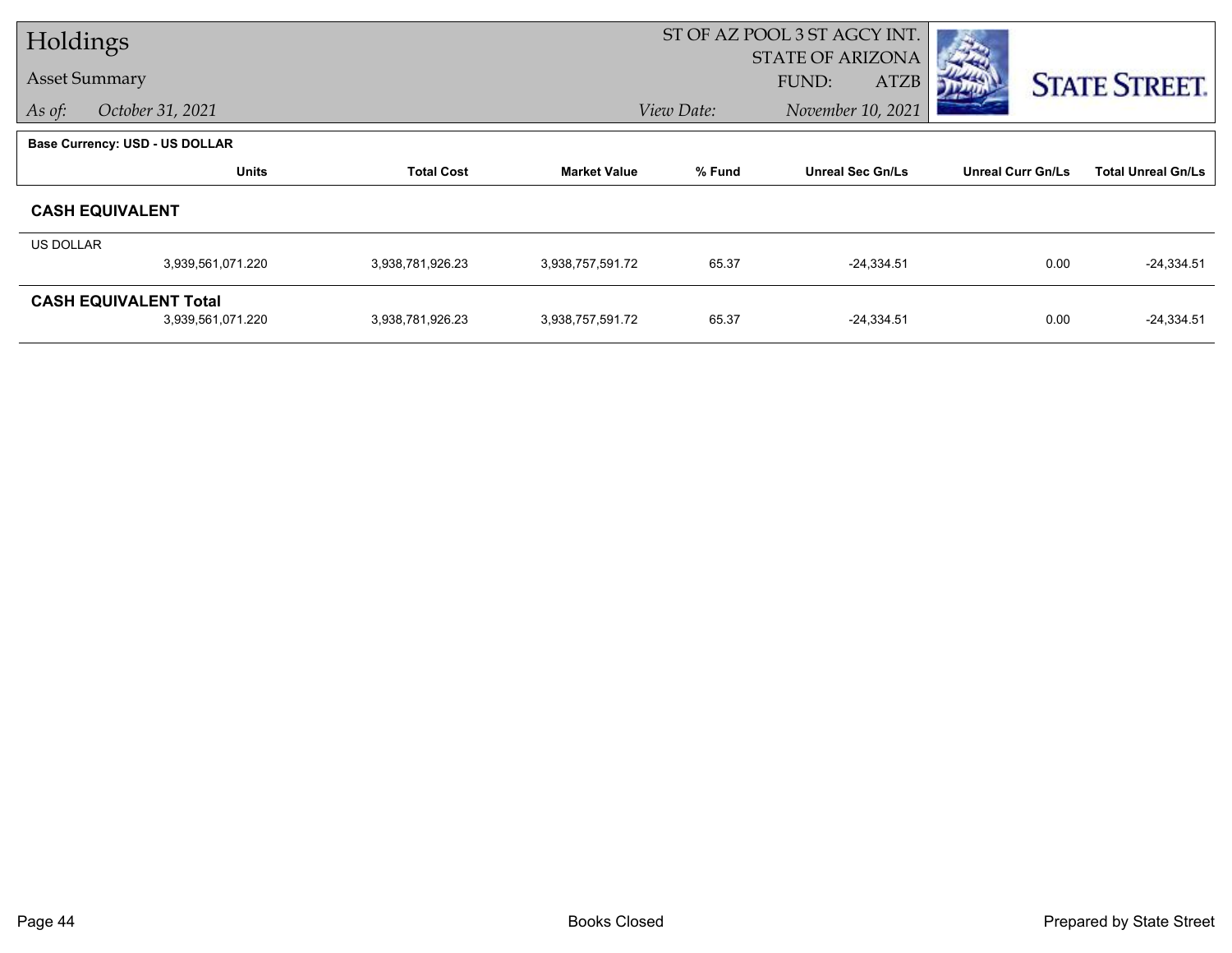| Holdings         |                                |                   |                     |            | ST OF AZ POOL 3 ST AGCY INT.                    |                          |                           |
|------------------|--------------------------------|-------------------|---------------------|------------|-------------------------------------------------|--------------------------|---------------------------|
|                  | <b>Asset Summary</b>           |                   |                     |            | <b>STATE OF ARIZONA</b><br>FUND:<br><b>ATZB</b> |                          |                           |
| As of:           | October 31, 2021               |                   |                     | View Date: | November 10, 2021                               |                          | <b>STATE STREET.</b>      |
|                  | Base Currency: USD - US DOLLAR |                   |                     |            |                                                 |                          |                           |
|                  | <b>Units</b>                   | <b>Total Cost</b> | <b>Market Value</b> | % Fund     | <b>Unreal Sec Gn/Ls</b>                         | <b>Unreal Curr Gn/Ls</b> | <b>Total Unreal Gn/Ls</b> |
|                  |                                |                   |                     |            |                                                 |                          |                           |
|                  | <b>FIXED INCOME</b>            |                   |                     |            |                                                 |                          |                           |
| <b>US DOLLAR</b> |                                |                   |                     |            |                                                 |                          |                           |
|                  | 2,082,775,673.080              | 2,094,120,783.05  | 2,086,844,452.32    | 34.63      | -7,276,330.73                                   | 0.00                     | -7,276,330.73             |
|                  | <b>FIXED INCOME Total</b>      |                   |                     |            |                                                 |                          |                           |
|                  | 2,082,775,673.080              | 2,094,120,783.05  | 2,086,844,452.32    | 34.63      | -7,276,330.73                                   | 0.00                     | -7,276,330.73             |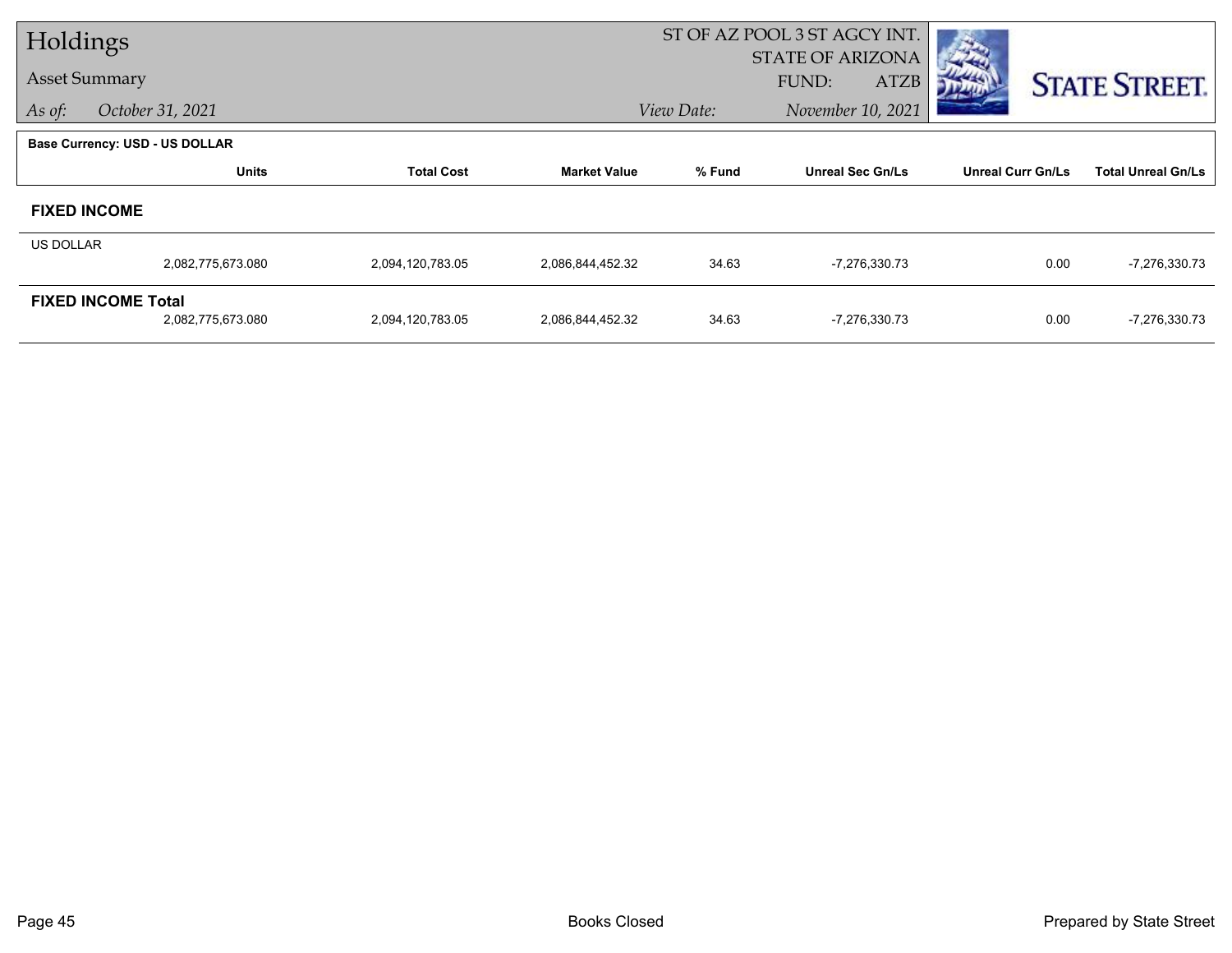| Holdings             |                                   |                  | ST OF AZ POOL 3 ST AGCY INT. |            |                                                 |                          |                           |
|----------------------|-----------------------------------|------------------|------------------------------|------------|-------------------------------------------------|--------------------------|---------------------------|
| <b>Asset Summary</b> |                                   |                  |                              |            | <b>STATE OF ARIZONA</b><br><b>ATZB</b><br>FUND: |                          | <b>STATE STREET.</b>      |
| As of:               | October 31, 2021                  |                  |                              | View Date: | November 10, 2021                               |                          |                           |
|                      | Base Currency: USD - US DOLLAR    |                  |                              |            |                                                 |                          |                           |
|                      | <b>Units</b><br><b>Total Cost</b> |                  | <b>Market Value</b>          | % Fund     | <b>Unreal Sec Gn/Ls</b>                         | <b>Unreal Curr Gn/Ls</b> | <b>Total Unreal Gn/Ls</b> |
| <b>FUND Total</b>    |                                   |                  |                              |            |                                                 |                          |                           |
|                      | 6,022,377,994.310                 | 6,032,943,959.29 | 6,025,643,294.05             | 100.00     | -7.300.665.24                                   | 0.00                     | -7,300,665.24             |